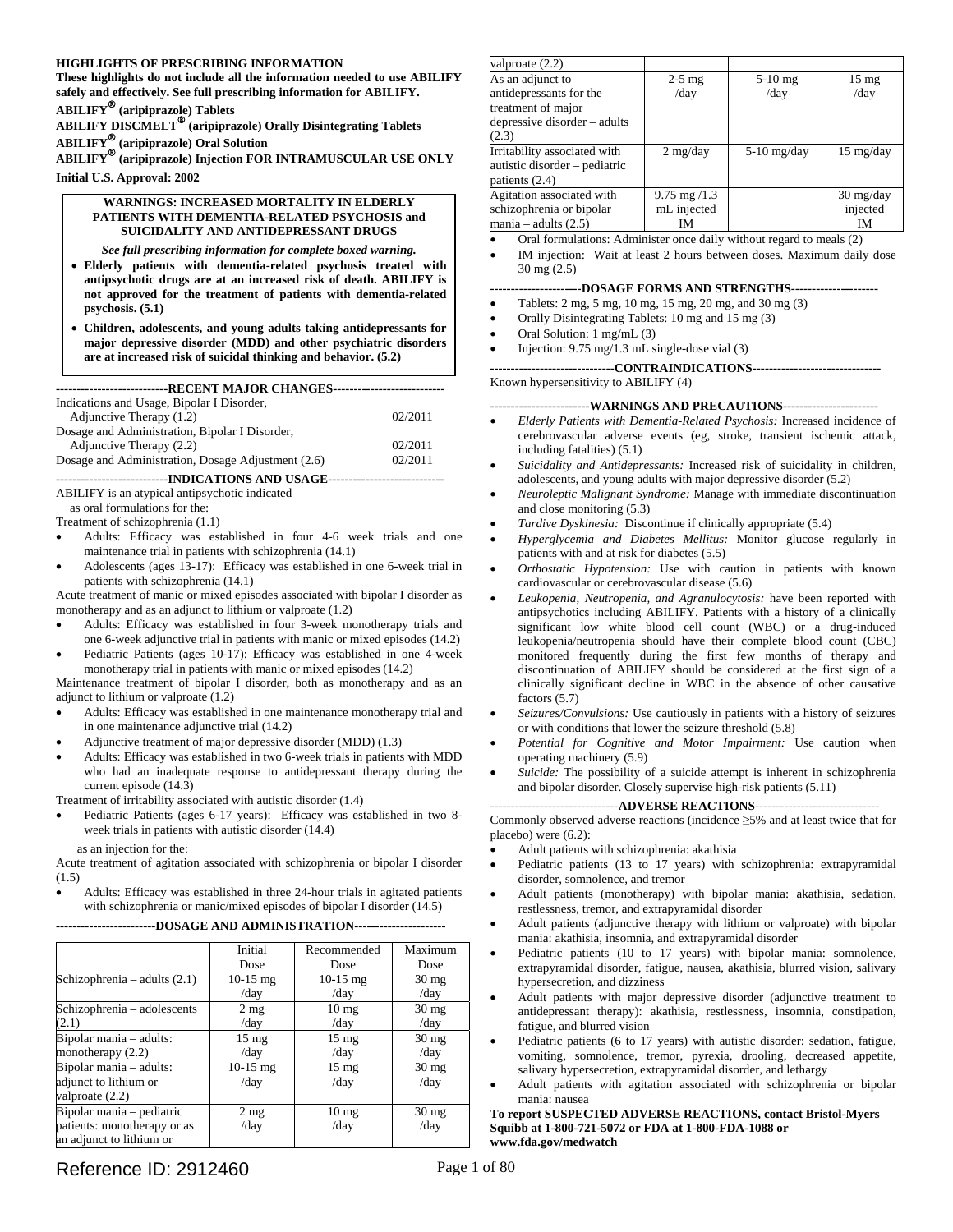*Strong CYP3A4 (eg, ketoconazole) or CYP2D6 (eg, fluoxetine) inhibitors* (25%) of the usual dose (2.6, 12.3).<br> *will increase* ABILIFY drug concentrations; reduce ABILIFY dose to one-<br>
• CYP3A4 *inducers (eg, carbamaz*) half of the usual dose when used concomitantly  $(2.6, 7.1)$ , except when used as adjunctive treatment with antidepressants (2.6). If a strong CYP3A4 inhibitor and strong CYP2D6 inhibitor are co-administered or a known CYP2D6 poor metabolizer is receiving a concomitant strong **Guide** 

**--------------------------------DRUG INTERACTIONS-----------------------------** CYP3A4 inhibitor, the ABILIFY dose should be reduced to one-quarter

*will decrease ABILIFY drug concentrations; double ABILIFY dose when used concomitantly (2.6, 7.1)* 

See 17 for PATIENT COUNSELING INFORMATION and Medication

**Revised: 02/2011**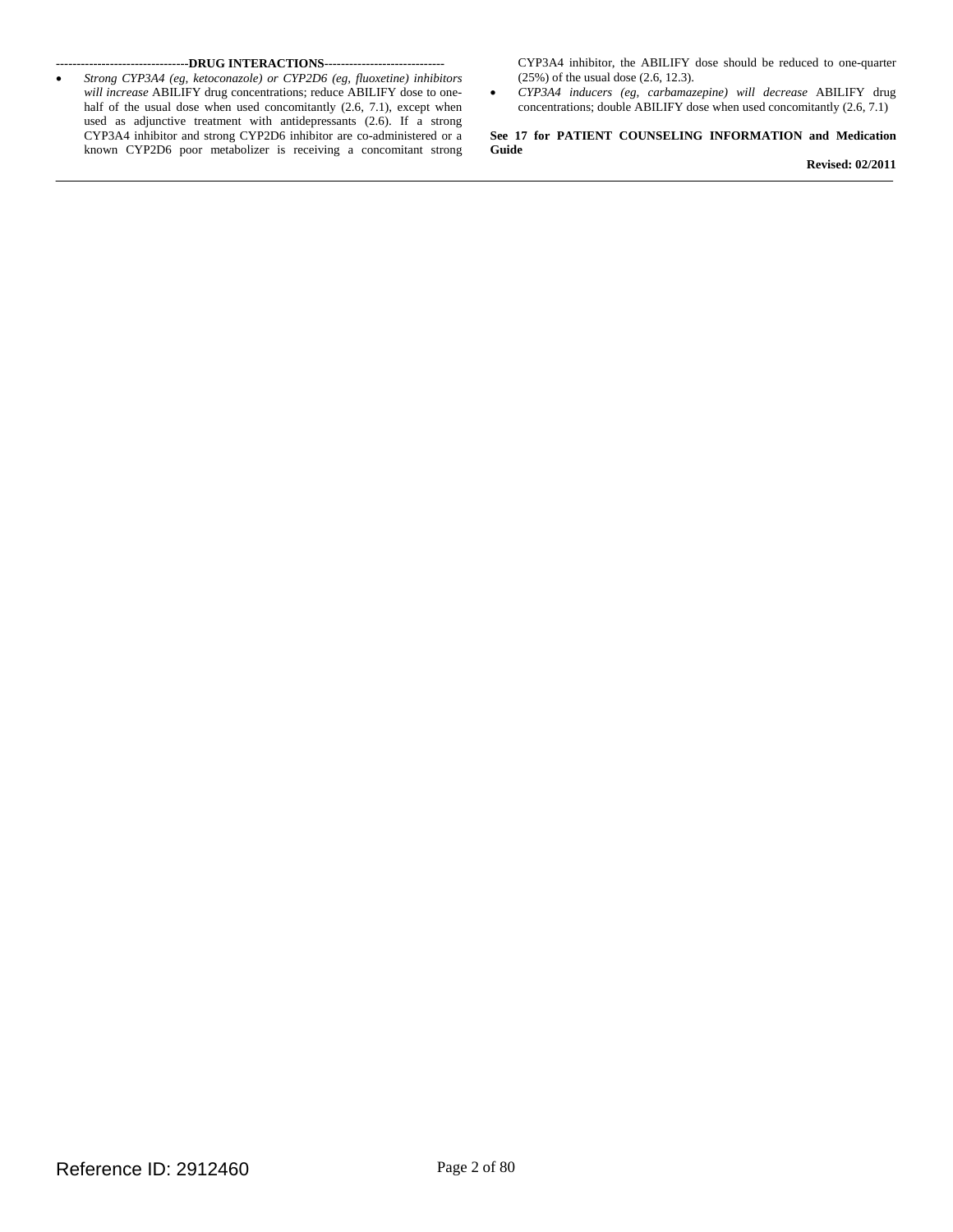#### **FULL PRESCRIBING INFORMATION: CONTENTS\* [WARNINGS: INCREASED MORTALITY IN ELDERLY PATIENTS](#page-0-0)  [WITH DEMENTIA-RELATED PSYCHOSIS AND SUICIDALITY](#page-0-0)  [AND ANTIDEPRESSANT DRUGS](#page-0-0)**

## **[1 INDICATIONS AND USAGE](#page-4-0)**

- [Schizophrenia](#page-4-0)
- [1.2](#page-4-0) [Bipolar I Disorder](#page-4-0)<br>1.3 Adjunctive Treatm
- [1.3](#page-4-0)[Adjunctive Treatment of Major Depressive Disorder](#page-4-0)
- [1.4](#page-4-0)[Irritability Associated with Autistic Disorder](#page-4-0)
- [1.5](#page-5-0) [Agitation Associated with Schizophrenia or Bipolar Mania](#page-5-0)
- [1.6](#page-5-0)[Special Considerations in Treating Pediatric](#page-5-0)  [Schizophrenia, Bipolar I Disorder, and Irritability](#page-5-0) [Associated with Autistic Disorder](#page-5-0)

# **2** DOSAGE AND ADMINISTRATION<br>2.1 Schizophrenia

- [2.1](#page-5-0) [Schizophrenia](#page-5-0)<br>2.2 Bipolar I Disoro
- [2.2](#page-6-0) [Bipolar I Disorder](#page-6-0)<br>2.3 Adjunctive Treatm
- [Adjunctive Treatment of Major Depressive Disorder](#page-7-0)
- 
- [2.4](#page-7-0) [Irritability Associated with Autistic Disorder](#page-7-0)<br>2.5 Agitation Associated with Schizophrenia or[2.5](#page-8-0)[Agitation Associated with Schizophrenia or Bipolar Mania](#page-8-0)  (Intramuscular Injection)
- [2.6](#page-9-0)[Dosage Adjustment](#page-9-0)
- 
- [2.7](#page-10-0) [Dosing of Oral Solution](#page-10-0)<br>2.8 Dosing of Orally DisinteDosing of Orally Disintegrating Tablets
- **[3 DOSAGE FORMS AND STRENGTHS](#page-10-0)**

#### **[4 CONTRAINDICATIONS](#page-11-0)**

#### **[5 WARNINGS AND PRECAUTIONS](#page-11-0)**

- [5.1](#page-11-0) [Use in Elderly Patients with Dementia-Related Psychosis](#page-11-0)
- 
- [5.2](#page-12-0) [Clinical Worsening of Depression and Suicide Risk](#page-12-0)<br>5.3 Neuroleptic Malignant Syndrome (NMS)[Neuroleptic Malignant Syndrome \(NMS\)](#page-14-0)
- 
- [5.4](#page-15-0) [Tardive Dyskinesia](#page-15-0)<br>5.5 Hyperglycemia and[Hyperglycemia and Diabetes Mellitus](#page-16-0)
- 
- [5.6](#page-17-0) [Orthostatic Hypotension](#page-17-0)<br>5.7 Leukopenia, Neutropenia[Leukopenia, Neutropenia, and Agranulocytosis](#page-17-0)
- [5.8](#page-18-0) [Seizures/Convulsions](#page-18-0)<br>5.9 Potential for Cognitive
- [5.9](#page-18-0)[Potential for Cognitive and Motor Impairment](#page-18-0)
- 5.10<br>5.11 Body Temperature Regulation
- [Suicide](#page-19-0)
- [Dysphagia](#page-19-0)
- 5.12<br>5.13 [5.13](#page-19-0)[Use in Patients with Concomitant Illness](#page-19-0)

#### **[6 ADVERSE REACTIONS](#page-19-0)**

- [6.1](#page-19-0)[Overall Adverse Reactions Profile](#page-19-0)
- [6.2](#page-21-0) [Clinical Studies Experienc](#page-21-0)[e](#page-42-0)<br>6.3 Postmarketing Experience
- [Postmarketing Experience](#page-42-0)

#### **[7 DRUG INTERACTIONS](#page-42-0)**

- [7.1](#page-42-0) [Potential for Other Drugs to Affect ABILIFY](#page-42-0)
- [7.2](#page-43-0) [Potential for ABILIFY to Affect Other Drugs](#page-43-0)<br>7.3 Drugs Having No Clinically Important Intera
- Drugs Having No Clinically Important Interactions with [ABILIFY](#page-44-0)

#### **[8 USE IN SPECIFIC POPULATIONS](#page-46-0)**

- $\begin{array}{c} 8.1 \\ 8.2 \end{array}$  $\begin{array}{c} 8.1 \\ 8.2 \end{array}$  $\begin{array}{c} 8.1 \\ 8.2 \end{array}$ [Pregnancy](#page-46-0)
	- [8.2](#page-48-0) Labor and Delivery<br>8.3 Nursing Mothers
	- **[Nursing Mothers](#page-48-0)**
	- [8.4](#page-48-0)[Pediatric Use](#page-48-0)
	- [8.5](#page-49-0) [Geriatric Use](#page-49-0)<br>8.6 Renal Impairr
	- [8.6](#page-50-0)[Renal Impairment](#page-50-0)
	- [8.7](#page-50-0)[Hepatic Impairment](#page-50-0)
	- 8.8 [Gender](#page-50-0)
	- 8.9 [Race](#page-50-0)
- 8.10 **[Smoking](#page-51-0)**

#### **[9 DRUG ABUSE AND DEPENDENCE](#page-51-0)**

- [9.1](#page-51-0) [Controlled Substance](#page-51-0)
- [9.2](#page-51-0) [Abuse and Dependence](#page-51-0)
- **[10 OVERDOSAGE](#page-51-0)** 
	- [Human Experience](#page-51-0)
	- [10.2](#page-52-0)[Management of Overdosage](#page-52-0)

#### **[11 DESCRIPTION](#page-52-0)**

- **12 CLINICAL PHARMACOLOGY**<br>12.1 Mechanism of Action
	- [Mechanism of Actio](#page-53-0)[n](#page-54-0)
		- [12.2](#page-54-0) Pharmacodynamics<br>12.3 Pharmacokinetics
	- **[Pharmacokinetics](#page-54-0)**

# **13 NONCLINICAL TOXICOLOGY**<br>13.1 Carcinogenesis, Mutagen

- [Carcinogenesis, Mutagenesis, Impairment of Fertility](#page-56-0)[13.2](#page-58-0)[Animal Toxicology and/or Pharmacology](#page-58-0)
- **[14 CLINICAL STUDIES](#page-58-0)** 
	- - [14.1](#page-58-0) [Schizophrenia](#page-58-0)<br>14.2 Bipolar Disorde[Bipolar Disorder](#page-60-0)
			-
	- [14.3](#page-63-0) [Adjunctive Treatment of Major Depressive Disorder](#page-63-0)<br>14.4 Irritability Associated with Autistic Disorder
	- [14.4](#page-64-0) [Irritability Associated with Autistic Disorder](#page-64-0)<br>14.5 Agitation Associated with Schizophrenia or[14.5](#page-65-0) [Agitation Associated with Schizophrenia or Bipolar Mania](#page-65-0)
- $16.1$ **[16 HOW SUPPLIED/STORAGE AND HANDLING](#page-66-0)**  [How Supplied](#page-66-0)
	- 16.2 [Storage](#page-68-0)
- **[17 PATIENT COUNSELING INFORMATION](#page-68-0)** 
	- [17.1](#page-68-0) [Information for Patients](#page-68-0)

\*Sections or subsections omitted from the full prescribing information are not listed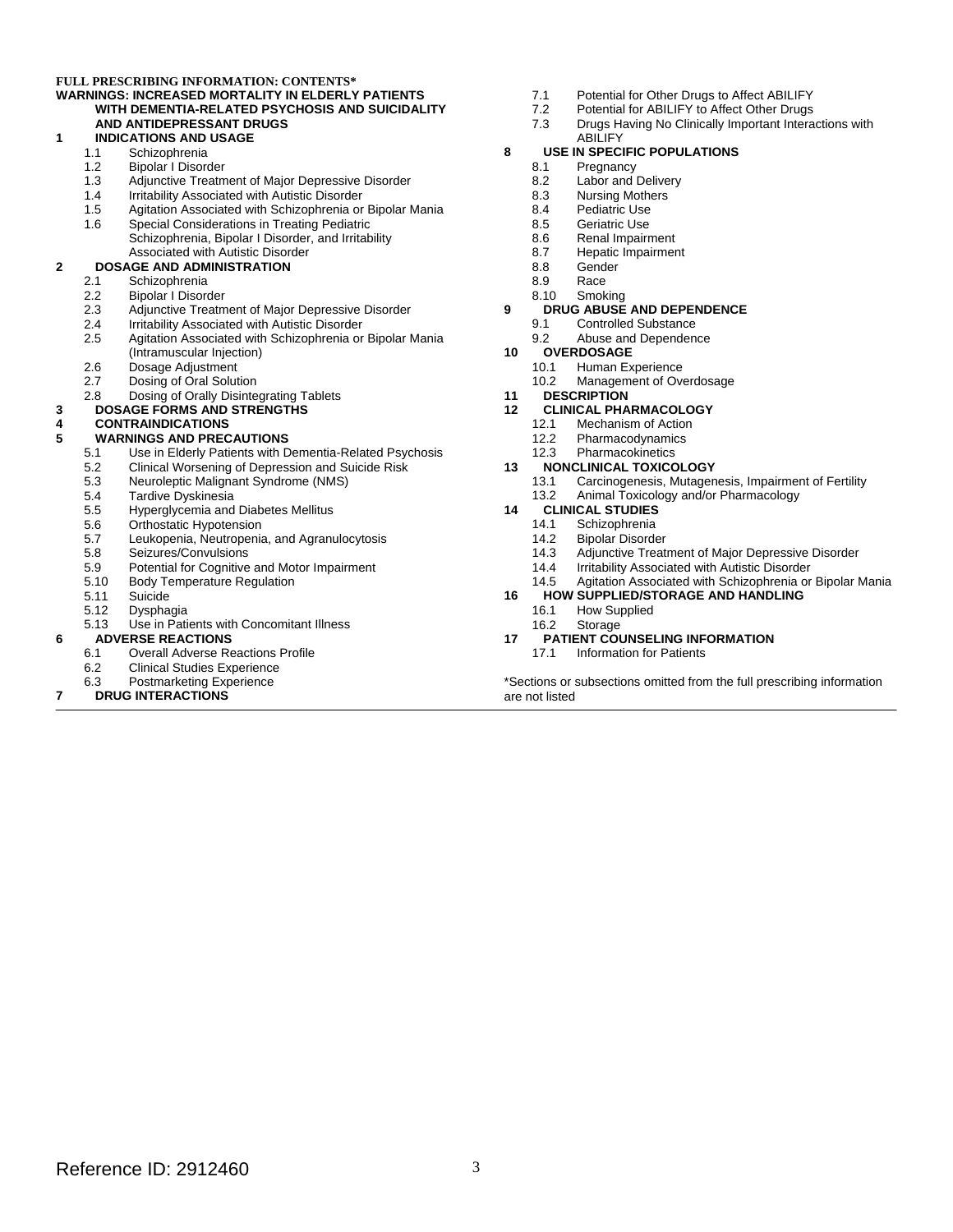# **WARNINGS: INCREASED MORTALITY IN ELDERLY PATIENTS WITH DEMENTIA-RELATED PSYCHOSIS and SUICIDALITY AND ANTIDEPRESSANT DRUGS**

**Elderly patients with dementia-related psychosis treated with antipsychotic drugs are at an increased risk of death. Analyses of seventeen placebo-controlled trials (modal duration of 10 weeks), largely in patients taking atypical antipsychotic drugs, revealed a risk of death in drug-treated patients of between 1.6 to 1.7 times the risk of death in placebo-treated patients. Over the course of a typical 10-week controlled trial, the rate of death in drug-treated patients was about 4.5%, compared to a rate of about 2.6% in the placebo group. Although the causes of death were varied, most of the deaths appeared to be either cardiovascular (eg, heart failure, sudden death) or infectious (eg, pneumonia) in nature. Observational studies suggest that, similar to atypical antipsychotic drugs, treatment with conventional antipsychotic drugs may increase mortality. The extent to which the findings of increased mortality in observational studies may be attributed to the antipsychotic drug as opposed to some characteristic(s) of the patients is not clear. ABILIFY (aripiprazole) is not approved for the treatment of patients with dementia-related psychosis** *[see WARNINGS AND PRECAUTIONS (5.1)].* 

**Antidepressants increased the risk compared to placebo of suicidal thinking and behavior (suicidality) in children, adolescents, and young adults in short-term studies of major depressive disorder (MDD) and other psychiatric disorders. Anyone considering the use of adjunctive ABILIFY or any other antidepressant in a child, adolescent, or young adult must balance this risk with the clinical need. Shortterm studies did not show an increase in the risk of suicidality with antidepressants compared to placebo in adults beyond age 24; there was a reduction in risk with antidepressants compared to placebo in adults aged 65 and older. Depression and certain other psychiatric disorders are themselves associated with increases in the risk of suicide. Patients of all ages who are started on antidepressant therapy should be monitored appropriately and observed closely for clinical worsening, suicidality, or unusual changes in behavior. Families and caregivers should be advised of the need for close observation and communication with the prescriber. ABILIFY is not approved for use in pediatric patients with depression** *[see WARNINGS AND PRECAUTIONS (5.2)].*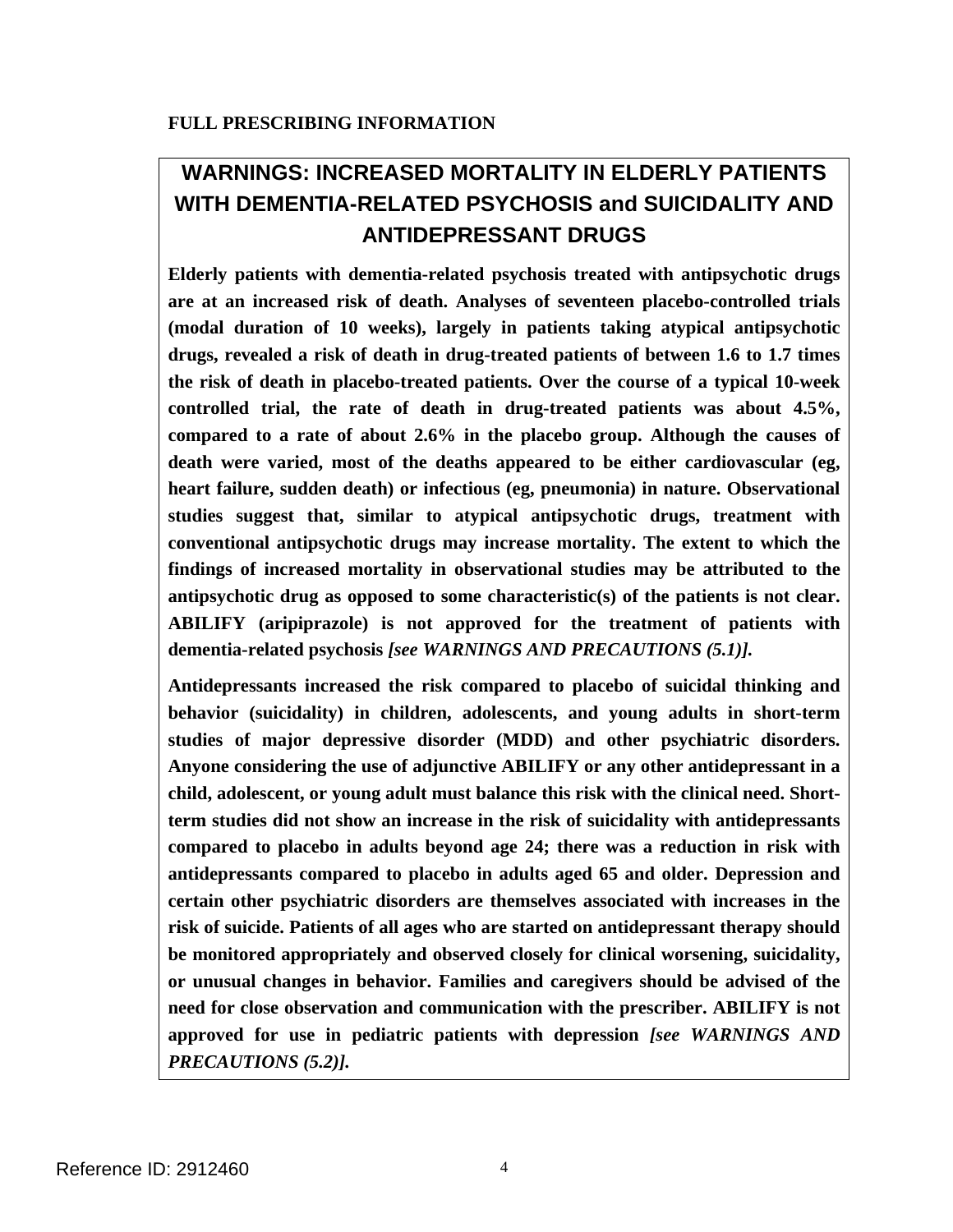## <span id="page-4-0"></span>**1 INDICATIONS AND USAGE**

## **1.1 Schizophrenia**

ABILIFY is indicated for the treatment of schizophrenia. The efficacy of ABILIFY was established in four 4-6 week trials in adults and one 6-week trial in adolescents (13 to 17 years). Maintenance efficacy was demonstrated in one trial in adults and can be extrapolated to adolescents *[see CLINICAL STUDIES (14.1)]*.

## **1.2 Bipolar I Disorder**

## **Acute Treatment of Manic and Mixed Episodes**

ABILIFY is indicated for the acute treatment of manic and mixed episodes associated with bipolar I disorder, both as monotherapy and as an adjunct to lithium or valproate. Efficacy as monotherapy was established in four 3-week monotherapy trials in adults and one 4-week monotherapy trial in pediatric patients (10 to 17 years). Efficacy as adjunctive therapy was established in one 6-week adjunctive trial in adults *[see CLINICAL STUDIES (14.2)].* 

## **Maintenance Treatment of Bipolar I Disorder**

ABILIFY is indicated for the maintenance treatment of bipolar I disorder, both as monotherapy and as an adjunct to either lithium or valproate. Maintenance efficacy was demonstrated in one monotherapy maintenance trial and in one adjunctive maintenance trial in adults *[see CLINICAL STUDIES (14.2)]*.

## **1.3 Adjunctive Treatment of Major Depressive Disorder**

ABILIFY is indicated for use as an adjunctive therapy to antidepressants for the treatment of major depressive disorder (MDD). Efficacy was established in two 6-week trials in adults with MDD who had an inadequate response to antidepressant therapy during the current episode *[see CLINICAL STUDIES (14.3)]*.

## **1.4 Irritability Associated with Autistic Disorder**

ABILIFY is indicated for the treatment of irritability associated with autistic disorder. Efficacy was established in two 8-week trials in pediatric patients (aged 6 to 17 years) with irritability associated with autistic disorder (including symptoms of aggression towards others, deliberate self-injuriousness, temper tantrums, and quickly changing moods) *[see CLINICAL STUDIES (14.4)]*.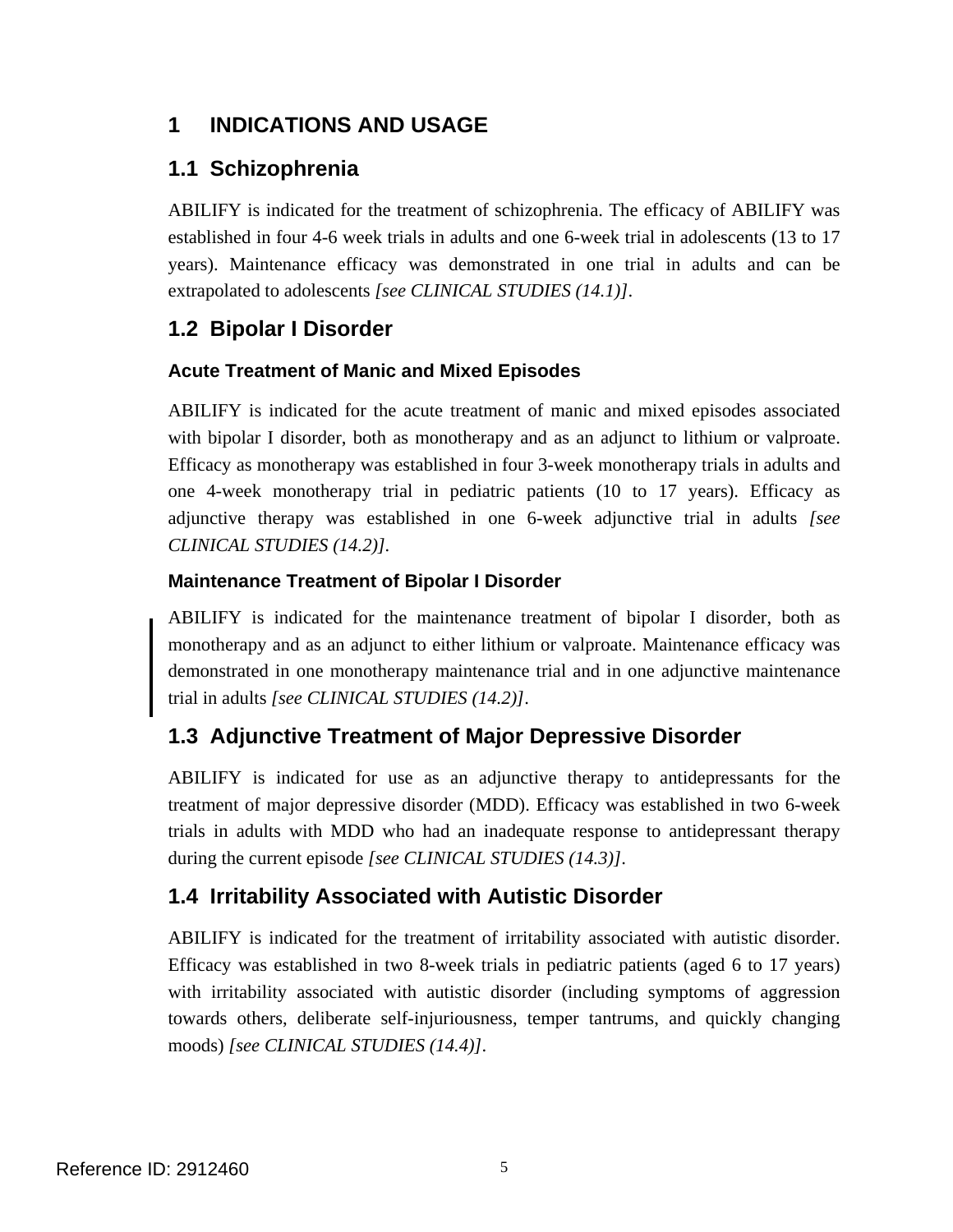## <span id="page-5-0"></span>**1.5 Agitation Associated with Schizophrenia or Bipolar Mania**

ABILIFY Injection is indicated for the acute treatment of agitation associated with schizophrenia or bipolar disorder, manic or mixed. "Psychomotor agitation" is defined in DSM-IV as "excessive motor activity associated with a feeling of inner tension". Patients experiencing agitation often manifest behaviors that interfere with their diagnosis and care (eg, threatening behaviors, escalating or urgently distressing behavior, or selfexhausting behavior), leading clinicians to the use of intramuscular antipsychotic medications to achieve immediate control of the agitation. Efficacy was established in three short-term (24-hour) trials in adults *[see CLINICAL STUDIES (14.5)].* 

## **1.6 Special Considerations in Treating Pediatric Schizophrenia, Bipolar I Disorder, and Irritability Associated with Autistic Disorder**

Psychiatric disorders in children and adolescents are often serious mental disorders with variable symptom profiles that are not always congruent with adult diagnostic criteria. It is recommended that psychotropic medication therapy for pediatric patients only be initiated after a thorough diagnostic evaluation has been conducted and careful consideration given to the risks associated with medication treatment. Medication treatment for pediatric patients with schizophrenia, bipolar I disorder, and irritability associated with autistic disorder is indicated as part of a total treatment program that often includes psychological, educational, and social interventions.

## **2 DOSAGE AND ADMINISTRATION**

## **2.1 Schizophrenia**

## **Adults**

Dose Selection: The recommended starting and target dose for ABILIFY is 10 mg/day or 15 mg/day administered on a once-a-day schedule without regard to meals. ABILIFY has been systematically evaluated and shown to be effective in a dose range of 10 mg/day to 30 mg/day, when administered as the tablet formulation; however, doses higher than 10 mg/day or 15 mg/day were not more effective than 10 mg/day or 15 mg/day. Dosage increases should generally not be made before 2 weeks, the time needed to achieve steady-state *[see CLINICAL STUDIES (14.1)]*.

Maintenance Treatment: Maintenance of efficacy in schizophrenia was demonstrated in a trial involving patients with schizophrenia who had been symptomatically stable on other antipsychotic medications for periods of 3 months or longer. These patients were discontinued from those medications and randomized to either ABILIFY 15 mg/day or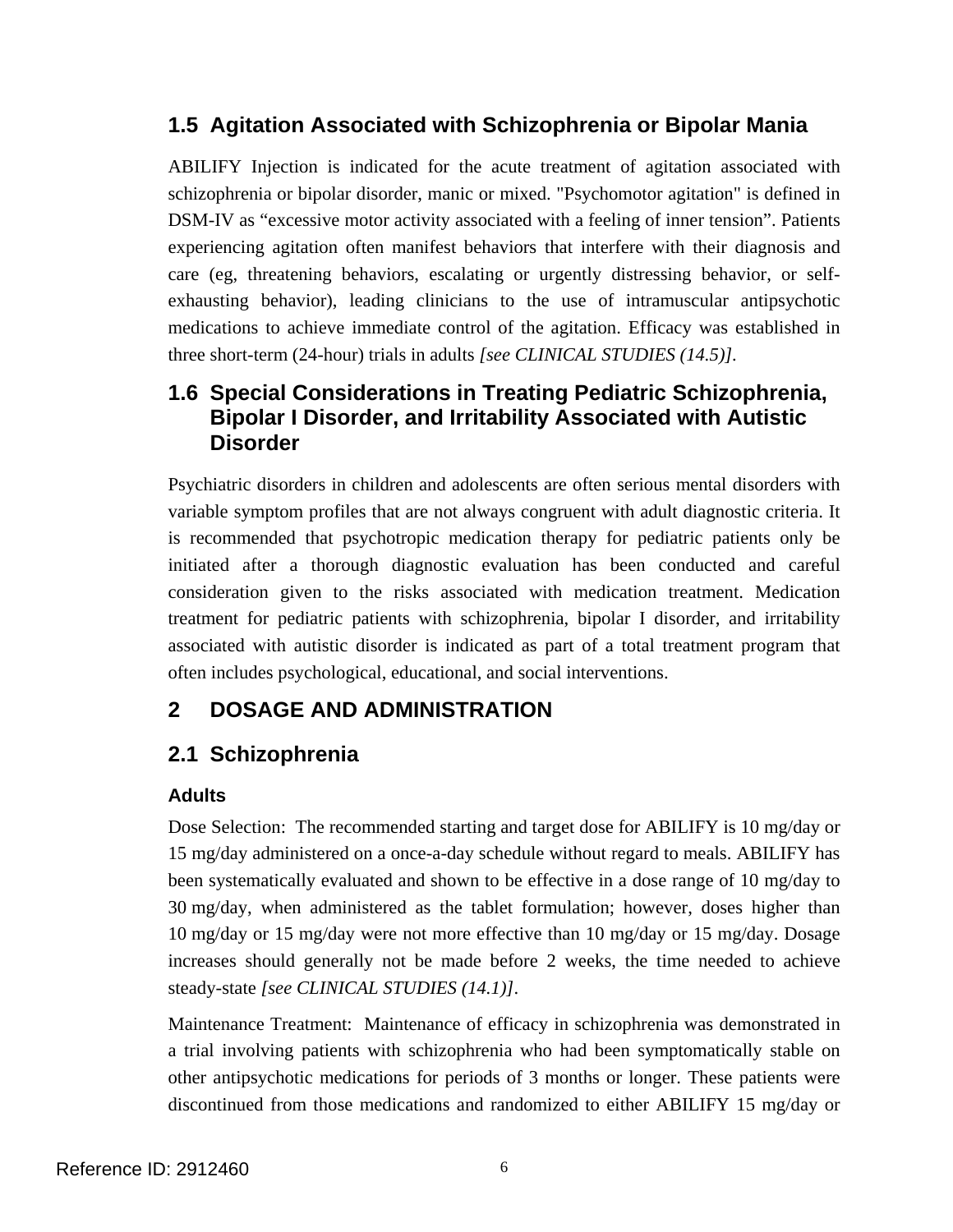<span id="page-6-0"></span>placebo, and observed for relapse *[see CLINICAL STUDIES (14.1)]*. Patients should be periodically reassessed to determine the continued need for maintenance treatment.

#### **Adolescents**

Dose Selection: The recommended target dose of ABILIFY is 10 mg/day. Aripiprazole was studied in adolescent patients 13 to 17 years of age with schizophrenia at daily doses of 10 mg and 30 mg. The starting daily dose of the tablet formulation in these patients was 2 mg, which was titrated to 5 mg after 2 days and to the target dose of 10 mg after 2 additional days. Subsequent dose increases should be administered in 5 mg increments. The 30 mg/day dose was not shown to be more efficacious than the 10 mg/day dose. ABILIFY can be administered without regard to meals *[see CLINICAL STUDIES (14.1)]*.

Maintenance Treatment: The efficacy of ABILIFY for the maintenance treatment of schizophrenia in the adolescent population has not been evaluated. While there is no body of evidence available to answer the question of how long the adolescent patient treated with ABILIFY should be maintained on the drug, maintenance efficacy can be extrapolated from adult data along with comparisons of aripiprazole pharmacokinetic parameters in adult and pediatric patients. Thus, it is generally recommended that responding patients be continued beyond the acute response, but at the lowest dose needed to maintain remission. Patients should be periodically reassessed to determine the need for maintenance treatment.

## **Switching from Other Antipsychotics**

There are no systematically collected data to specifically address switching patients with schizophrenia from other antipsychotics to ABILIFY or concerning concomitant administration with other antipsychotics. While immediate discontinuation of the previous antipsychotic treatment may be acceptable for some patients with schizophrenia, more gradual discontinuation may be most appropriate for others. In all cases, the period of overlapping antipsychotic administration should be minimized.

## **2.2 Bipolar I Disorder**

## **Acute Treatment of Manic and Mixed Episodes**

Adults: The recommended starting dose in adults is 15 mg given once daily as monotherapy and 10 mg to 15 mg given once daily as adjunctive therapy with lithium or valproate. ABILIFY can be given without regard to meals. The recommended target dose of ABILIFY is 15 mg/day, as monotherapy or as adjunctive therapy with lithium or valproate. The dose may be increased to 30 mg/day based on clinical response. The safety of doses above 30 mg/day has not been evaluated in clinical trials*.*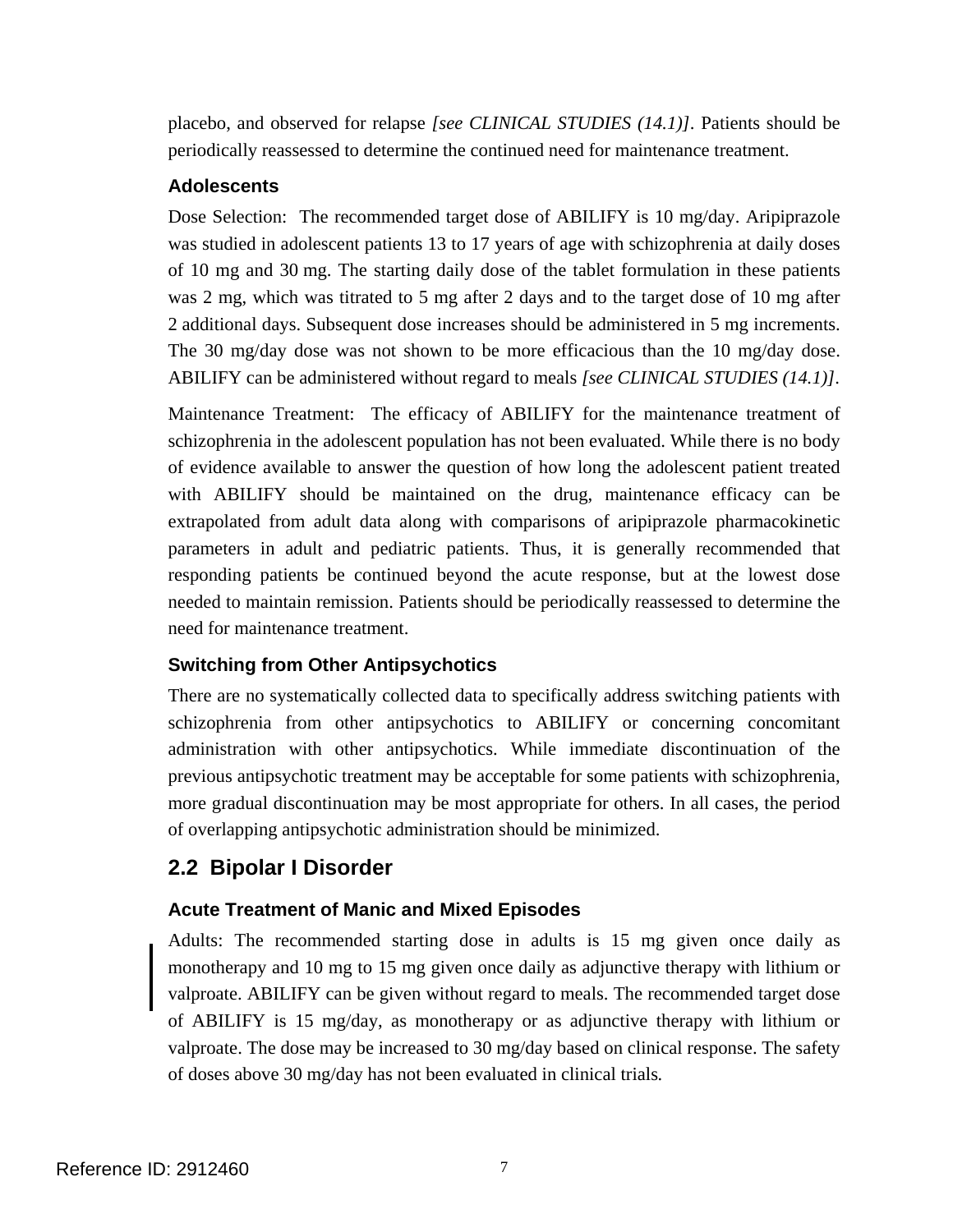<span id="page-7-0"></span>Pediatrics: The recommended starting dose in pediatric patients (10 to 17 years) as monotherapy is 2 mg/day, with titration to 5 mg/day after 2 days, and a target dose of 10 mg/day after 2 additional days. Recommended dosing as adjunctive therapy to lithium or valproate is the same. Subsequent dose increases, if needed, should be administered in 5 mg/day increments. ABILIFY can be given without regard to meals *[see CLINICAL STUDIES (14.2)].* 

## **Maintenance Treatment**

The recommended dose for maintenance treatment, whether as monotherapy or as adjunctive therapy, is the same dose needed to stabilize patients during acute treatment, both for adult and pediatric patients. Patients should be periodically reassessed to determine the continued need for maintenance treatment *[see CLINICAL STUDIES (14.2)].* 

## **2.3 Adjunctive Treatment of Major Depressive Disorder**

## **Adults**

Dose Selection: The recommended starting dose for ABILIFY as adjunctive treatment for patients already taking an antidepressant is 2 mg/day to 5 mg/day. The efficacy of ABILIFY as an adjunctive therapy for major depressive disorder was established within a dose range of 2 mg/day to 15 mg/day. Dose adjustments of up to 5 mg/day should occur gradually, at intervals of no less than 1 week *[see CLINICAL STUDIES (14.3)].* 

Maintenance Treatment: The efficacy of ABILIFY for the adjunctive maintenance treatment of major depressive disorder has not been evaluated. While there is no body of evidence available to answer the question of how long the patient treated with ABILIFY should be maintained, patients should be periodically reassessed to determine the continued need for maintenance treatment.

## **2.4 Irritability Associated with Autistic Disorder**

## **Pediatric Patients**

Dose Selection: The efficacy of aripiprazole has been established in the treatment of pediatric patients 6 to 17 years of age with irritability associated with autistic disorder at doses of 5 mg/day to 15 mg/day. The dosage of ABILIFY should be individualized according to tolerability and response.

Dosing should be initiated at 2 mg/day. The dose should be increased to 5 mg/day, with subsequent increases to 10 mg/day or 15 mg/day if needed. Dose adjustments of up to 5 mg/day should occur gradually, at intervals of no less than 1 week *[see CLINICAL STUDIES (14.4)].*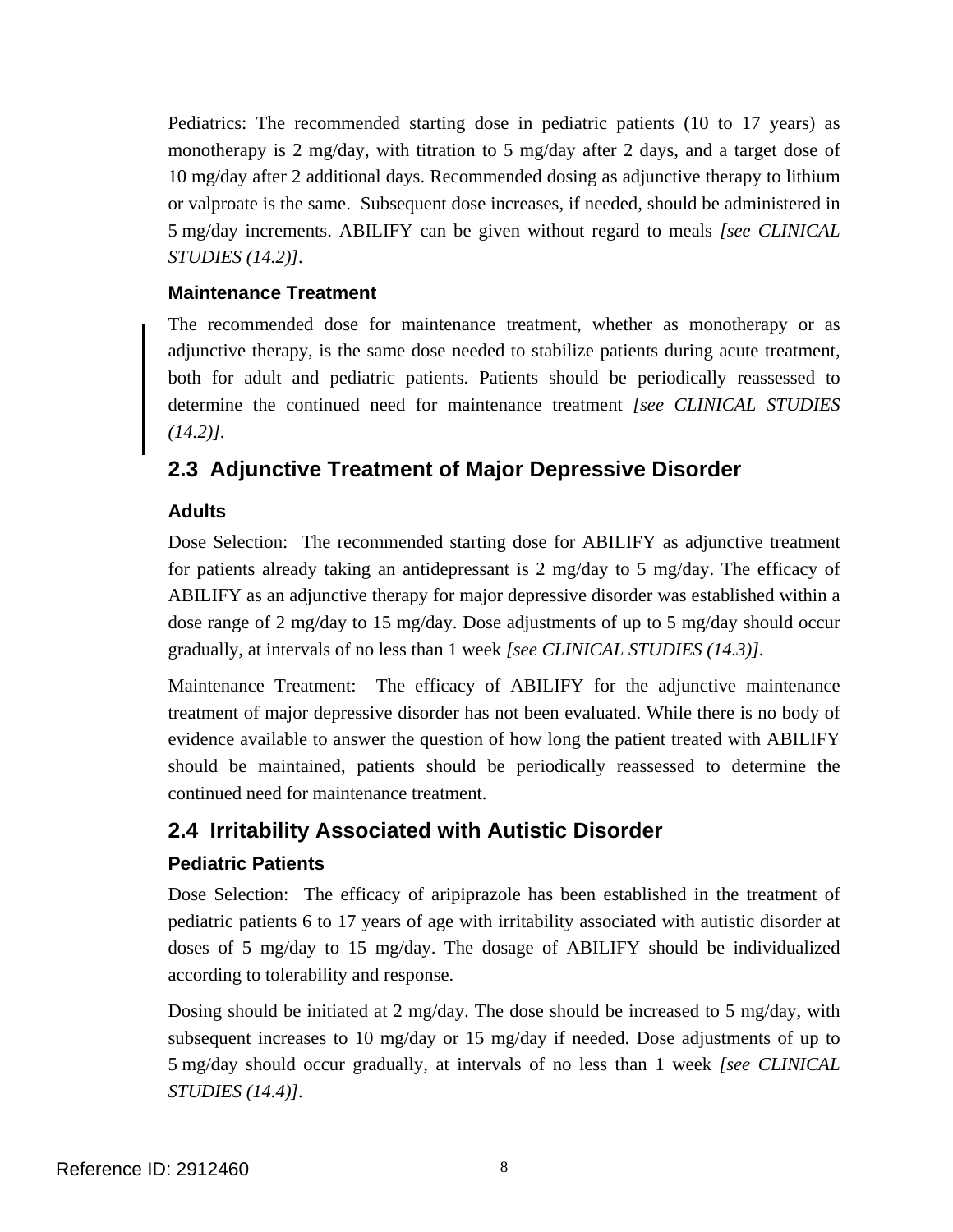<span id="page-8-0"></span>Maintenance Treatment: The efficacy of ABILIFY for the maintenance treatment of irritability associated with autistic disorder has not been evaluated. While there is no body of evidence available to answer the question of how long the patient treated with ABILIFY should be maintained, patients should be periodically reassessed to determine the continued need for maintenance treatment.

## **2.5 Agitation Associated with Schizophrenia or Bipolar Mania (Intramuscular Injection)**

## **Adults**

Dose Selection: The recommended dose in these patients is 9.75 mg. The effectiveness of aripiprazole injection in controlling agitation in schizophrenia and bipolar mania was demonstrated over a dose range of 5.25 mg to 15 mg. No additional benefit was demonstrated for 15 mg compared to 9.75 mg. A lower dose of 5.25 mg may be considered when clinical factors warrant. If agitation warranting a second dose persists following the initial dose, cumulative doses up to a total of 30 mg/day may be given. However, the efficacy of repeated doses of aripiprazole injection in agitated patients has not been systematically evaluated in controlled clinical trials. The safety of total daily doses greater than 30 mg or injections given more frequently than every 2 hours have not been adequately evaluated in clinical trials *[see CLINICAL STUDIES (14.5)]*.

If ongoing aripiprazole therapy is clinically indicated, oral aripiprazole in a range of 10 mg/day to 30 mg/day should replace aripiprazole injection as soon as possible *[see DOSAGE AND ADMINISTRATION (2.1 and 2.2)].* 

## **Administration of ABILIFY Injection**

To administer ABILIFY Injection, draw up the required volume of solution into the syringe as shown in Table 1. Discard any unused portion.

| <b>Single-Dose</b>   | <b>Required Volume of Solution</b> |
|----------------------|------------------------------------|
| $5.25 \text{ mg}$    | $0.7$ mL                           |
| $9.75 \,\mathrm{mg}$ | $1.3 \text{ mL}$                   |
| 15 mg                | 2mL                                |

**Table 1: ABILIFY Injection Dosing Recommendations** 

ABILIFY Injection is intended for intramuscular use only. Do not administer intravenously or subcutaneously. Inject slowly, deep into the muscle mass.

Parenteral drug products should be inspected visually for particulate matter and discoloration prior to administration, whenever solution and container permit.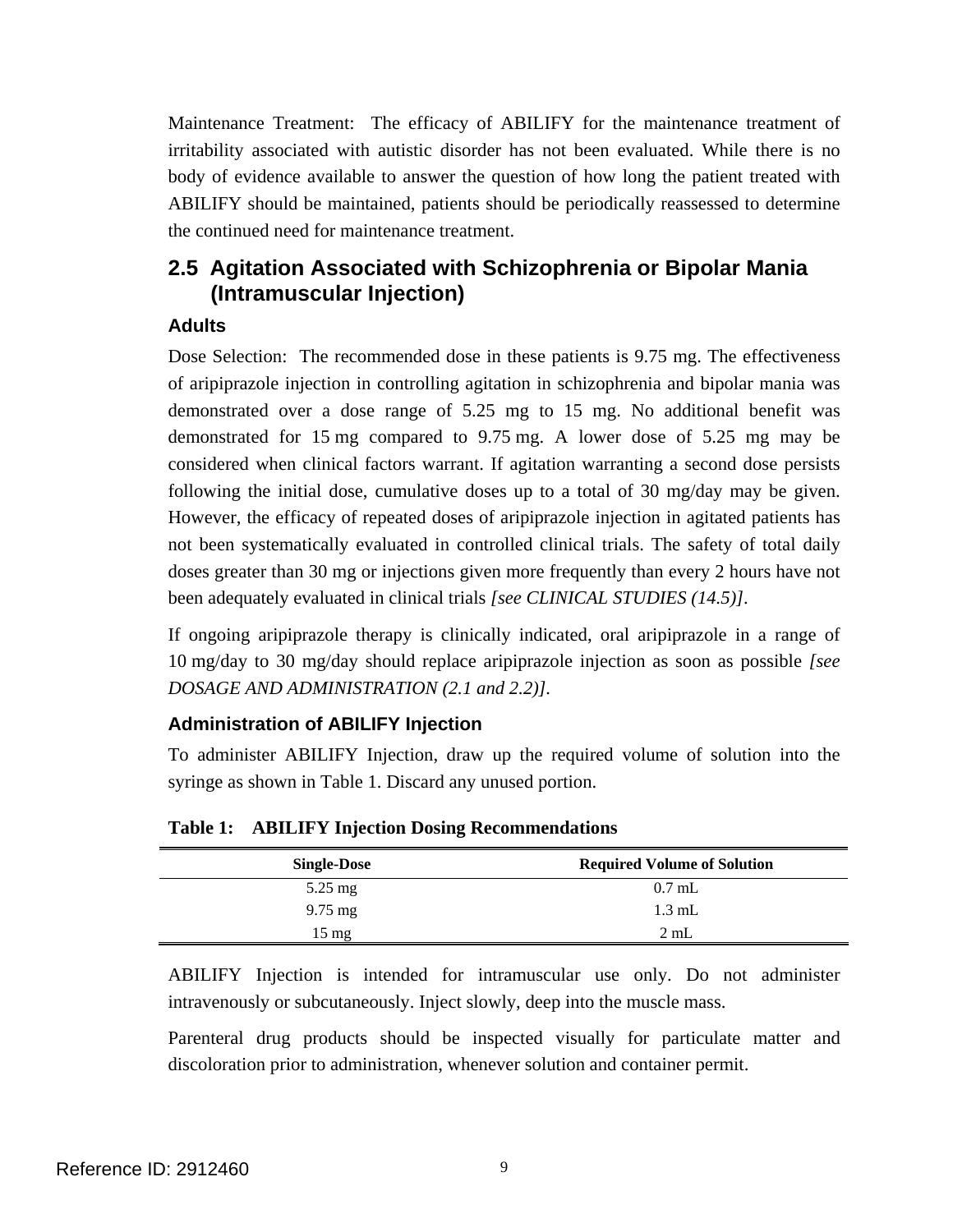## <span id="page-9-0"></span>**2.6 Dosage Adjustment**

Dosage adjustments in adults are not routinely indicated on the basis of age, gender, race, or renal or hepatic impairment status *[see USE IN SPECIFIC POPULATIONS (8.4- 8.10)]*.

*Dosage adjustment for patients taking aripiprazole concomitantly with strong CYP3A4 inhibitors:* When concomitant administration of aripiprazole with strong CYP3A4 inhibitors such as ketoconazole or clarithromycin is indicated, the aripiprazole dose should be reduced to one-half of the usual dose. When the CYP3A4 inhibitor is withdrawn from the combination therapy, the aripiprazole dose should then be increased *[see DRUG INTERACTIONS (7.1)]*.

*Dosage adjustment for patients taking aripiprazole concomitantly with potential CYP2D6 inhibitors:* When concomitant administration of potential CYP2D6 inhibitors such as quinidine, fluoxetine, or paroxetine with aripiprazole occurs, aripiprazole dose should be reduced at least to one-half of its normal dose. When the CYP2D6 inhibitor is withdrawn from the combination therapy, the aripiprazole dose should then be increased *[see DRUG INTERACTIONS (7.1)]*. When adjunctive ABILIFY is administered to patients with major depressive disorder, ABILIFY should be administered without dosage adjustment as specified in *DOSAGE AND ADMINISTRATION (2.3)*.

*Dosing recommendation in patients taking aripiprazole concomitantly with strong CYP3A4 and CYP2D6 inhibitors:* When concomitant administration of aripiprazole with strong inhibitors of CYP3A4 (such as ketoconazole or clarithromycin) and CYP2D6 (such as quinidine, fluoxetine, or paroxetine) is indicated, the aripiprazole dose should be reduced to one-quarter (25%) of the usual dose. When the CYP3A4 and/or CYP2D6 inhibitor is withdrawn from the combination therapy, the aripiprazole dose should be increased *[see DRUG INTERACTIONS (7.1)]*.

*Dosing recommendation in patients taking aripiprazole concomitantly with strong, moderate, or weak inhibitors of CYP3A4 and CYP2D6:* Patients who may be receiving a combination of strong, moderate, and weak inhibitors of CYP3A4 and CYP2D6 (eg, a potent CYP3A4 inhibitor and a moderate CYP2D6 inhibitor or a moderate CYP3A4 inhibitor with a moderate CYP2D6 inhibitor), the dosing may be reduced to one-quarter (25%) of the usual dose initially and then adjusted to achieve a favorable clinical response.

*Dosing recommendation in patients who are classified as CYP2D6 poor metabolizers (PM):* The aripiprazole dose in PM patients should initially be reduced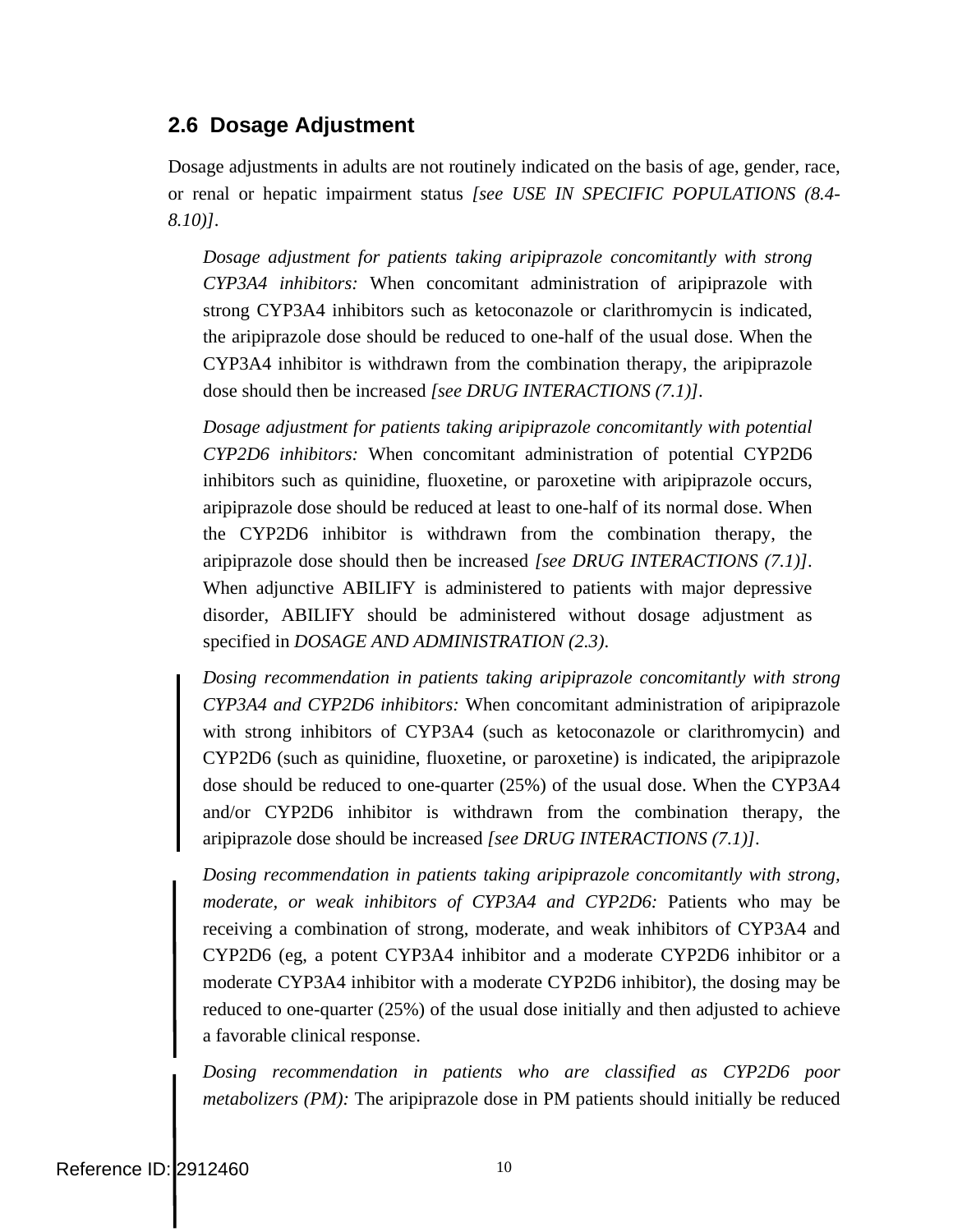<span id="page-10-0"></span>to one-half (50%) of the usual dose and then adjusted to achieve a favorable clinical response. The dose of aripiprazole for PM patients who are administered a strong CYP3A4 inhibitor should be reduced to one-quarter (25%) of the usual dose *[see CLINICAL PHARMACOLOGY (12.3)]*.

*Dosage adjustment for patients taking potential CYP3A4 inducers:* When a potential CYP3A4 inducer such as carbamazepine is added to aripiprazole therapy, the aripiprazole dose should be doubled. Additional dose increases should be based on clinical evaluation. When the CYP3A4 inducer is withdrawn from the combination therapy, the aripiprazole dose should be reduced to 10 mg to 15 mg *[see DRUG INTERACTIONS (7.1)]*.

## **2.7 Dosing of Oral Solution**

The oral solution can be substituted for tablets on a mg-per-mg basis up to the 25 mg dose level. Patients receiving 30 mg tablets should receive 25 mg of the solution *[see CLINICAL PHARMACOLOGY (12.3)]*.

## **2.8 Dosing of Orally Disintegrating Tablets**

The dosing for ABILIFY Orally Disintegrating Tablets is the same as for the oral tablets *[see DOSAGE AND ADMINISTRATION (2.1, 2.2, 2.3, and 2.4)].* 

# **3 DOSAGE FORMS AND STRENGTHS**

ABILIFY<sup>®</sup> (aripiprazole) Tablets are available as described in .

| <b>Tablet</b><br><b>Strength</b> | <b>Tablet</b><br><b>Color/Shape</b> | <b>Tablet</b><br><b>Markings</b> |
|----------------------------------|-------------------------------------|----------------------------------|
| $2 \text{ mg}$                   | green<br>modified rectangle         | "A-006"<br>and " $2$ "           |
| 5 <sub>mg</sub>                  | blue<br>modified rectangle          | "A-007"<br>and " $5$ "           |
| 10 <sub>mg</sub>                 | pink<br>modified rectangle          | "A-008"<br>and " $10$ "          |
| 15 <sub>mg</sub>                 | yellow<br>round                     | "A-009"<br>and " $15$ "          |
| $20 \text{ mg}$                  | white<br>round                      | " $A-010$ "<br>and " $20$ "      |
| $30$ mg                          | pink<br>round                       | "A-011"<br>and " $30$ "          |

**Table 2: ABILIFY Tablet Presentations**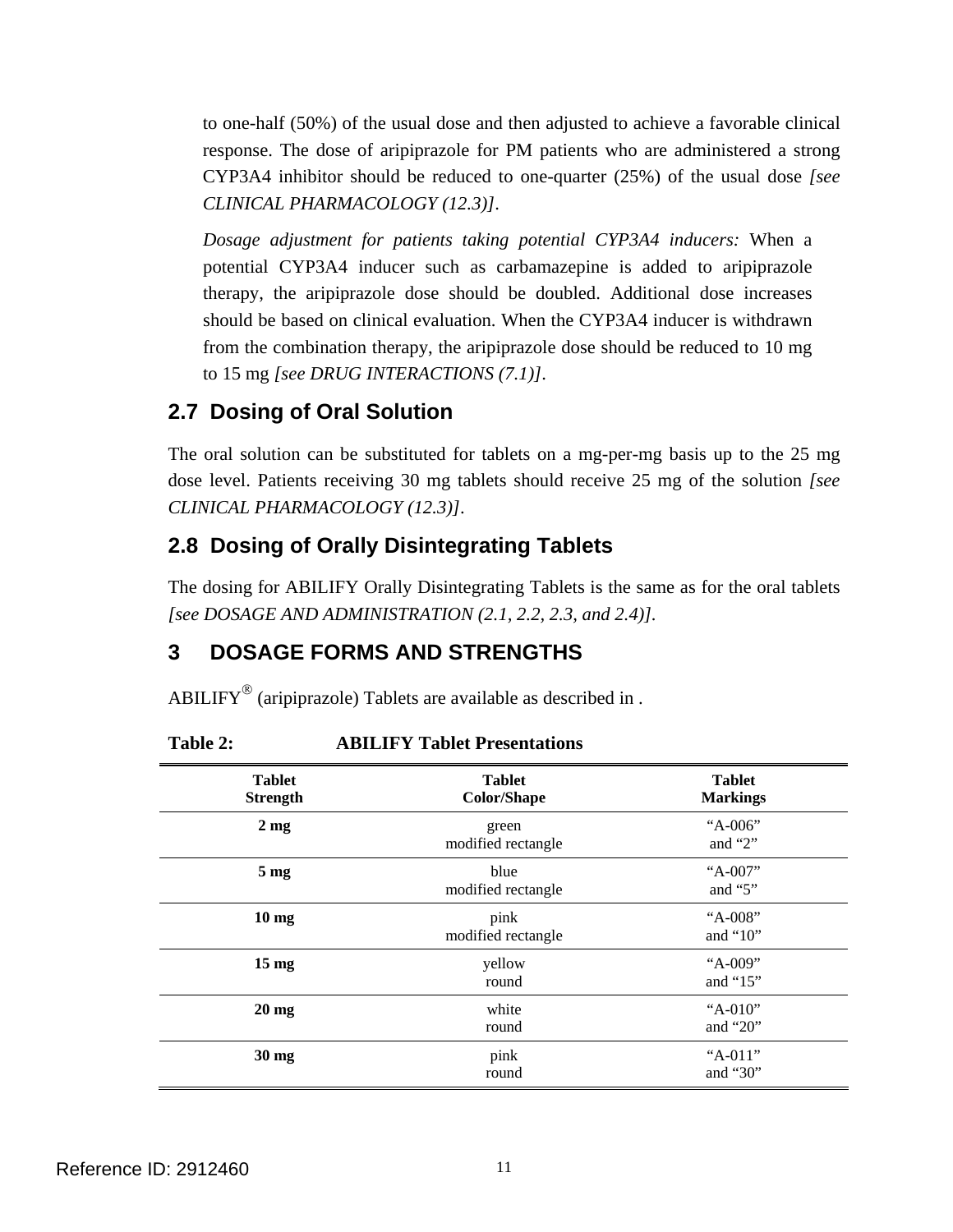<span id="page-11-0"></span>ABILIFY DISCMELT<sup>®</sup> (aripiprazole) Orally Disintegrating Tablets are available as described in Table 3.

| <b>Tablet</b><br><b>Strength</b> | <b>Tablet</b><br>Color/Shape            | <b>Tablet</b><br><b>Markings</b> |  |
|----------------------------------|-----------------------------------------|----------------------------------|--|
| $10 \text{ mg}$                  | pink (with scattered specks)<br>round   | "A" and " $640$ "<br>"10"        |  |
| $15 \text{ mg}$                  | yellow (with scattered specks)<br>round | "A" and " $641$ "<br>"15"        |  |

**Table 3: ABILIFY DISCMELT Orally Disintegrating Tablet Presentations** 

ABILIFY<sup>®</sup> (aripiprazole) Oral Solution (1 mg/mL) is a clear, colorless to light yellow solution, supplied in child-resistant bottles along with a calibrated oral dosing cup.

ABILIFY<sup>®</sup> (aripiprazole) Injection for Intramuscular Use is a clear, colorless solution available as a ready-to-use, 9.75 mg/1.3 mL (7.5 mg/mL) solution in clear, Type 1 glass vials.

## **4 CONTRAINDICATIONS**

Known hypersensitivity reaction to ABILIFY. Reactions have ranged from pruritus/urticaria to anaphylaxis *[see ADVERSE REACTIONS (6.3)].* 

# **5 WARNINGS AND PRECAUTIONS**

# **5.1 Use in Elderly Patients with Dementia-Related Psychosis**

## **Increased Mortality**

**Elderly patients with dementia-related psychosis treated with antipsychotic drugs are at an increased risk of death. ABILIFY (aripiprazole) is not approved for the treatment of patients with dementia-related psychosis** *[see BOXED WARNING].* 

## **Cerebrovascular Adverse Events, Including Stroke**

In placebo-controlled clinical studies (two flexible dose and one fixed dose study) of dementia-related psychosis, there was an increased incidence of cerebrovascular adverse events (eg, stroke, transient ischemic attack), including fatalities, in aripiprazole-treated patients (mean age: 84 years; range: 78-88 years). In the fixed-dose study, there was a statistically significant dose response relationship for cerebrovascular adverse events in patients treated with aripiprazole. Aripiprazole is not approved for the treatment of patients with dementia-related psychosis *[see also BOXED WARNING].*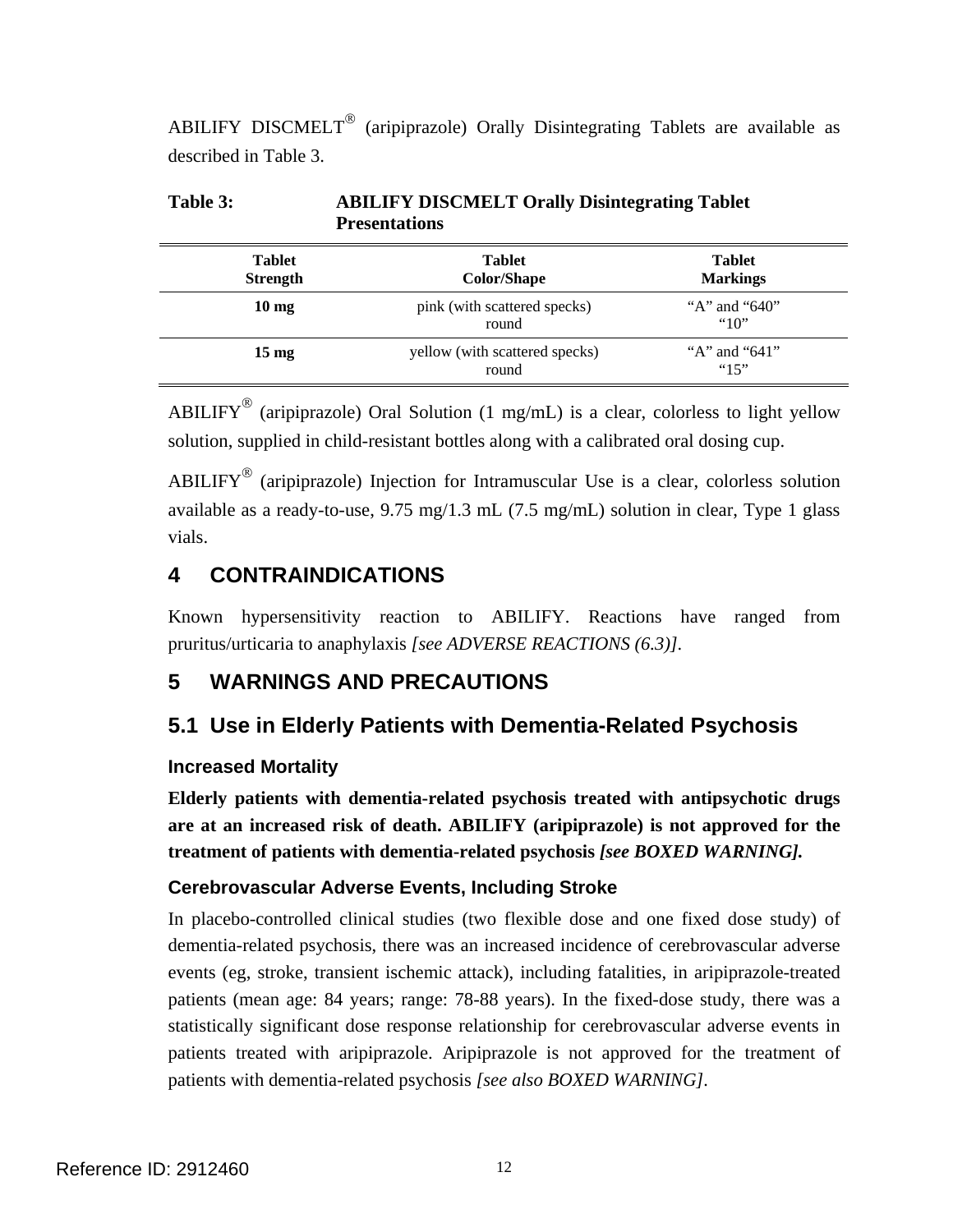## <span id="page-12-0"></span>*Safety Experience in Elderly Patients with Psychosis Associated with Alzheimer's Disease*

In three, 10-week, placebo-controlled studies of aripiprazole in elderly patients with psychosis associated with Alzheimer's disease (n=938; mean age: 82.4 years; range: 56-99 years), the treatment-emergent adverse events that were reported at an incidence of ≥3% and aripiprazole incidence at least twice that for placebo were lethargy [placebo 2%, aripiprazole 5%], somnolence (including sedation) [placebo 3%, aripiprazole 8%], and incontinence (primarily, urinary incontinence) [placebo 1%, aripiprazole 5%], excessive salivation [placebo 0%, aripiprazole 4%], and lightheadedness [placebo 1%, aripiprazole 4%].

The safety and efficacy of ABILIFY in the treatment of patients with psychosis associated with dementia have not been established. If the prescriber elects to treat such patients with ABILIFY, vigilance should be exercised, particularly for the emergence of difficulty swallowing or excessive somnolence, which could predispose to accidental injury or aspiration *[see also BOXED WARNING].* 

## **5.2 Clinical Worsening of Depression and Suicide Risk**

Patients with major depressive disorder (MDD), both adult and pediatric, may experience worsening of their depression and/or the emergence of suicidal ideation and behavior (suicidality) or unusual changes in behavior, whether or not they are taking antidepressant medications, and this risk may persist until significant remission occurs. Suicide is a known risk of depression and certain other psychiatric disorders, and these disorders themselves are the strongest predictors of suicide. There has been a longstanding concern, however, that antidepressants may have a role in inducing worsening of depression and the emergence of suicidality in certain patients during the early phases of treatment. Pooled analyses of short-term, placebo-controlled trials of antidepressant drugs (SSRIs and others) showed that these drugs increase the risk of suicidal thinking and behavior (suicidality) in children, adolescents, and young adults (ages 18-24) with MDD and other psychiatric disorders. Short-term studies did not show an increase in the risk of suicidality with antidepressants compared to placebo in adults beyond age 24; there was a reduction with antidepressants compared to placebo in adults aged 65 and older.

The pooled analyses of placebo-controlled trials in children and adolescents with MDD, Obsessive Compulsive Disorder (OCD), or other psychiatric disorders included a total of 24 short-term trials of 9 antidepressant drugs in over 4400 patients. The pooled analyses of placebo-controlled trials in adults with MDD or other psychiatric disorders included a total of 295 short-term trials (median duration of 2 months) of 11 antidepressant drugs in over 77,000 patients. There was considerable variation in risk of suicidality among drugs, but a tendency toward an increase in the younger patients for almost all drugs studied.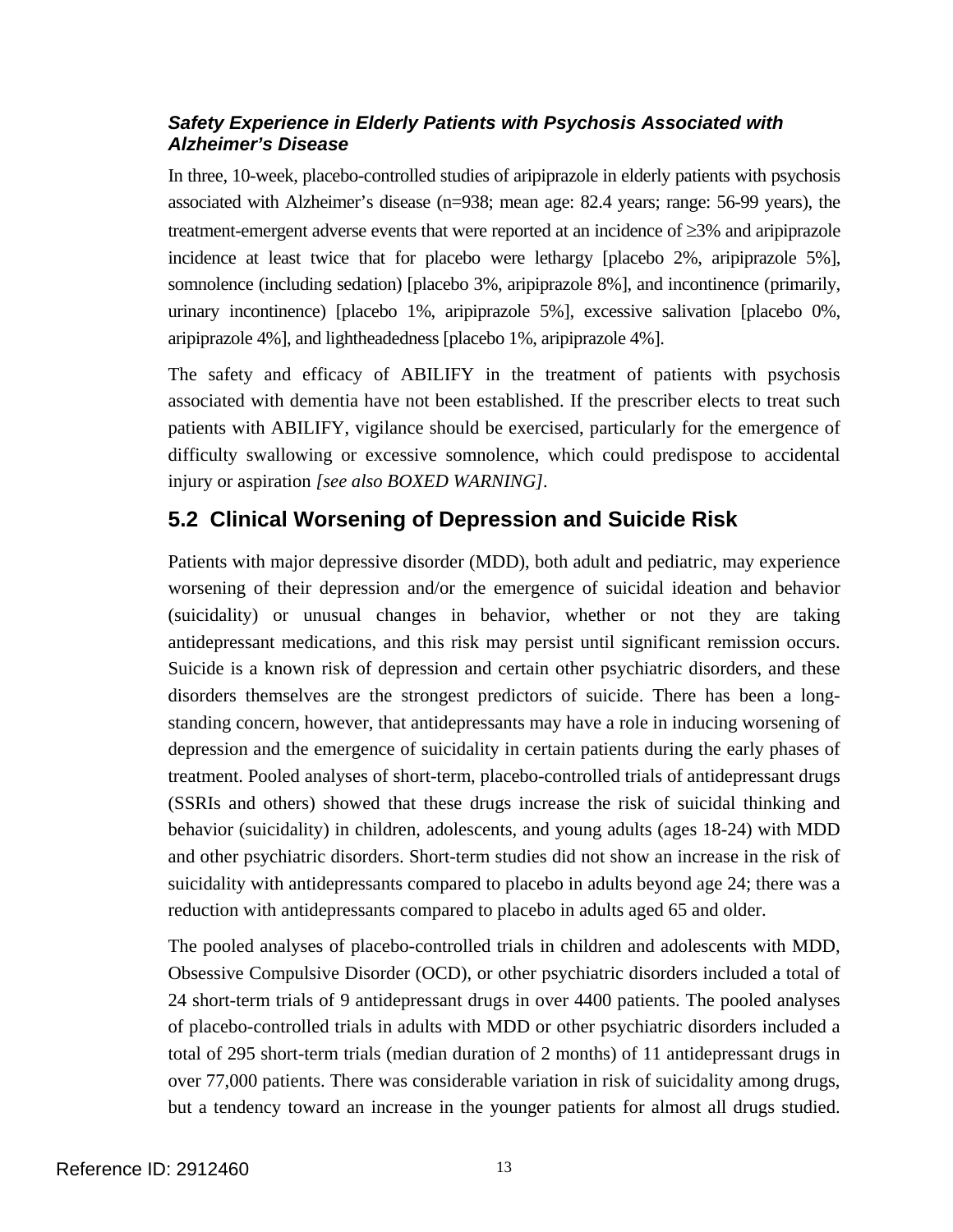There were differences in absolute risk of suicidality across the different indications, with the highest incidence in MDD. The risk differences (drug vs. placebo), however, were relatively stable within age strata and across indications. These risk differences (drugplacebo difference in the number of cases of suicidality per 1000 patients treated) are provided in Table 4.

| 'able |  |
|-------|--|
|-------|--|

| Drug-Placebo Difference in Number of Cases of<br><b>Suicidality per 1000 Patients Treated</b> |  |
|-----------------------------------------------------------------------------------------------|--|
| <b>Increases Compared to Placebo</b>                                                          |  |
| 14 additional cases                                                                           |  |
| 5 additional cases                                                                            |  |
| <b>Decreases Compared to Placebo</b>                                                          |  |
| 1 fewer case                                                                                  |  |
| 6 fewer cases                                                                                 |  |
|                                                                                               |  |

No suicides occurred in any of the pediatric trials. There were suicides in the adult trials, but the number was not sufficient to reach any conclusion about drug effect on suicide.

It is unknown whether the suicidality risk extends to longer-term use, ie, beyond several months. However, there is substantial evidence from placebo-controlled maintenance trials in adults with depression that the use of antidepressants can delay the recurrence of depression.

**All patients being treated with antidepressants for any indication should be monitored appropriately and observed closely for clinical worsening, suicidality, and unusual changes in behavior, especially during the initial few months of a course of drug therapy, or at times of dose changes, either increases or decreases.** 

The following symptoms, anxiety, agitation, panic attacks, insomnia, irritability, hostility, aggressiveness, impulsivity, akathisia (psychomotor restlessness), hypomania, and mania, have been reported in adult and pediatric patients being treated with antidepressants for MDD as well as for other indications, both psychiatric and nonpsychiatric. Although a causal link between the emergence of such symptoms and either the worsening of depression and/or the emergence of suicidal impulses has not been established, there is concern that such symptoms may represent precursors to emerging suicidality.

Consideration should be given to changing the therapeutic regimen, including possibly discontinuing the medication, in patients whose depression is persistently worse, or who are experiencing emergent suicidality or symptoms that might be precursors to worsening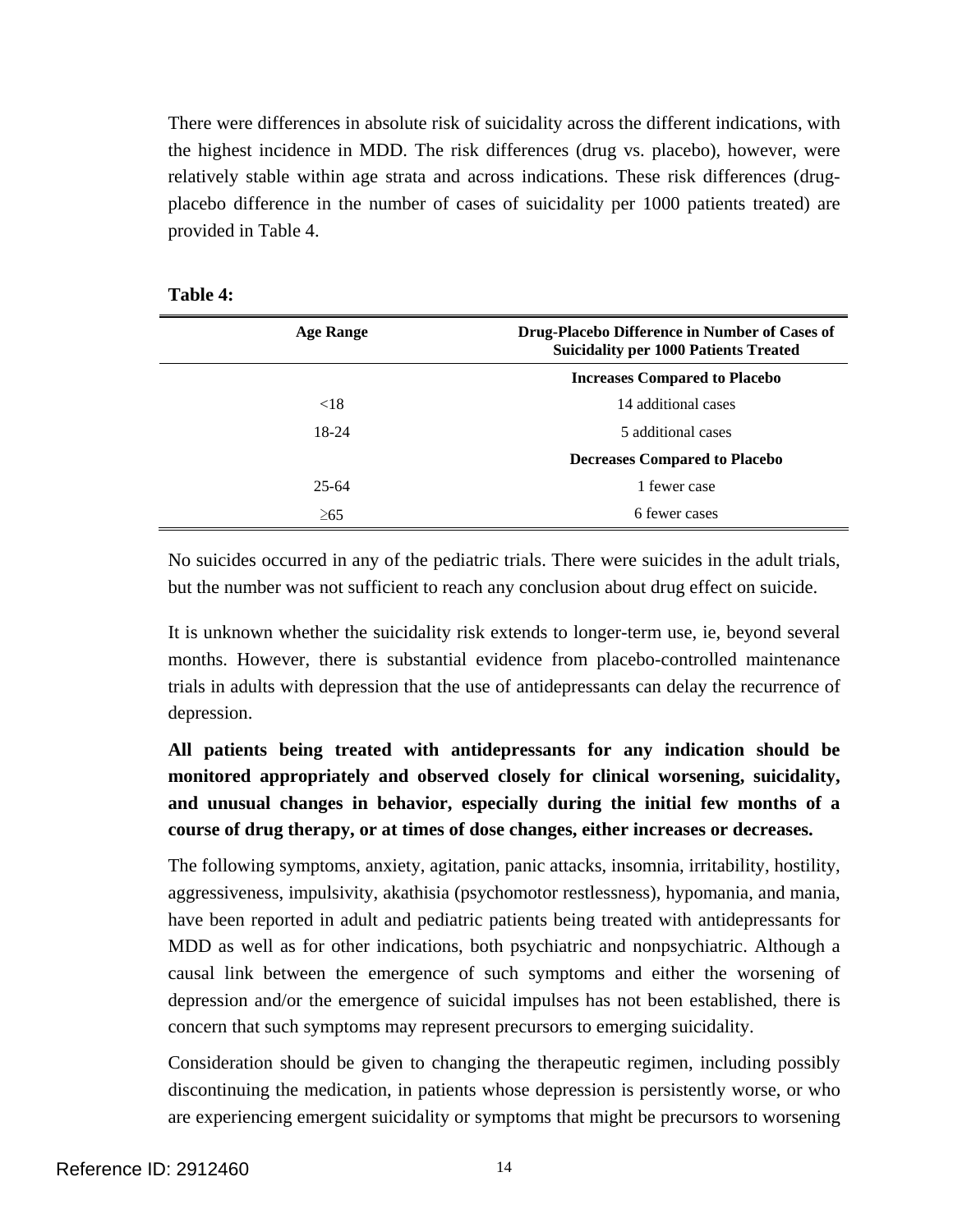<span id="page-14-0"></span>depression or suicidality, especially if these symptoms are severe, abrupt in onset, or were not part of the patient's presenting symptoms.

**Families and caregivers of patients being treated with antidepressants for major depressive disorder or other indications, both psychiatric and nonpsychiatric, should be alerted about the need to monitor patients for the emergence of agitation, irritability, unusual changes in behavior, and the other symptoms described above, as well as the emergence of suicidality, and to report such symptoms immediately to healthcare providers. Such monitoring should include daily observation by families and caregivers.** Prescriptions for ABILIFY should be written for the smallest quantity of tablets consistent with good patient management, in order to reduce the risk of overdose.

**Screening Patients for Bipolar Disorder:** A major depressive episode may be the initial presentation of bipolar disorder. It is generally believed (though not established in controlled trials) that treating such an episode with an antidepressant alone may increase the likelihood of precipitation of a mixed/manic episode in patients at risk for bipolar disorder. Whether any of the symptoms described above represent such a conversion is unknown. However, prior to initiating treatment with an antidepressant, patients with depressive symptoms should be adequately screened to determine if they are at risk for bipolar disorder; such screening should include a detailed psychiatric history, including a family history of suicide, bipolar disorder, and depression.

It should be noted that ABILIFY is not approved for use in treating depression in the pediatric population.

## **5.3 Neuroleptic Malignant Syndrome (NMS)**

A potentially fatal symptom complex sometimes referred to as Neuroleptic Malignant Syndrome (NMS) may occur with administration of antipsychotic drugs, including aripiprazole. Rare cases of NMS occurred during aripiprazole treatment in the worldwide clinical database. Clinical manifestations of NMS are hyperpyrexia, muscle rigidity, altered mental status, and evidence of autonomic instability (irregular pulse or blood pressure, tachycardia, diaphoresis, and cardiac dysrhythmia). Additional signs may include elevated creatine phosphokinase, myoglobinuria (rhabdomyolysis), and acute renal failure.

The diagnostic evaluation of patients with this syndrome is complicated. In arriving at a diagnosis, it is important to exclude cases where the clinical presentation includes both serious medical illness (eg, pneumonia, systemic infection) and untreated or inadequately treated extrapyramidal signs and symptoms (EPS). Other important considerations in the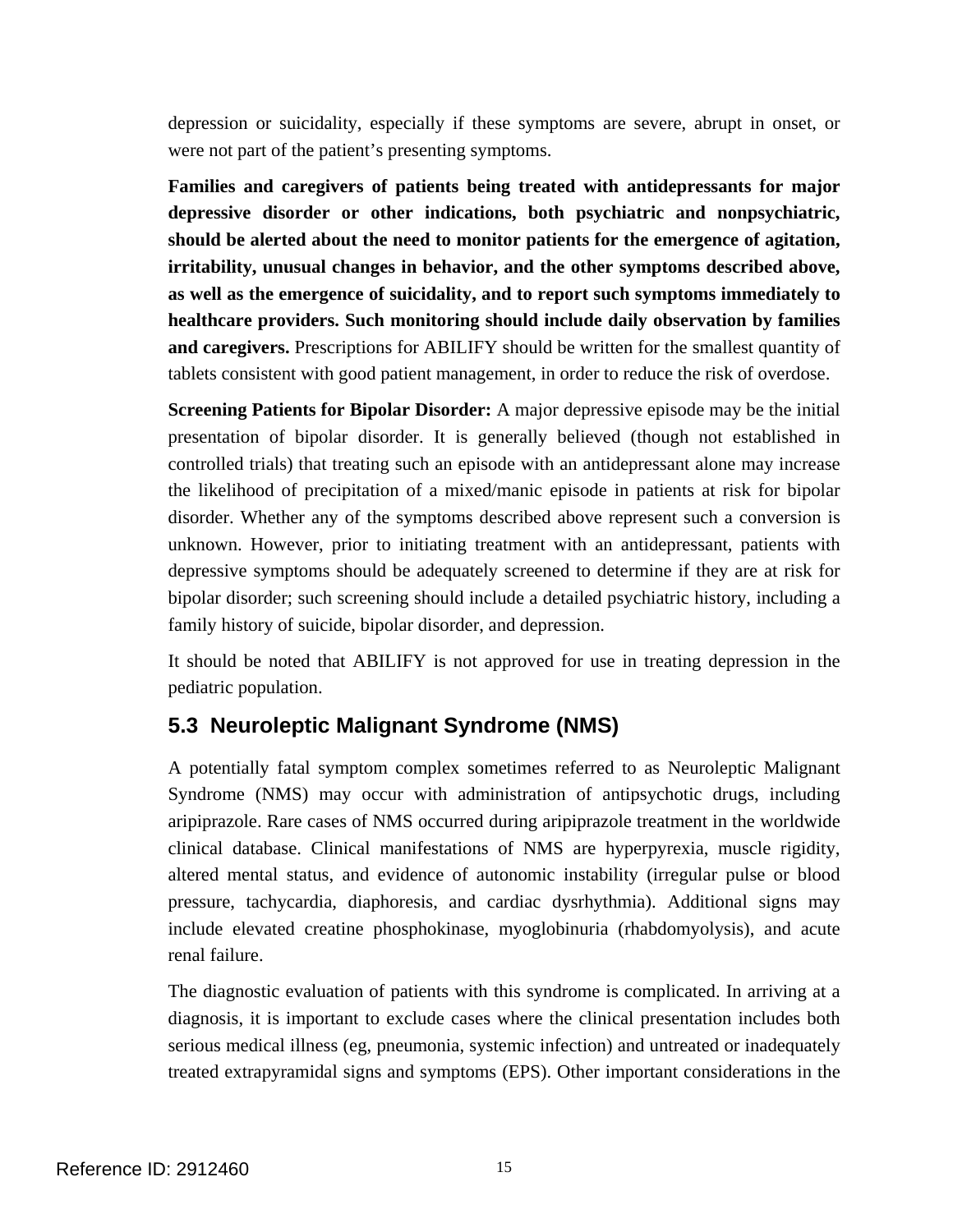<span id="page-15-0"></span>differential diagnosis include central anticholinergic toxicity, heat stroke, drug fever, and primary central nervous system pathology.

The management of NMS should include: 1) immediate discontinuation of antipsychotic drugs and other drugs not essential to concurrent therapy; 2) intensive symptomatic treatment and medical monitoring; and 3) treatment of any concomitant serious medical problems for which specific treatments are available. There is no general agreement about specific pharmacological treatment regimens for uncomplicated NMS.

If a patient requires antipsychotic drug treatment after recovery from NMS, the potential reintroduction of drug therapy should be carefully considered. The patient should be carefully monitored, since recurrences of NMS have been reported.

## **5.4 Tardive Dyskinesia**

A syndrome of potentially irreversible, involuntary, dyskinetic movements may develop in patients treated with antipsychotic drugs. Although the prevalence of the syndrome appears to be highest among the elderly, especially elderly women, it is impossible to rely upon prevalence estimates to predict, at the inception of antipsychotic treatment, which patients are likely to develop the syndrome. Whether antipsychotic drug products differ in their potential to cause tardive dyskinesia is unknown.

The risk of developing tardive dyskinesia and the likelihood that it will become irreversible are believed to increase as the duration of treatment and the total cumulative dose of antipsychotic drugs administered to the patient increase. However, the syndrome can develop, although much less commonly, after relatively brief treatment periods at low doses.

There is no known treatment for established cases of tardive dyskinesia, although the syndrome may remit, partially or completely, if antipsychotic treatment is withdrawn. Antipsychotic treatment, itself, however, may suppress (or partially suppress) the signs and symptoms of the syndrome and, thereby, may possibly mask the underlying process. The effect that symptomatic suppression has upon the long-term course of the syndrome is unknown.

Given these considerations, ABILIFY should be prescribed in a manner that is most likely to minimize the occurrence of tardive dyskinesia. Chronic antipsychotic treatment should generally be reserved for patients who suffer from a chronic illness that (1) is known to respond to antipsychotic drugs and (2) for whom alternative, equally effective, but potentially less harmful treatments are not available or appropriate. In patients who do require chronic treatment, the smallest dose and the shortest duration of treatment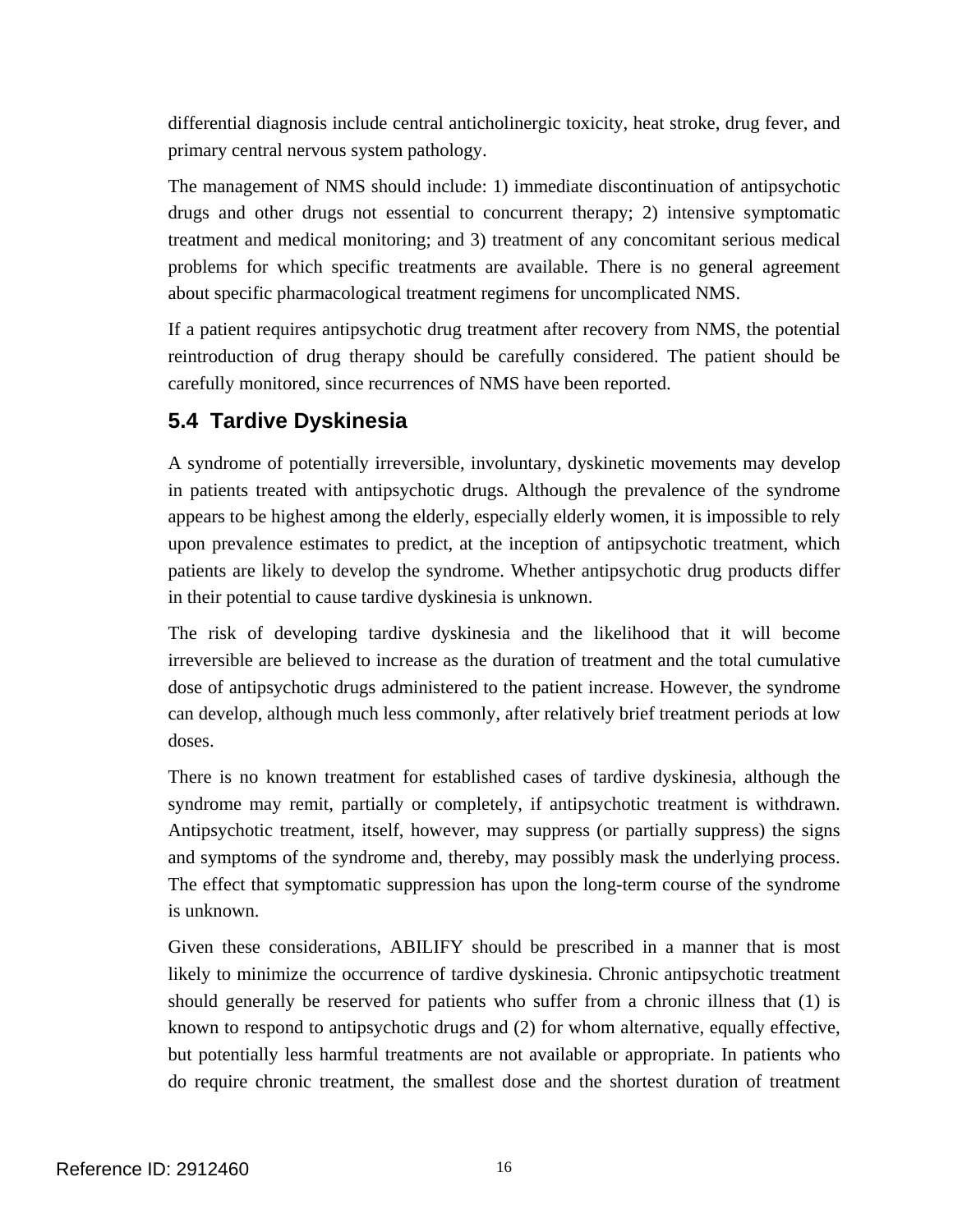<span id="page-16-0"></span>producing a satisfactory clinical response should be sought. The need for continued treatment should be reassessed periodically.

If signs and symptoms of tardive dyskinesia appear in a patient on ABILIFY, drug discontinuation should be considered. However, some patients may require treatment with ABILIFY despite the presence of the syndrome.

## **5.5 Hyperglycemia and Diabetes Mellitus**

Hyperglycemia, in some cases extreme and associated with ketoacidosis or hyperosmolar coma or death, has been reported in patients treated with atypical antipsychotics. There have been few reports of hyperglycemia in patients treated with ABILIFY *[see ADVERSE REACTIONS (6.2, 6.3)].* Although fewer patients have been treated with ABILIFY, it is not known if this more limited experience is the sole reason for the paucity of such reports. Assessment of the relationship between atypical antipsychotic use and glucose abnormalities is complicated by the possibility of an increased background risk of diabetes mellitus in patients with schizophrenia and the increasing incidence of diabetes mellitus in the general population. Given these confounders, the relationship between atypical antipsychotic use and hyperglycemia-related adverse events is not completely understood. However, epidemiological studies which did not include ABILIFY suggest an increased risk of treatment-emergent hyperglycemia-related adverse events in patients treated with the atypical antipsychotics included in these studies. Because ABILIFY was not marketed at the time these studies were performed, it is not known if ABILIFY is associated with this increased risk. Precise risk estimates for hyperglycemia-related adverse events in patients treated with atypical antipsychotics are not available.

Patients with an established diagnosis of diabetes mellitus who are started on atypical antipsychotics should be monitored regularly for worsening of glucose control. Patients with risk factors for diabetes mellitus (eg, obesity, family history of diabetes) who are starting treatment with atypical antipsychotics should undergo fasting blood glucose testing at the beginning of treatment and periodically during treatment. Any patient treated with atypical antipsychotics should be monitored for symptoms of hyperglycemia including polydipsia, polyuria, polyphagia, and weakness. Patients who develop symptoms of hyperglycemia during treatment with atypical antipsychotics should undergo fasting blood glucose testing. In some cases, hyperglycemia has resolved when the atypical antipsychotic was discontinued; however, some patients required continuation of anti-diabetic treatment despite discontinuation of the suspect drug.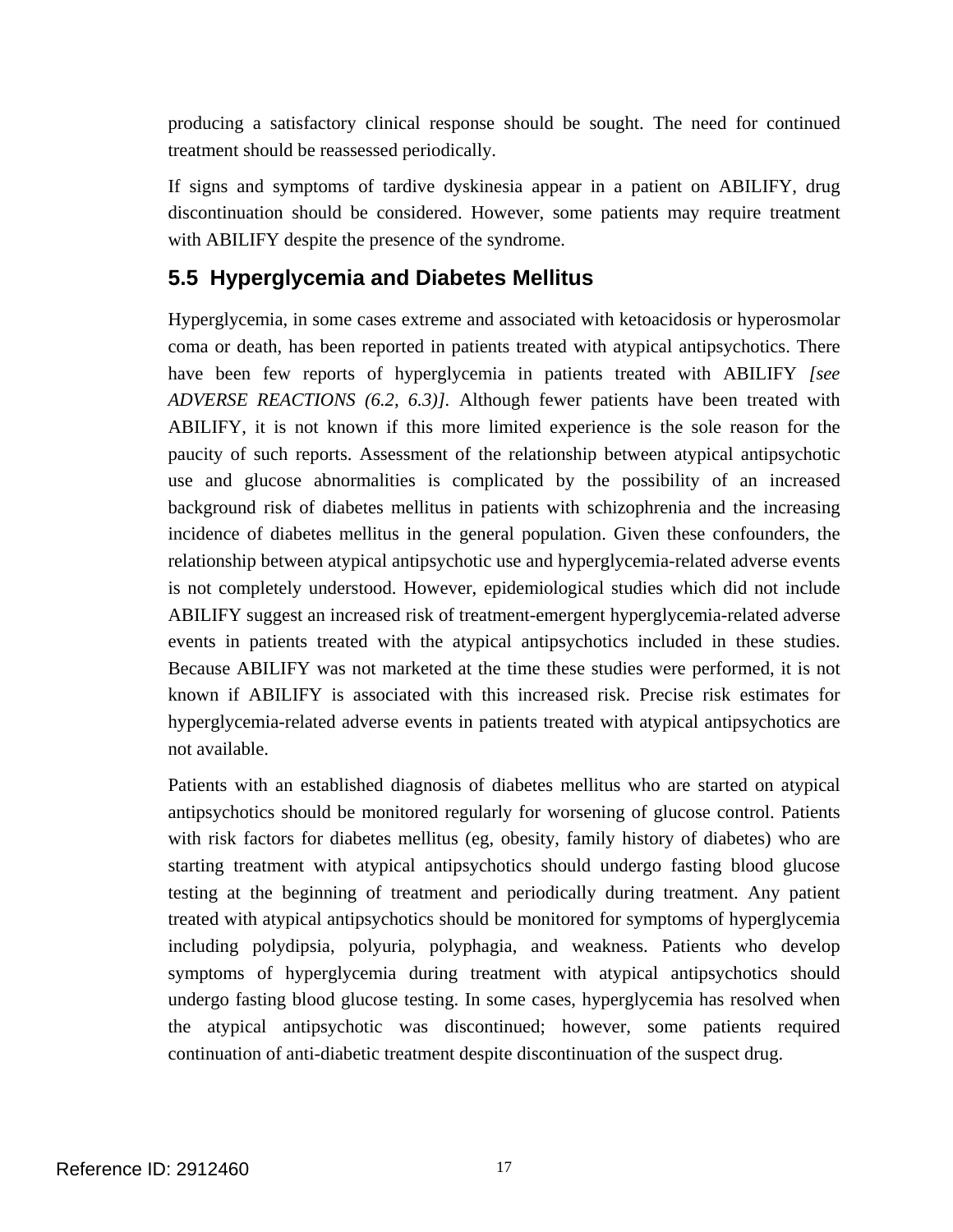## <span id="page-17-0"></span>**5.6 Orthostatic Hypotension**

Aripiprazole may cause orthostatic hypotension, perhaps due to its  $\alpha_1$ -adrenergic receptor antagonism. The incidence of orthostatic hypotension-associated events from short-term, placebo-controlled trials of adult patients on oral ABILIFY (n=2467) included (aripiprazole incidence, placebo incidence) orthostatic hypotension (1%, 0.3%), postural dizziness  $(0.5\%, 0.3\%)$ , and syncope  $(0.5\%, 0.4\%)$ ; of pediatric patients 6 to 17 years of age (n=611) on oral ABILIFY included orthostatic hypotension (0.5%, 0%), postural dizziness (0.3%, 0%), and syncope (0.2%, 0%); and of patients on ABILIFY Injection (n=501) included orthostatic hypotension (0.6%, 0%), postural dizziness (0.2%, 0.5%), and syncope (0.4%, 0%).

The incidence of a significant orthostatic change in blood pressure (defined as a decrease in systolic blood pressure  $\geq$ 20 mmHg accompanied by an increase in heart rate  $\geq$ 25 when comparing standing to supine values) for aripiprazole was not meaningfully different from placebo (aripiprazole incidence, placebo incidence): in adult oral aripiprazoletreated patients (4%, 2%), in pediatric oral aripiprazole-treated patients aged 6 to 17 years (0.2%, 1%), or in aripiprazole injection-treated patients (3%, 2%).

Aripiprazole should be used with caution in patients with known cardiovascular disease (history of myocardial infarction or ischemic heart disease, heart failure or conduction abnormalities), cerebrovascular disease, or conditions which would predispose patients to hypotension (dehydration, hypovolemia, and treatment with antihypertensive medications).

If parenteral benzodiazepine therapy is deemed necessary in addition to aripiprazole injection treatment, patients should be monitored for excessive sedation and for orthostatic hypotension *[see DRUG INTERACTIONS (7.3)].* 

## **5.7 Leukopenia, Neutropenia, and Agranulocytosis**

*Class Effect:* In clinical trial and/or postmarketing experience, events of leukopenia/neutropenia have been reported temporally related to antipsychotic agents, including ABILIFY. Agranulocytosis has also been reported.

Possible risk factors for leukopenia/neutropenia include pre-existing low white blood cell count (WBC) and history of drug-induced leukopenia/neutropenia. Patients with a history of a clinically significant low WBC or drug-induced leukopenia/neutropenia should have their complete blood count (CBC) monitored frequently during the first few months of therapy and discontinuation of ABILIFY should be considered at the first sign of a clinically significant decline in WBC in the absence of other causative factors.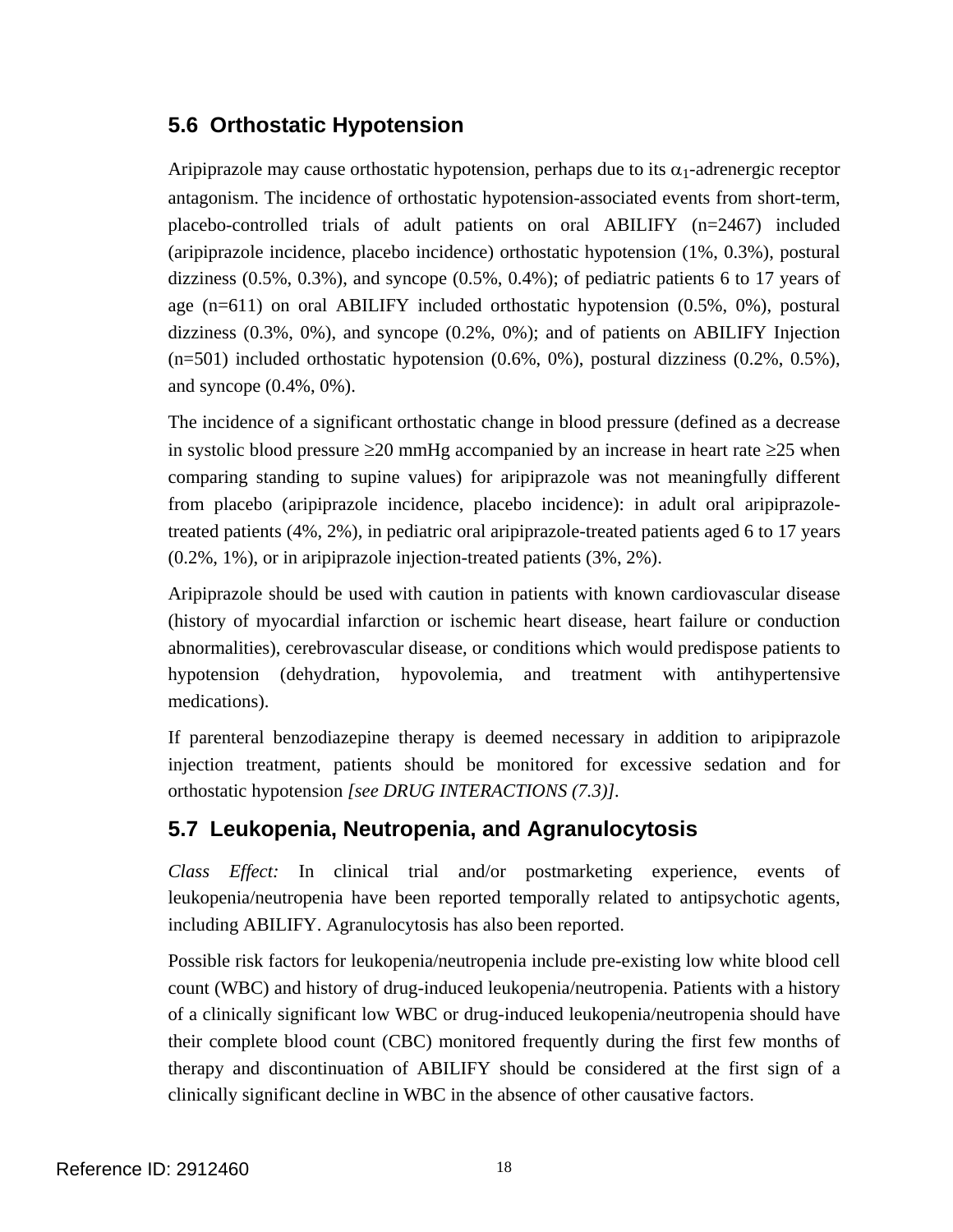<span id="page-18-0"></span>Patients with clinically significant neutropenia should be carefully monitored for fever or other symptoms or signs of infection and treated promptly if such symptoms or signs occur. Patients with severe neutropenia (absolute neutrophil count  $\langle 1000/\text{mm}^3 \rangle$  should discontinue ABILIFY and have their WBC followed until recovery.

## **5.8 Seizures/Convulsions**

In short-term, placebo-controlled trials, seizures/convulsions occurred in 0.1% (3/2467) of adult patients treated with oral aripiprazole, in 0.2% (1/611) of pediatric patients (6 to 17 years), and in 0.2% (1/501) of adult aripiprazole injection-treated patients.

As with other antipsychotic drugs, aripiprazole should be used cautiously in patients with a history of seizures or with conditions that lower the seizure threshold, eg, Alzheimer's dementia. Conditions that lower the seizure threshold may be more prevalent in a population of 65 years or older.

## **5.9 Potential for Cognitive and Motor Impairment**

ABILIFY, like other antipsychotics, may have the potential to impair judgment, thinking, or motor skills. For example, in short-term, placebo-controlled trials, somnolence (including sedation) was reported as follows (aripiprazole incidence, placebo incidence): in adult patients (n=2467) treated with oral ABILIFY (11%, 6%), in pediatric patients ages 6 to 17 ( $n=611$ ) (24%, 6%), and in adult patients ( $n=501$ ) on ABILIFY Injection (9%, 6%). Somnolence (including sedation) led to discontinuation in 0.3% (8/2467) of adult patients and 3% (15/611) of pediatric patients (6 to 17 years) on oral ABILIFY in short-term, placebo-controlled trials, but did not lead to discontinuation of any adult patients on ABILIFY Injection.

Despite the relatively modest increased incidence of these events compared to placebo, patients should be cautioned about operating hazardous machinery, including automobiles, until they are reasonably certain that therapy with ABILIFY does not affect them adversely.

## **5.10 Body Temperature Regulation**

Disruption of the body's ability to reduce core body temperature has been attributed to antipsychotic agents. Appropriate care is advised when prescribing aripiprazole for patients who will be experiencing conditions which may contribute to an elevation in core body temperature, (eg, exercising strenuously, exposure to extreme heat, receiving concomitant medication with anticholinergic activity, or being subject to dehydration) *[see ADVERSE REACTIONS (6.3)].*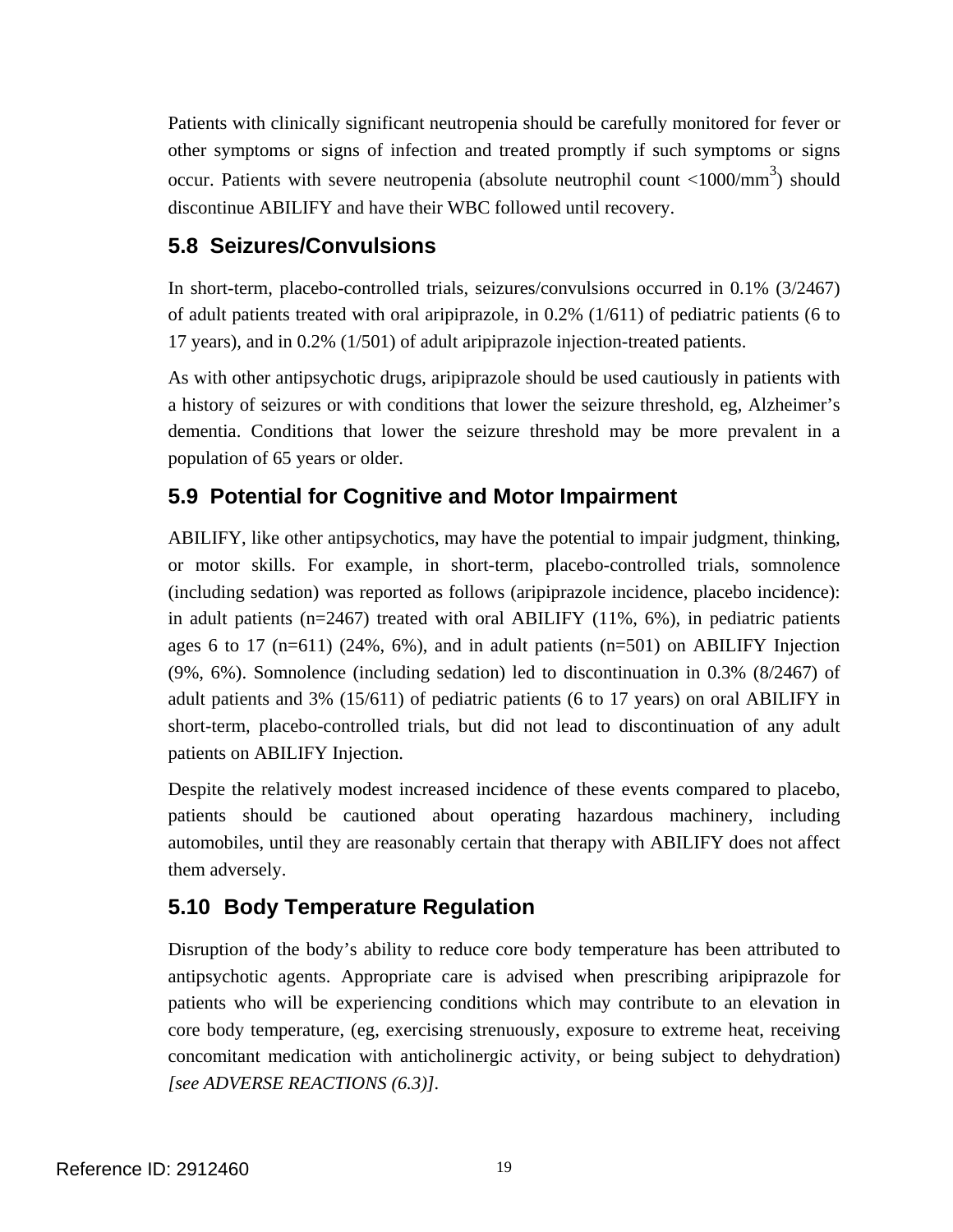## <span id="page-19-0"></span>**5.11 Suicide**

The possibility of a suicide attempt is inherent in psychotic illnesses, bipolar disorder, and major depressive disorder, and close supervision of high-risk patients should accompany drug therapy. Prescriptions for ABILIFY should be written for the smallest quantity consistent with good patient management in order to reduce the risk of overdose *[see ADVERSE REACTIONS (6.2, 6.3)]*.

In two 6-week, placebo-controlled studies of aripiprazole as adjunctive treatment of major depressive disorder, the incidences of suicidal ideation and suicide attempts were 0% (0/371) for aripiprazole and 0.5% (2/366) for placebo.

# **5.12 Dysphagia**

Esophageal dysmotility and aspiration have been associated with antipsychotic drug use, including ABILIFY. Aspiration pneumonia is a common cause of morbidity and mortality in elderly patients, in particular those with advanced Alzheimer's dementia. Aripiprazole and other antipsychotic drugs should be used cautiously in patients at risk for aspiration pneumonia *[see WARNINGS AND PRECAUTIONS (5.1) and ADVERSE REACTIONS (6.3)]*.

**Graphic Artist - on artwork file, please change closing bracket to italic font.** 

## **5.13 Use in Patients with Concomitant Illness**

Clinical experience with ABILIFY in patients with certain concomitant systemic illnesses is limited *[see USE IN SPECIFIC POPULATIONS (8.6, 8.7)]*.

*PRECAUTIONS (5.1, 5.6)]*. ABILIFY has not been evaluated or used to any appreciable extent in patients with a recent history of myocardial infarction or unstable heart disease. Patients with these diagnoses were excluded from premarketing clinical studies *[see WARNINGS AND* 

## **6 ADVERSE REACTIONS**

## **6.1 Overall Adverse Reactions Profile**

The following are discussed in more detail in other sections of the labeling:

- Use in Elderly Patients with Dementia-Related Psychosis *[see BOXED WARNING and WARNINGS AND PRECAUTIONS (5.1)]*
- Clinical Worsening of Depression and Suicide Risk *[see BOXED WARNING and WARNINGS AND PRECAUTIONS (5.2)]*
- Neuroleptic Malignant Syndrome (NMS) *[see WARNINGS AND PRECAUTIONS (5.3)]*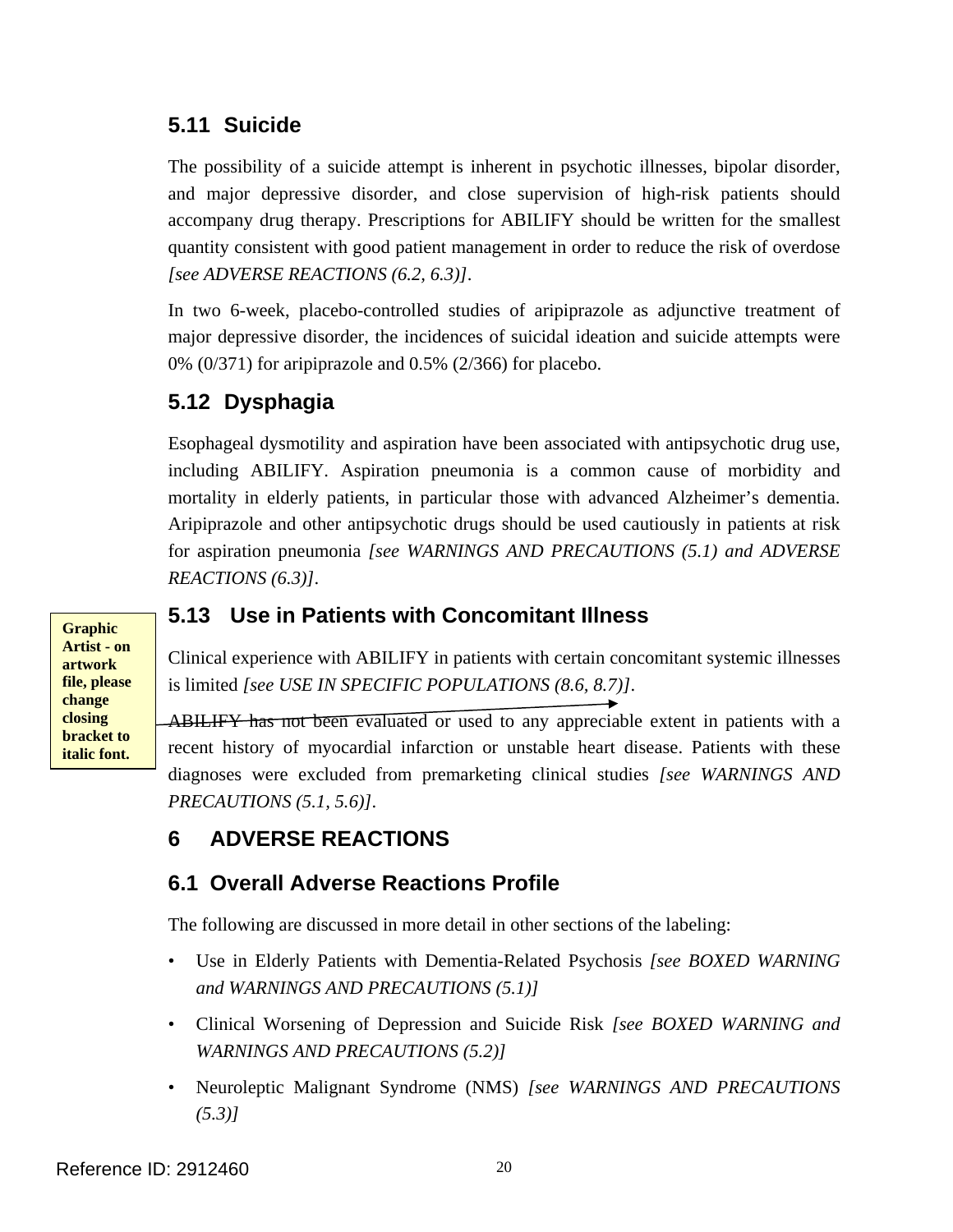- Tardive Dyskinesia *[see WARNINGS AND PRECAUTIONS (5.4)]*
- Hyperglycemia and Diabetes Mellitus *[see WARNINGS AND PRECAUTIONS (5.5)]*
- Orthostatic Hypotension *[see WARNINGS AND PRECAUTIONS (5.6)]*
- Leukopenia, Neutropenia, and Agranulocytosis *[see WARNINGS AND PRECAUTIONS (5.7)]*
- Seizures/Convulsions *[see WARNINGS AND PRECAUTIONS (5.8)]*
- Potential for Cognitive and Motor Impairment *[see WARNINGS AND PRECAUTIONS (5.9)]*
- Body Temperature Regulation *[see WARNINGS AND PRECAUTIONS (5.10)]*
- Suicide *[see WARNINGS AND PRECAUTIONS (5.11)]*
- Dysphagia *[see WARNINGS AND PRECAUTIONS (5.12)]*
- Use in Patients with Concomitant Illness *[see WARNINGS AND PRECAUTIONS (5.13)]*

The most common adverse reactions in adult patients in clinical trials  $(\geq 10\%)$  were nausea, vomiting, constipation, headache, dizziness, akathisia, anxiety, insomnia, and restlessness.

The most common adverse reactions in the pediatric clinical trials  $(\geq 10\%)$  were somnolence, headache, vomiting, extrapyramidal disorder, fatigue, increased appetite, insomnia, nausea, nasopharyngitis, and weight increased.

Aripiprazole has been evaluated for safety in 13,543 adult patients who participated in multiple-dose, clinical trials in schizophrenia, bipolar disorder, major depressive disorder, Dementia of the Alzheimer's type, Parkinson's disease, and alcoholism, and who had approximately 7619 patient-years of exposure to oral aripiprazole and 749 patients with exposure to aripiprazole injection. A total of 3390 patients were treated with oral aripiprazole for at least 180 days and 1933 patients treated with oral aripiprazole had at least 1 year of exposure.

Aripiprazole has been evaluated for safety in 920 patients (6 to 17 years) who participated in multiple-dose, clinical trials in schizophrenia, bipolar mania, or autistic disorder and who had approximately 517 patient-years of exposure to oral aripiprazole. A total of 465 pediatric patients were treated with oral aripiprazole for at least 180 days and 117 pediatric patients treated with oral aripiprazole had at least 1 year of exposure.

The conditions and duration of treatment with aripiprazole (monotherapy and adjunctive therapy with antidepressants or mood stabilizers) included (in overlapping categories)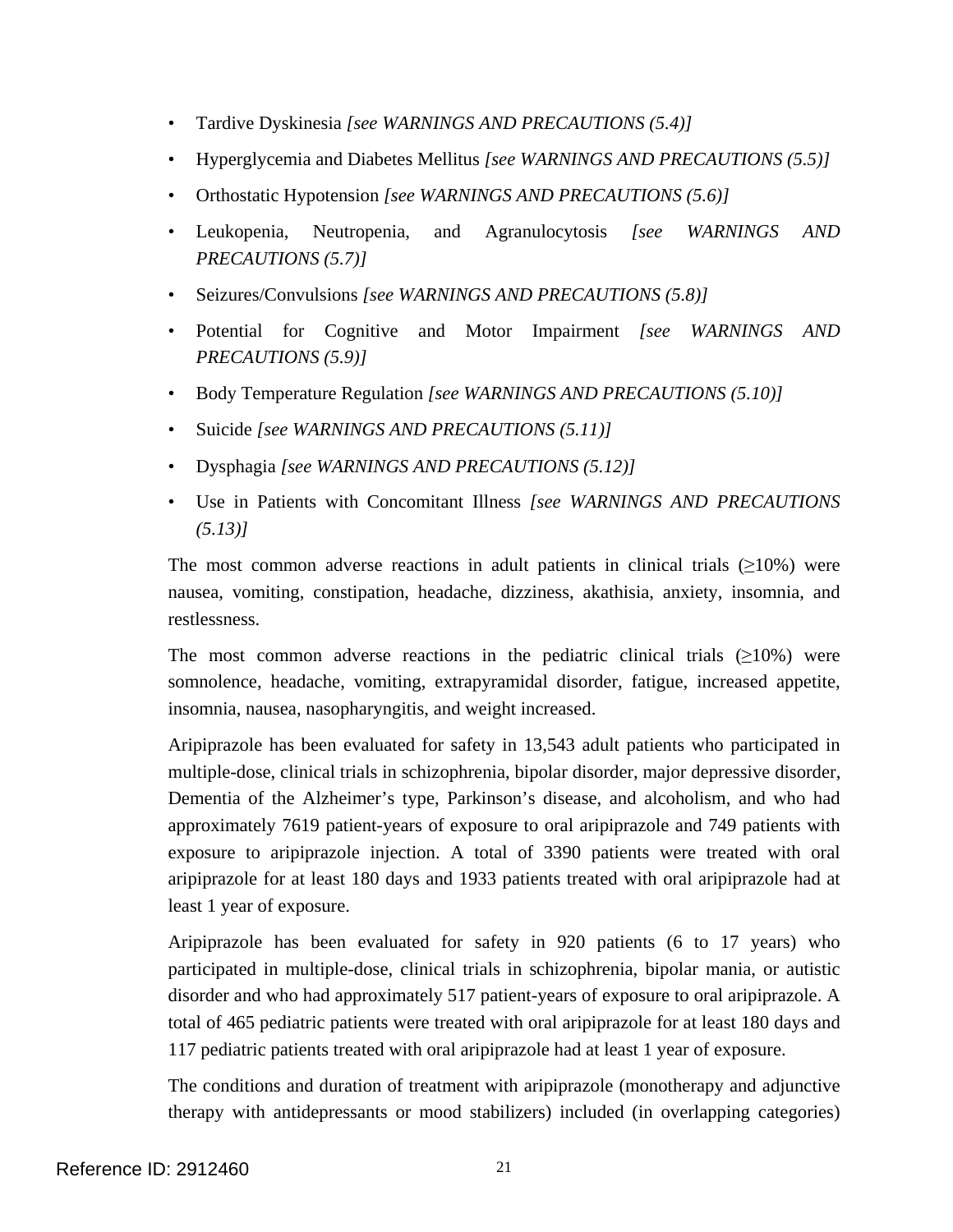<span id="page-21-0"></span>double-blind, comparative and noncomparative open-label studies, inpatient and outpatient studies, fixed- and flexible-dose studies, and short- and longer-term exposure.

Adverse events during exposure were obtained by collecting volunteered adverse events, as well as results of physical examinations, vital signs, weights, laboratory analyses, and ECG. Adverse experiences were recorded by clinical investigators using terminology of their own choosing. In the tables and tabulations that follow, MedDRA dictionary terminology has been used to classify reported adverse events into a smaller number of standardized event categories, in order to provide a meaningful estimate of the proportion of individuals experiencing adverse events.

The stated frequencies of adverse reactions represent the proportion of individuals who experienced at least once, a treatment-emergent adverse event of the type listed. An event was considered treatment emergent if it occurred for the first time or worsened while receiving therapy following baseline evaluation. There was no attempt to use investigator causality assessments; ie, all events meeting the defined criteria, regardless of investigator causality are included.

Throughout this section, adverse reactions are reported. These are adverse events that were considered to be reasonably associated with the use of ABILIFY (adverse drug reactions) based on the comprehensive assessment of the available adverse event information. A causal association for ABILIFY often cannot be reliably established in individual cases.

The figures in the tables and tabulations cannot be used to predict the incidence of side effects in the course of usual medical practice where patient characteristics and other factors differ from those that prevailed in the clinical trials. Similarly, the cited frequencies cannot be compared with figures obtained from other clinical investigations involving different treatment, uses, and investigators. The cited figures, however, do provide the prescriber with some basis for estimating the relative contribution of drug and nondrug factors to the adverse reaction incidence in the population studied.

## **6.2 Clinical Studies Experience**

## **Adult Patients with Schizophrenia**

The following findings are based on a pool of five placebo-controlled trials (four 4-week and one 6-week) in which oral aripiprazole was administered in doses ranging from 2 mg/day to 30 mg/day.

*Adverse Reactions Associated with Discontinuation of Treatment*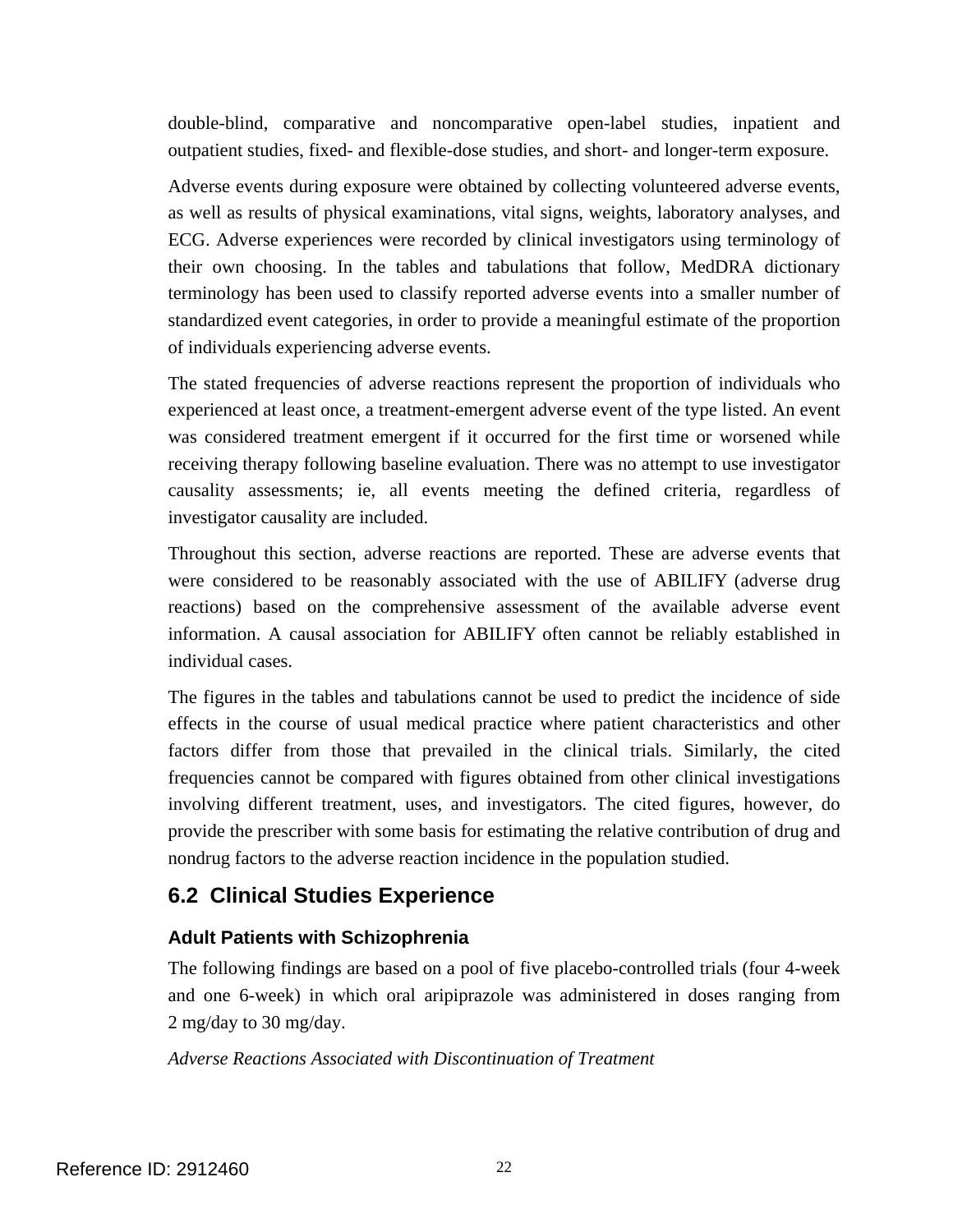Overall, there was little difference in the incidence of discontinuation due to adverse reactions between aripiprazole-treated (7%) and placebo-treated (9%) patients. The types of adverse reactions that led to discontinuation were similar for the aripiprazole-treated and placebo-treated patients.

#### *Commonly Observed Adverse Reactions*

The only commonly observed adverse reaction associated with the use of aripiprazole in patients with schizophrenia (incidence of 5% or greater and aripiprazole incidence at least twice that for placebo) was akathisia (aripiprazole 8%; placebo 4%).

### **Adult Patients with Bipolar Mania**

### *Monotherapy*

The following findings are based on a pool of 3-week, placebo-controlled, bipolar mania trials in which oral aripiprazole was administered at doses of  $15 \text{ mg/day}$  or  $30 \text{ mg/day}$ .

### *Adverse Reactions Associated with Discontinuation of Treatment*

Overall, in patients with bipolar mania, there was little difference in the incidence of discontinuation due to adverse reactions between aripiprazole-treated (11%) and placebotreated (10%) patients. The types of adverse reactions that led to discontinuation were similar between the aripiprazole-treated and placebo-treated patients.

### *Commonly Observed Adverse Reactions*

Commonly observed adverse reactions associated with the use of aripiprazole in patients with bipolar mania (incidence of 5% or greater and aripiprazole incidence at least twice that for placebo) are shown in Table 5.

|                         | <b>Percentage of Patients Reporting Reaction</b> |                |
|-------------------------|--------------------------------------------------|----------------|
|                         | Aripiprazole                                     | <b>Placebo</b> |
| <b>Preferred Term</b>   | $(n=917)$                                        | $(n=753)$      |
| Akathisia               | 13                                               | 4              |
| Sedation                | 8                                                | 3              |
| Restlessness            | 6                                                | 3              |
| <b>Tremor</b>           | 6                                                | 3              |
| Extrapyramidal Disorder |                                                  | 2              |

#### **Table 5: Commonly Observed Adverse Reactions in Short-Term, Placebo-Controlled Trials of Adult Patients with Bipolar Mania Treated with Oral ABILIFY Monotherapy**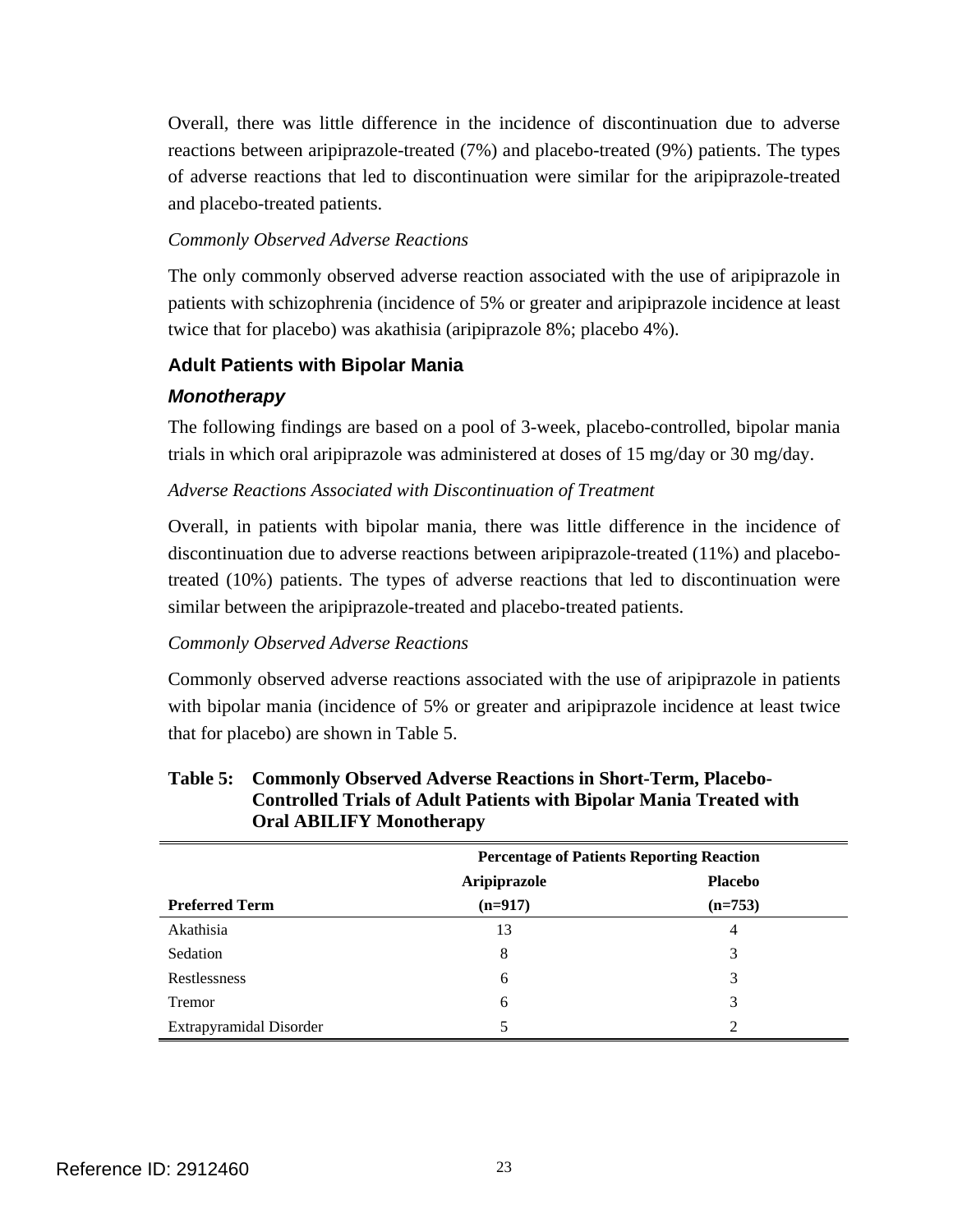### **Less Common Adverse Reactions in Adults**

Table 6 enumerates the pooled incidence, rounded to the nearest percent, of adverse reactions that occurred during acute therapy (up to 6 weeks in schizophrenia and up to 3 weeks in bipolar mania), including only those reactions that occurred in 2% or more of patients treated with aripiprazole (doses  $\geq 2$  mg/day) and for which the incidence in patients treated with aripiprazole was greater than the incidence in patients treated with placebo in the combined dataset.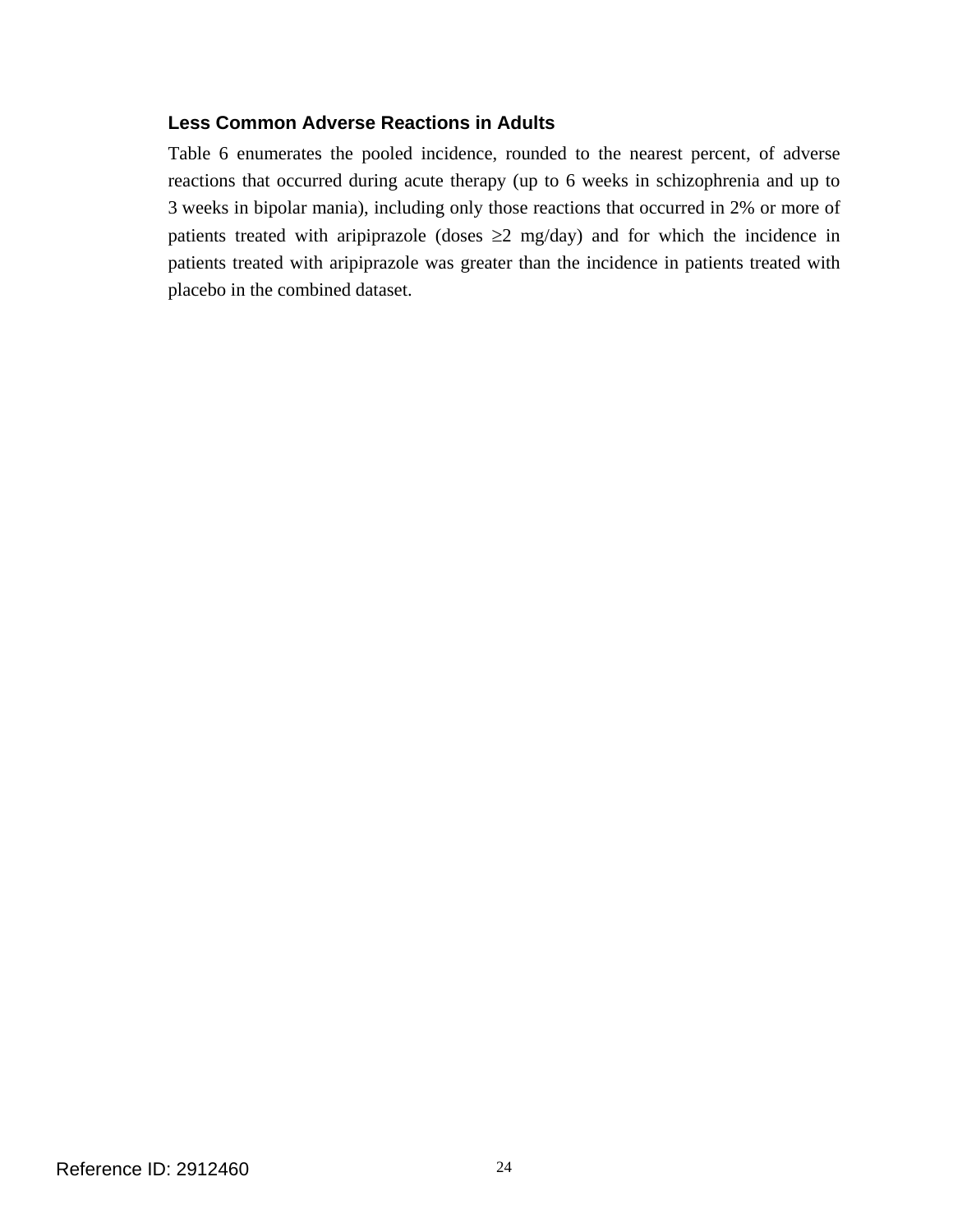|                                                             | Percentage of Patients Reporting Reaction <sup>a</sup> |                |
|-------------------------------------------------------------|--------------------------------------------------------|----------------|
| <b>System Organ Class</b>                                   | Aripiprazole                                           | <b>Placebo</b> |
| <b>Preferred Term</b>                                       | $(n=1843)$                                             | $(n=1166)$     |
| <b>Eye Disorders</b>                                        |                                                        |                |
| <b>Blurred Vision</b>                                       | 3                                                      | $\mathbf{1}$   |
| <b>Gastrointestinal Disorders</b>                           |                                                        |                |
| Nausea                                                      | 15                                                     | 11             |
| Constipation                                                | 11                                                     | 7              |
| Vomiting                                                    | 11                                                     | 6              |
| Dyspepsia                                                   | 9                                                      | 7              |
| Dry Mouth                                                   | 5                                                      | 4              |
| Toothache                                                   | 4                                                      | 3              |
| <b>Abdominal Discomfort</b>                                 | 3                                                      | 2              |
| <b>Stomach Discomfort</b>                                   | 3                                                      | $\overline{2}$ |
| <b>General Disorders and Administration Site Conditions</b> |                                                        |                |
| Fatigue                                                     | 6                                                      | $\overline{4}$ |
| Pain                                                        | 3                                                      | $\overline{2}$ |
| <b>Musculoskeletal and Connective Tissue Disorders</b>      |                                                        |                |
| Musculoskeletal Stiffness                                   | 4                                                      | 3              |
| Pain in Extremity                                           | 4                                                      | $\overline{2}$ |
| Myalgia                                                     | $\overline{2}$                                         | $\mathbf{1}$   |
| Muscle Spasms                                               | $\overline{2}$                                         | 1              |
| <b>Nervous System Disorders</b>                             |                                                        |                |
| Headache                                                    | 27                                                     | 23             |
| <b>Dizziness</b>                                            | 10                                                     | 7              |
| Akathisia                                                   | 10                                                     | 4              |
| Sedation                                                    | 7                                                      | 4              |
| Extrapyramidal Disorder                                     | 5                                                      | 3              |
| Tremor                                                      | 5                                                      | 3              |
| Somnolence                                                  | 5                                                      | 3              |
| <b>Psychiatric Disorders</b>                                |                                                        |                |
| Agitation                                                   | 19                                                     | 17             |
| Insomnia                                                    | 18                                                     | 13             |
| Anxiety                                                     | 17                                                     | 13             |
| Restlessness                                                | 5                                                      | 3              |
| <b>Respiratory, Thoracic, and Mediastinal Disorders</b>     |                                                        |                |
| Pharyngolaryngeal Pain                                      | 3                                                      | 2              |
| Cough                                                       | 3                                                      | $\overline{2}$ |

### **Table 6: Adverse Reactions in Short-Term, Placebo-Controlled Trials in Adult Patients Treated with Oral ABILIFY**

 reactions which had an incidence equal to or less than placebo. a Adverse reactions reported by at least 2% of patients treated with oral aripiprazole, except adverse

An examination of population subgroups did not reveal any clear evidence of differential adverse reaction incidence on the basis of age, gender, or race.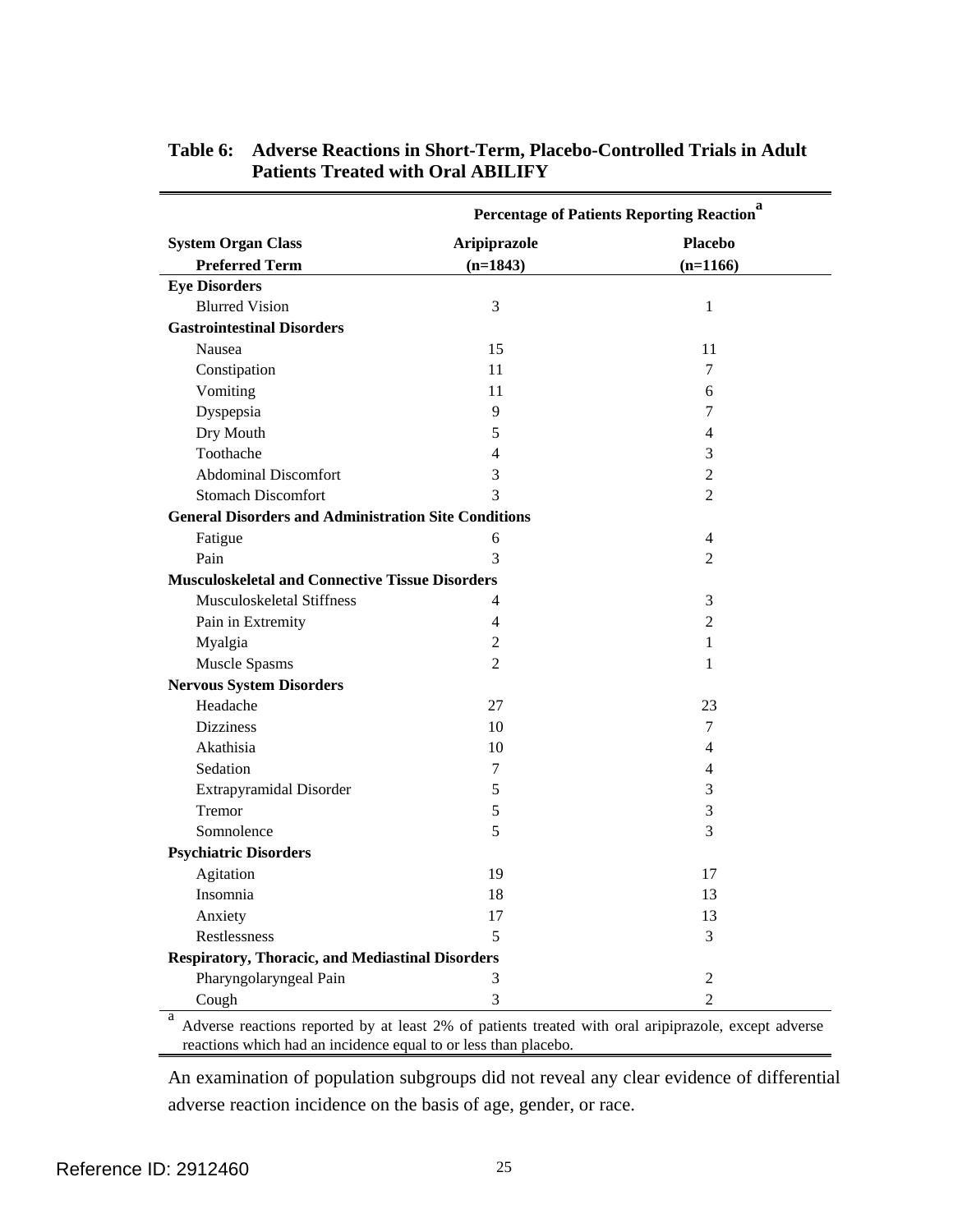## **Adult Patients with Adjunctive Therapy with Bipolar Mania**

The following findings are based on a placebo-controlled trial of adult patients with bipolar disorder in which aripiprazole was administered at doses of 15 mg/day or 30 mg/day as adjunctive therapy with lithium or valproate.

#### *Adverse Reactions Associated with Discontinuation of Treatment*

In a study of patients who were already tolerating either lithium or valproate as monotherapy, discontinuation rates due to adverse reactions were 12% for patients treated with adjunctive aripiprazole compared to 6% for patients treated with adjunctive placebo. The most common adverse drug reactions associated with discontinuation in the adjunctive aripiprazole-treated compared to placebo-treated patients were akathisia (5% and 1%, respectively) and tremor (2% and 1%, respectively).

#### *Commonly Observed Adverse Reactions*

The commonly observed adverse reactions associated with adjunctive aripiprazole and lithium or valproate in patients with bipolar mania (incidence of 5% or greater and incidence at least twice that for adjunctive placebo) were: akathisia, insomnia, and extrapyramidal disorder.

## **Less Common Adverse Reactions in Adult Patients with Adjunctive Therapy in Bipolar Mania**

Table 7 enumerates the incidence, rounded to the nearest percent, of adverse reactions that occurred during acute treatment (up to 6 weeks), including only those reactions that occurred in 2% or more of patients treated with adjunctive aripiprazole (doses of 15 mg/day or 30 mg/day) and lithium or valproate and for which the incidence in patients treated with this combination was greater than the incidence in patients treated with placebo plus lithium or valproate.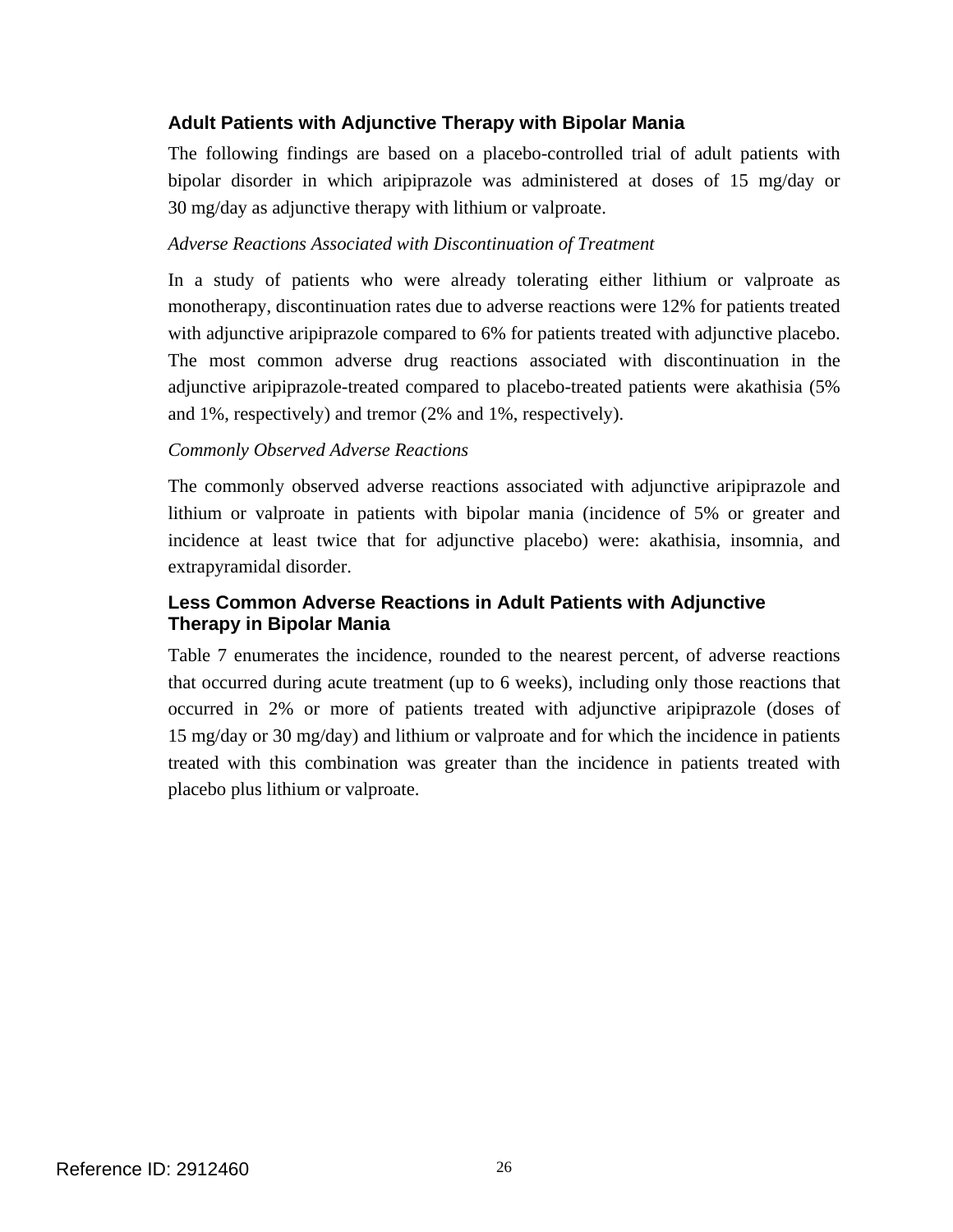|                                    | a<br><b>Percentage of Patients Reporting Reaction</b> |                         |
|------------------------------------|-------------------------------------------------------|-------------------------|
| <b>System Organ Class</b>          | Aripiprazole +<br>Li or Val*                          | Placebo +<br>Li or Val* |
| <b>Preferred Term</b>              | $(n=253)$                                             | $(n=130)$               |
| <b>Gastrointestinal Disorders</b>  |                                                       |                         |
| Nausea                             | 8                                                     | 5                       |
| Vomiting                           | 4                                                     | $\theta$                |
| Salivary Hypersecretion            | 4                                                     | $\overline{2}$          |
| Dry Mouth                          | $\overline{2}$                                        | 1                       |
| <b>Infections and Infestations</b> |                                                       |                         |
| Nasopharyngitis                    | 3                                                     | $\overline{2}$          |
| <b>Investigations</b>              |                                                       |                         |
| Weight Increased                   | 2                                                     | 1                       |
| <b>Nervous System Disorders</b>    |                                                       |                         |
| Akathisia                          | 19                                                    | 5                       |
| Tremor                             | 9                                                     | 6                       |
| Extrapyramidal Disorder            | 5                                                     |                         |
| <b>Dizziness</b>                   | 4                                                     | 1                       |
| Sedation                           | $\overline{4}$                                        | 2                       |
| <b>Psychiatric Disorders</b>       |                                                       |                         |
| Insomnia                           | 8                                                     | 4                       |
| Anxiety                            | 4                                                     | 1                       |
| Restlessness                       | 2                                                     |                         |

### **Table 7: Adverse Reactions in a Short-Term, Placebo-Controlled Trial of Adjunctive Therapy in Patients with Bipolar Disorder**

 reactions which had an incidence equal to or less than placebo. <sup>a</sup> Adverse reactions reported by at least 2% of patients treated with oral aripiprazole, except adverse

\* Lithium or Valproate

#### **Pediatric Patients (13 to 17 years) with Schizophrenia**

The following findings are based on one 6-week, placebo-controlled trial in which oral aripiprazole was administered in doses ranging from 2 mg/day to 30 mg/day.

#### *Adverse Reactions Associated with Discontinuation of Treatment*

The incidence of discontinuation due to adverse reactions between aripiprazole-treated and placebo-treated pediatric patients (13 to 17 years) was 5% and 2%, respectively.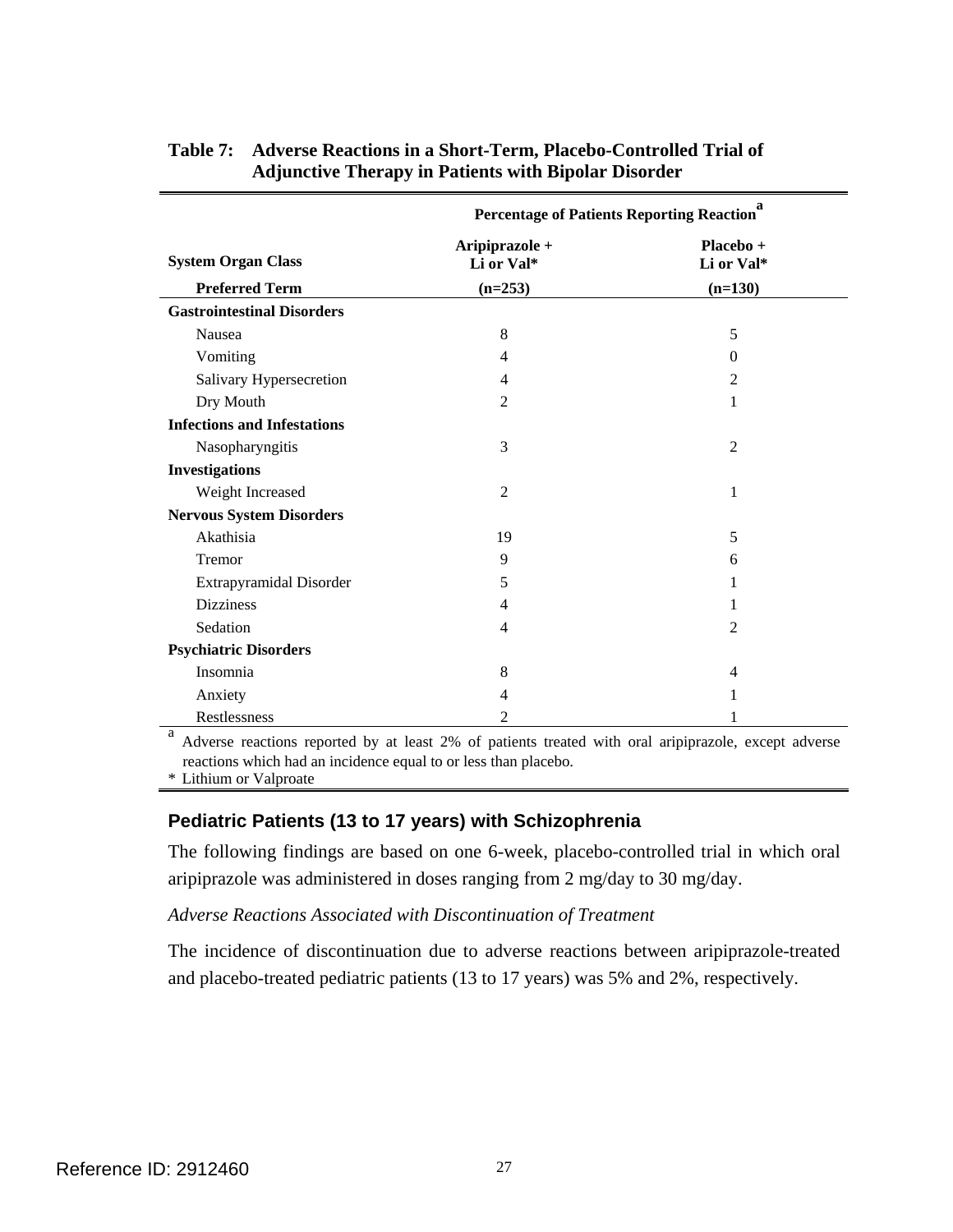#### *Commonly Observed Adverse Reactions*

Commonly observed adverse reactions associated with the use of aripiprazole in adolescent patients with schizophrenia (incidence of 5% or greater and aripiprazole incidence at least twice that for placebo) were extrapyramidal disorder, somnolence, and tremor.

## **Pediatric Patients (10 to 17 years) with Bipolar Mania**

The following findings are based on one 4-week, placebo-controlled trial in which oral aripiprazole was administered in doses of 10 mg/day or 30 mg/day.

#### *Adverse Reactions Associated with Discontinuation of Treatment*

The incidence of discontinuation due to adverse reactions between aripiprazole-treated and placebo-treated pediatric patients (10 to 17 years) was 7% and 2%, respectively.

#### *Commonly Observed Adverse Reactions*

Commonly observed adverse reactions associated with the use of aripiprazole in pediatric patients with bipolar mania (incidence of 5% or greater and aripiprazole incidence at least twice that for placebo) are shown in Table 8.

## **Table 8: Commonly Observed Adverse Reactions in Short-Term, Placebo-Controlled Trials of Pediatric Patients (10 to 17 years) with Bipolar Mania Treated with Oral ABILIFY**

|                         | <b>Percentage of Patients Reporting Reaction</b> |                |
|-------------------------|--------------------------------------------------|----------------|
|                         | Aripiprazole                                     | <b>Placebo</b> |
| <b>Preferred Term</b>   | $(n=197)$                                        | $(n=97)$       |
| Somnolence              | 23                                               | 3              |
| Extrapyramidal Disorder | 20                                               | 3              |
| Fatigue                 | 11                                               | 4              |
| Nausea                  | 11                                               | 4              |
| Akathisia               | 10                                               | 2              |
| <b>Blurred Vision</b>   | 8                                                |                |
| Salivary Hypersecretion | $\mathfrak{h}$                                   |                |
| <b>Dizziness</b>        |                                                  |                |

## **Pediatric Patients (6 to 17 years) with Autistic Disorder**

The following findings are based on two 8-week, placebo-controlled trials in which oral aripiprazole was administered in doses of 2 mg/day to 15 mg/day.

*Adverse Reactions Associated with Discontinuation of Treatment*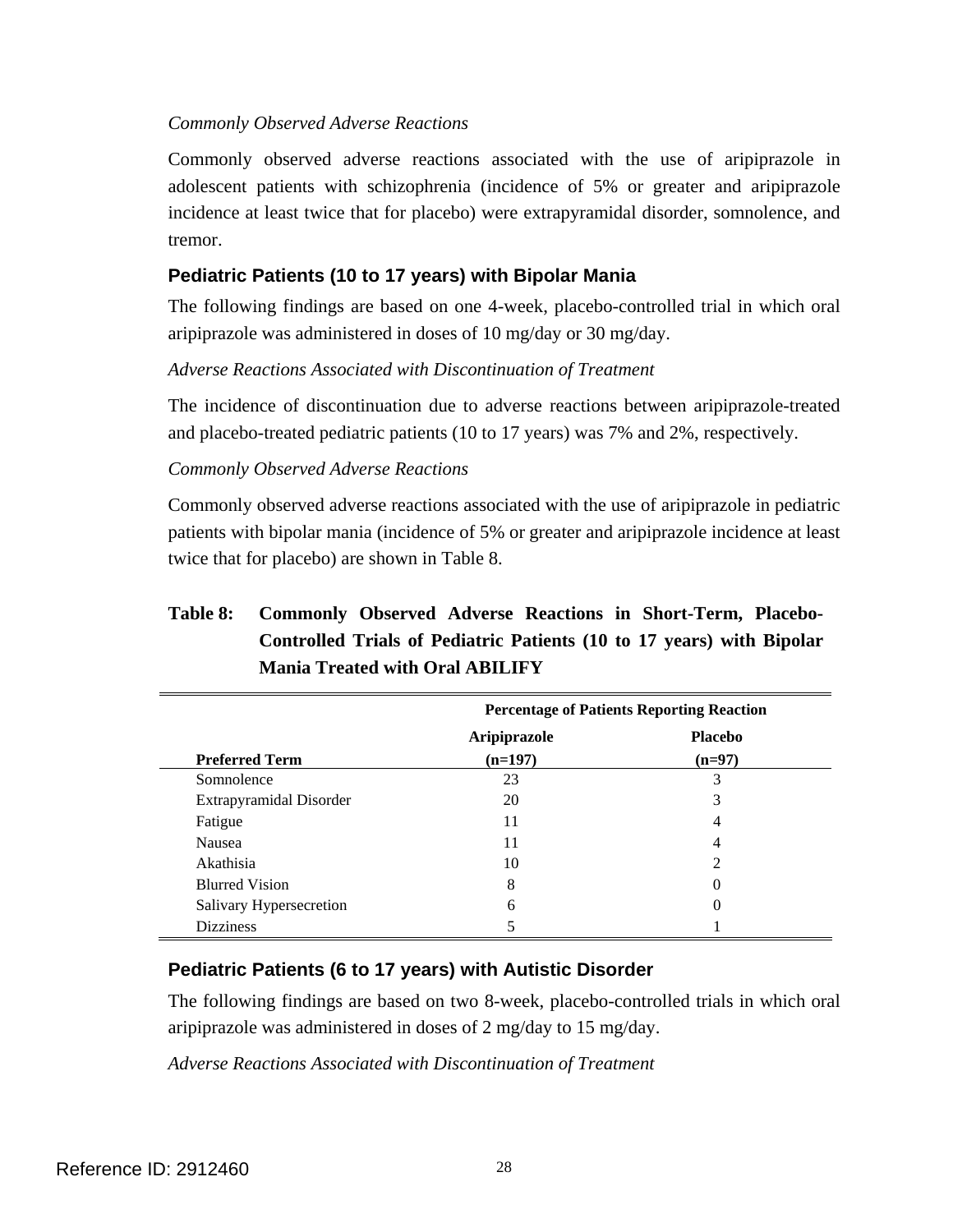The incidence of discontinuation due to adverse reactions between aripiprazole-treated and placebo-treated pediatric patients (6 to 17 years) was 10% and 8%, respectively.

#### *Commonly Observed Adverse Reactions*

Commonly observed adverse reactions associated with the use of aripiprazole in pediatric patients with autistic disorder (incidence of 5% or greater and aripiprazole incidence at least twice that for placebo) are shown in Table 9.

## **Table 9: Commonly Observed Adverse Reactions in Short-Term, Placebo-Controlled Trials of Pediatric Patients (6 to 17 years) with Autistic Disorder Treated with Oral ABILIFY**

|                         | <b>Percentage of Patients Reporting Reaction</b> |                |
|-------------------------|--------------------------------------------------|----------------|
|                         | Aripiprazole                                     | <b>Placebo</b> |
| <b>Preferred Term</b>   | $(n=212)$                                        | $(n=101)$      |
| Sedation                | 21                                               | 4              |
| Fatigue                 | 17                                               | 2              |
| Vomiting                | 14                                               |                |
| Somnolence              | 10                                               | 4              |
| <b>Tremor</b>           | 10                                               | 0              |
| Pyrexia                 | 9                                                |                |
| Drooling                | 9                                                |                |
| Decreased Appetite      | 7                                                | 2              |
| Salivary Hypersecretion | 6                                                |                |
| Extrapyramidal Disorder | 6                                                |                |
| Lethargy                |                                                  |                |

## **Less Common Adverse Reactions in Pediatric Patients (6 to 17 years) with Schizophrenia, Bipolar Mania, or Autistic Disorder**

Table 10 enumerates the pooled incidence, rounded to the nearest percent, of adverse reactions that occurred during acute therapy (up to 6 weeks in schizophrenia, up to 4 weeks in bipolar mania, and up to 8 weeks in autistic disorder), including only those reactions that occurred in 1% or more of pediatric patients treated with aripiprazole (doses  $\geq$ 2 mg/day) and for which the incidence in patients treated with aripiprazole was greater than the incidence in patients treated with placebo.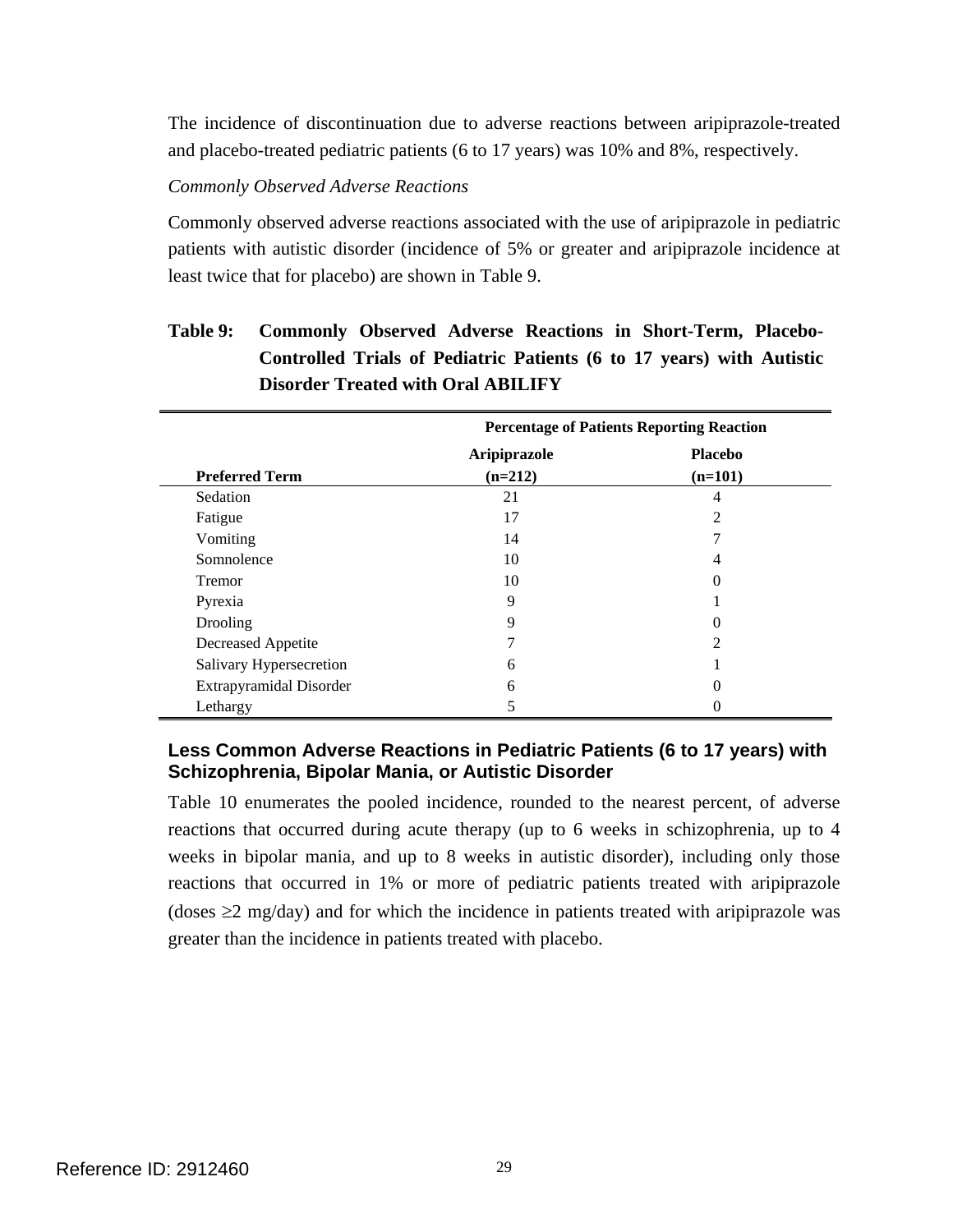|                                                             |                | <b>Percentage of Patients Reporting Reaction</b> <sup>a</sup> |  |
|-------------------------------------------------------------|----------------|---------------------------------------------------------------|--|
| <b>System Organ Class</b>                                   | Aripiprazole   | <b>Placebo</b>                                                |  |
| <b>Preferred Term</b>                                       | $(n=611)$      | $(n=298)$                                                     |  |
| <b>Eye Disorders</b>                                        |                |                                                               |  |
| <b>Blurred Vision</b>                                       | 3              | $\boldsymbol{0}$                                              |  |
| <b>Gastrointestinal Disorders</b>                           |                |                                                               |  |
| Vomiting                                                    | 9              | 7                                                             |  |
| Nausea                                                      | 8              | 4                                                             |  |
| Diarrhea                                                    | 5              | 3                                                             |  |
| Salivary Hypersecretion                                     | 4              | 1                                                             |  |
| Abdominal Pain Upper                                        | 3              | 2                                                             |  |
| Constipation                                                | 3              | 2                                                             |  |
| Dry Mouth                                                   | 1              | $\overline{0}$                                                |  |
| <b>General Disorders and Administration Site Conditions</b> |                |                                                               |  |
| Fatigue                                                     | 10             | $\overline{2}$                                                |  |
| Pyrexia                                                     | 5              | 1                                                             |  |
| Irritability                                                | 1              | 0                                                             |  |
| Thirst                                                      | 1              | 0                                                             |  |
| <b>Infections and Infestations</b>                          |                |                                                               |  |
| Nasopharyngitis                                             | 6              | 3                                                             |  |
| <b>Investigations</b>                                       |                |                                                               |  |
| Weight Increased                                            | 2              | 1                                                             |  |
| <b>Metabolism and Nutrition Disorders</b>                   |                |                                                               |  |
| <b>Increased Appetite</b>                                   | 7              | 3                                                             |  |
| Decreased Appetite                                          | 4              | 2                                                             |  |
| <b>Musculoskeletal and Connective Tissue Disorders</b>      |                |                                                               |  |
| Arthralgia                                                  | 1              | 0                                                             |  |
| Musculoskeletal Stiffness                                   | 1              | $\mathbf{0}$                                                  |  |
| <b>Nervous System Disorders</b>                             |                |                                                               |  |
| Somnolence                                                  | 16             | 4                                                             |  |
| Extrapyramidal Disorder                                     | 14             | 2                                                             |  |
| Headache                                                    | 13             | 12                                                            |  |
| Sedation                                                    | $8\,$          | $\mathbf{1}$                                                  |  |
| Akathisia                                                   | 6              | 1                                                             |  |
| Tremor                                                      | 6              | 1                                                             |  |
| Drooling                                                    | $\overline{4}$ | $\boldsymbol{0}$                                              |  |
| <b>Dizziness</b>                                            | 3              | $\mathbf{1}$                                                  |  |
| Lethargy                                                    | $\sqrt{2}$     | $\boldsymbol{0}$                                              |  |
| Dystonia                                                    | $\mathbf{1}$   | $\boldsymbol{0}$                                              |  |
| Dyskinesia                                                  | 1              | $\boldsymbol{0}$                                              |  |

## **Table 10: Adverse Reactions in Short-Term, Placebo-Controlled Trials of Pediatric Patients (6 to 17 years) Treated with Oral ABILIFY**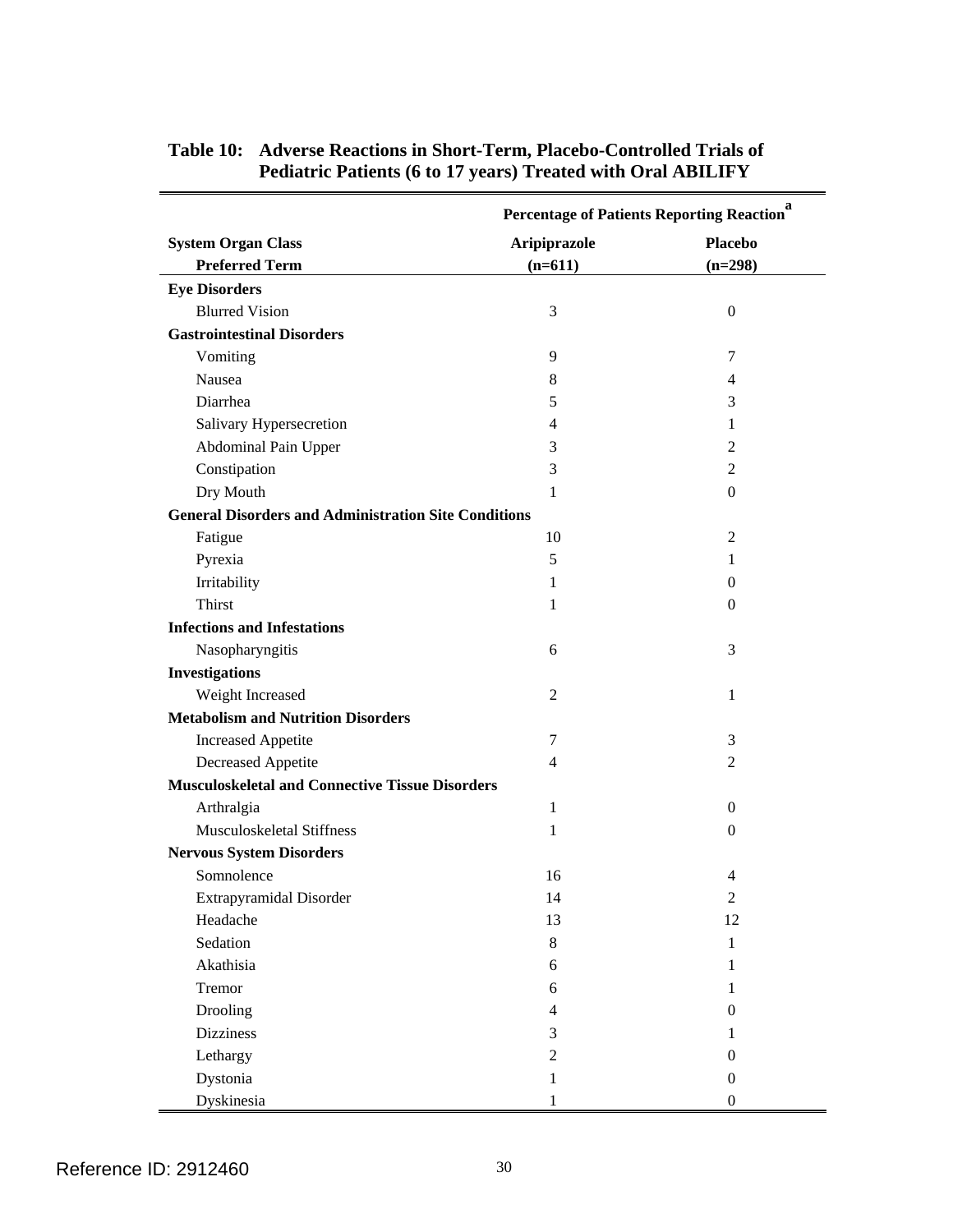|                                                         | <b>Percentage of Patients Reporting Reaction</b> |                |
|---------------------------------------------------------|--------------------------------------------------|----------------|
| <b>System Organ Class</b>                               | Aripiprazole                                     | <b>Placebo</b> |
| <b>Preferred Term</b>                                   | $(n=611)$                                        | (n=298)        |
| Hypersomnia                                             |                                                  | 0              |
| <b>Reproductive System and Breast Disorders</b>         |                                                  |                |
| Dysmenorrhoea*                                          | 2                                                |                |
| <b>Respiratory, Thoracic, and Mediastinal Disorders</b> |                                                  |                |
| Rhinorrhoea                                             | 2                                                |                |
| <b>Skin and Subcutaneous Tissue Disorders</b>           |                                                  |                |
| Rash                                                    | 2                                                |                |

### **Table 10: Adverse Reactions in Short-Term, Placebo-Controlled Trials of Pediatric Patients (6 to 17 years) Treated with Oral ABILIFY**

a Adverse reactions reported by at least 1% of pediatric patients treated with oral aripiprazole, except adverse reactions which had an incidence equal to or less than placebo.

Adjusted for gender.

## **Adult Patients Receiving ABILIFY as Adjunctive Treatment of Major Depressive Disorder**

The following findings are based on a pool of two placebo-controlled trials of patients with major depressive disorder in which aripiprazole was administered at doses of 2 mg to 20 mg as adjunctive treatment to continued antidepressant therapy.

#### *Adverse Reactions Associated with Discontinuation of Treatment*

The incidence of discontinuation due to adverse reactions was 6% for adjunctive aripiprazole-treated patients and 2% for adjunctive placebo-treated patients.

### *Commonly Observed Adverse Reactions*

The commonly observed adverse reactions associated with the use of adjunctive aripiprazole in patients with major depressive disorder (incidence of 5% or greater and aripiprazole incidence at least twice that for placebo) were: akathisia, restlessness, insomnia, constipation, fatigue, and blurred vision.

#### Less Common Adverse Reactions in Adult Patients with Major Depressive Disorder

Table 11 enumerates the pooled incidence, rounded to the nearest percent, of adverse reactions that occurred during acute therapy (up to 6 weeks), including only those adverse reactions that occurred in 2% or more of patients treated with adjunctive aripiprazole (doses  $\geq 2$  mg/day) and for which the incidence in patients treated with adjunctive aripiprazole was greater than the incidence in patients treated with adjunctive placebo in the combined dataset.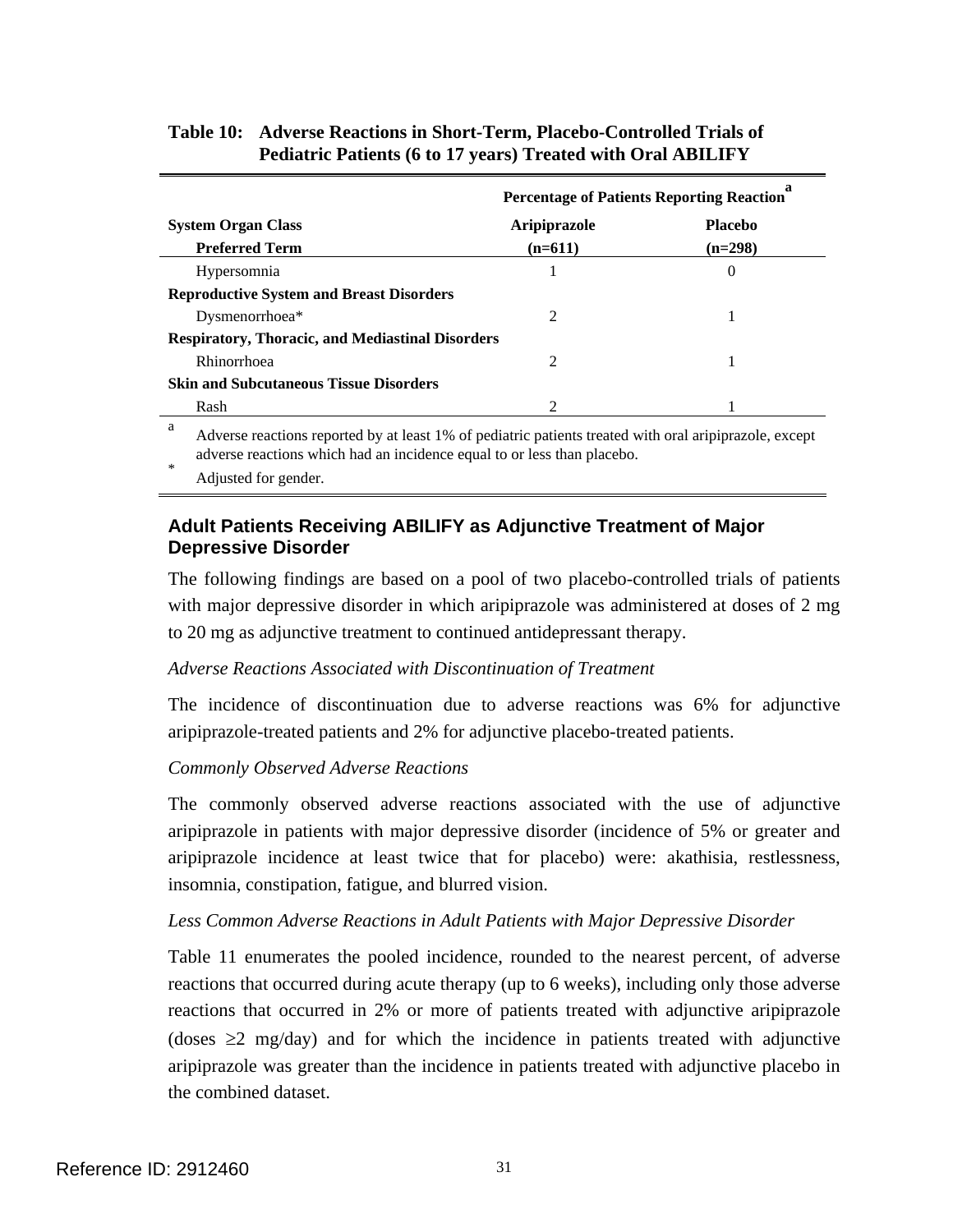|                                                             |                   | Percentage of Patients Reporting Reaction <sup>a</sup> |  |
|-------------------------------------------------------------|-------------------|--------------------------------------------------------|--|
| <b>System Organ Class</b>                                   | Aripiprazole+ADT* | Placebo+ADT*                                           |  |
| <b>Preferred Term</b>                                       | $(n=371)$         | $(n=366)$                                              |  |
| <b>Eye Disorders</b>                                        |                   |                                                        |  |
| <b>Blurred Vision</b>                                       | 6                 | 1                                                      |  |
| <b>Gastrointestinal Disorders</b>                           |                   |                                                        |  |
| Constipation                                                | 5                 | $\overline{2}$                                         |  |
| <b>General Disorders and Administration Site Conditions</b> |                   |                                                        |  |
| Fatigue                                                     | 8                 | 4                                                      |  |
| <b>Feeling Jittery</b>                                      | 3                 | 1                                                      |  |
| <b>Infections and Infestations</b>                          |                   |                                                        |  |
| <b>Upper Respiratory Tract Infection</b>                    | 6                 | 4                                                      |  |
| <b>Investigations</b>                                       |                   |                                                        |  |
| Weight Increased                                            | 3                 | 2                                                      |  |
| <b>Metabolism and Nutrition Disorders</b>                   |                   |                                                        |  |
| <b>Increased Appetite</b>                                   | 3                 | $\overline{2}$                                         |  |
| <b>Musculoskeletal and Connective Tissue Disorders</b>      |                   |                                                        |  |
| Arthralgia                                                  | 4                 | 3                                                      |  |
| Myalgia                                                     | 3                 | 1                                                      |  |
| <b>Nervous System Disorders</b>                             |                   |                                                        |  |
| Akathisia                                                   | 25                | 4                                                      |  |
| Somnolence                                                  | 6                 | 4                                                      |  |
| Tremor                                                      | 5                 | 4                                                      |  |
| Sedation                                                    | 4                 | $\overline{2}$                                         |  |
| <b>Dizziness</b>                                            | 4                 | 2                                                      |  |
| Disturbance in Attention                                    | 3                 | 1                                                      |  |
| Extrapyramidal Disorder                                     | $\overline{2}$    | 0                                                      |  |
| <b>Psychiatric Disorders</b>                                |                   |                                                        |  |
| Restlessness                                                | 12                | $\overline{2}$                                         |  |
| Insomnia                                                    | 8                 | $\overline{2}$                                         |  |
| а                                                           |                   |                                                        |  |

#### **Table 11: Adverse Reactions in Short-Term, Placebo-Controlled Adjunctive Trials in Patients with Major Depressive Disorder**

Adverse reactions reported by at least 2% of patients treated with adjunctive aripiprazole, except adverse reactions which had an incidence equal to or less than placebo.

\* Antidepressant Therapy

### **Patients with Agitation Associated with Schizophrenia or Bipolar Mania (Intramuscular Injection)**

The following findings are based on a pool of three placebo-controlled trials of patients with agitation associated with schizophrenia or bipolar mania in which aripiprazole injection was administered at doses of 5.25 mg to 15 mg.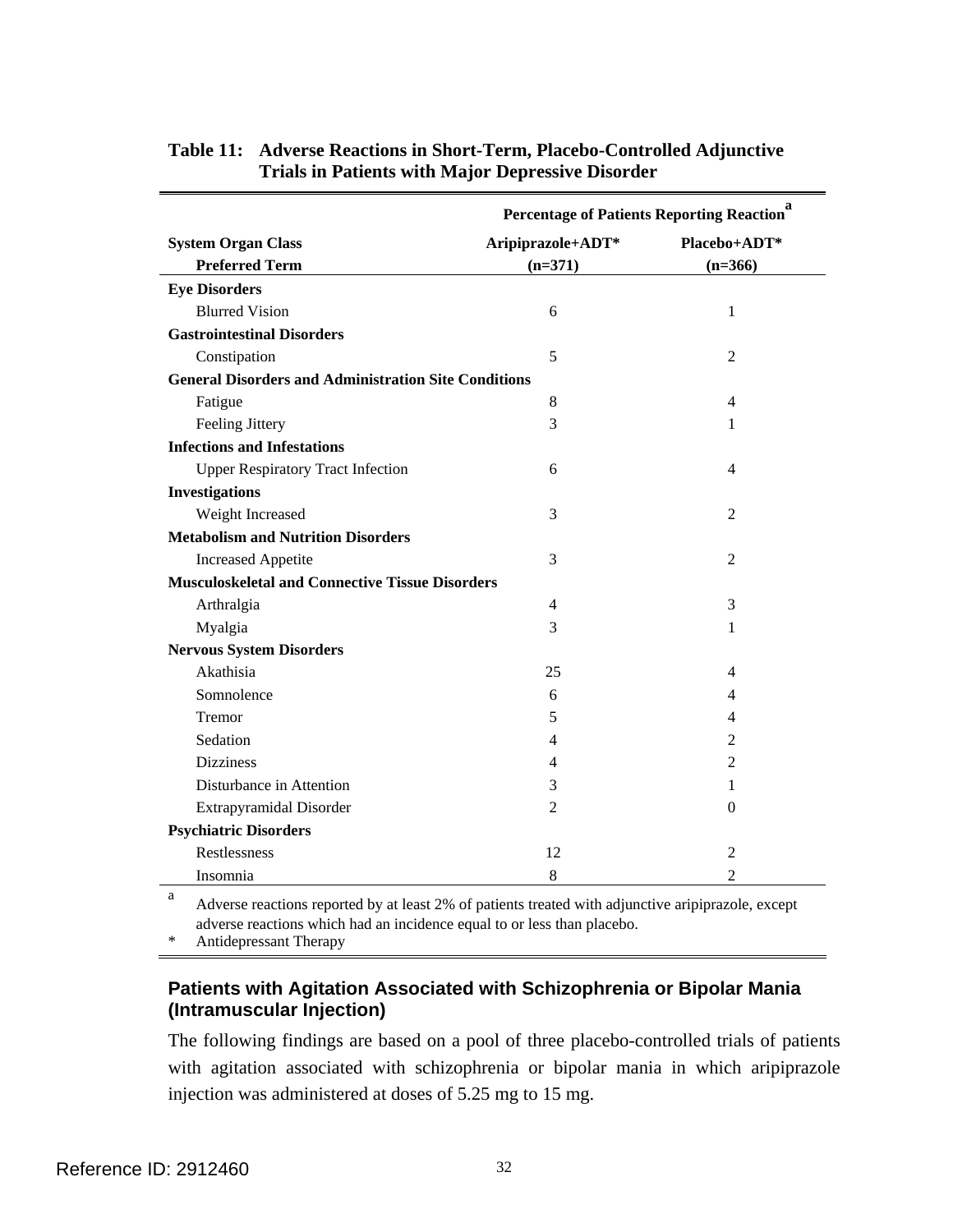#### *Adverse Reactions Associated with Discontinuation of Treatment*

Overall, in patients with agitation associated with schizophrenia or bipolar mania, there was little difference in the incidence of discontinuation due to adverse reactions between aripiprazole-treated (0.8%) and placebo-treated (0.5%) patients.

#### *Commonly Observed Adverse Reactions*

There was one commonly observed adverse reaction (nausea) associated with the use of aripiprazole injection in patients with agitation associated with schizophrenia and bipolar mania (incidence of 5% or greater and aripiprazole incidence at least twice that for placebo).

#### *Less Common Adverse Reactions in Patients with Agitation Associated with Schizophrenia or Bipolar Mania*

Table 12 enumerates the pooled incidence, rounded to the nearest percent, of adverse reactions that occurred during acute therapy (24-hour), including only those adverse reactions that occurred in 2% or more of patients treated with aripiprazole injection (doses  $\geq$ 5.25 mg/day) and for which the incidence in patients treated with aripiprazole injection was greater than the incidence in patients treated with placebo in the combined dataset.

|                                                             | <b>Percentage of Patients Reporting Reaction</b> |                             |
|-------------------------------------------------------------|--------------------------------------------------|-----------------------------|
| <b>System Organ Class</b><br><b>Preferred Term</b>          | <b>Aripiprazole</b><br>$(n=501)$                 | <b>Placebo</b><br>$(n=220)$ |
|                                                             |                                                  |                             |
| <b>Cardiac Disorders</b>                                    |                                                  |                             |
| Tachycardia                                                 | 2                                                | $\leq$ 1                    |
| <b>Gastrointestinal Disorders</b>                           |                                                  |                             |
| <b>Nausea</b>                                               | 9                                                | 3                           |
| Vomiting                                                    | 3                                                |                             |
| <b>General Disorders and Administration Site Conditions</b> |                                                  |                             |
| Fatigue                                                     | 2                                                | 1                           |
| <b>Nervous System Disorders</b>                             |                                                  |                             |
| Headache                                                    | 12                                               | 7                           |
| <b>Dizziness</b>                                            | 8                                                | 5                           |
| Somnolence                                                  | 7                                                | 4                           |
| Sedation                                                    | 3                                                | $\mathfrak{D}$              |
| Akathisia                                                   | $\mathfrak{D}$                                   | 0                           |
| a<br>$\sim$ $\sim$                                          | .                                                |                             |

**Table 12: Adverse Reactions in Short-Term, Placebo-Controlled Trials in Patients Treated with ABILIFY Injection** 

a Adverse reactions reported by at least 2% of patients treated with aripiprazole injection, except adverse reactions which had an incidence equal to or less than placebo.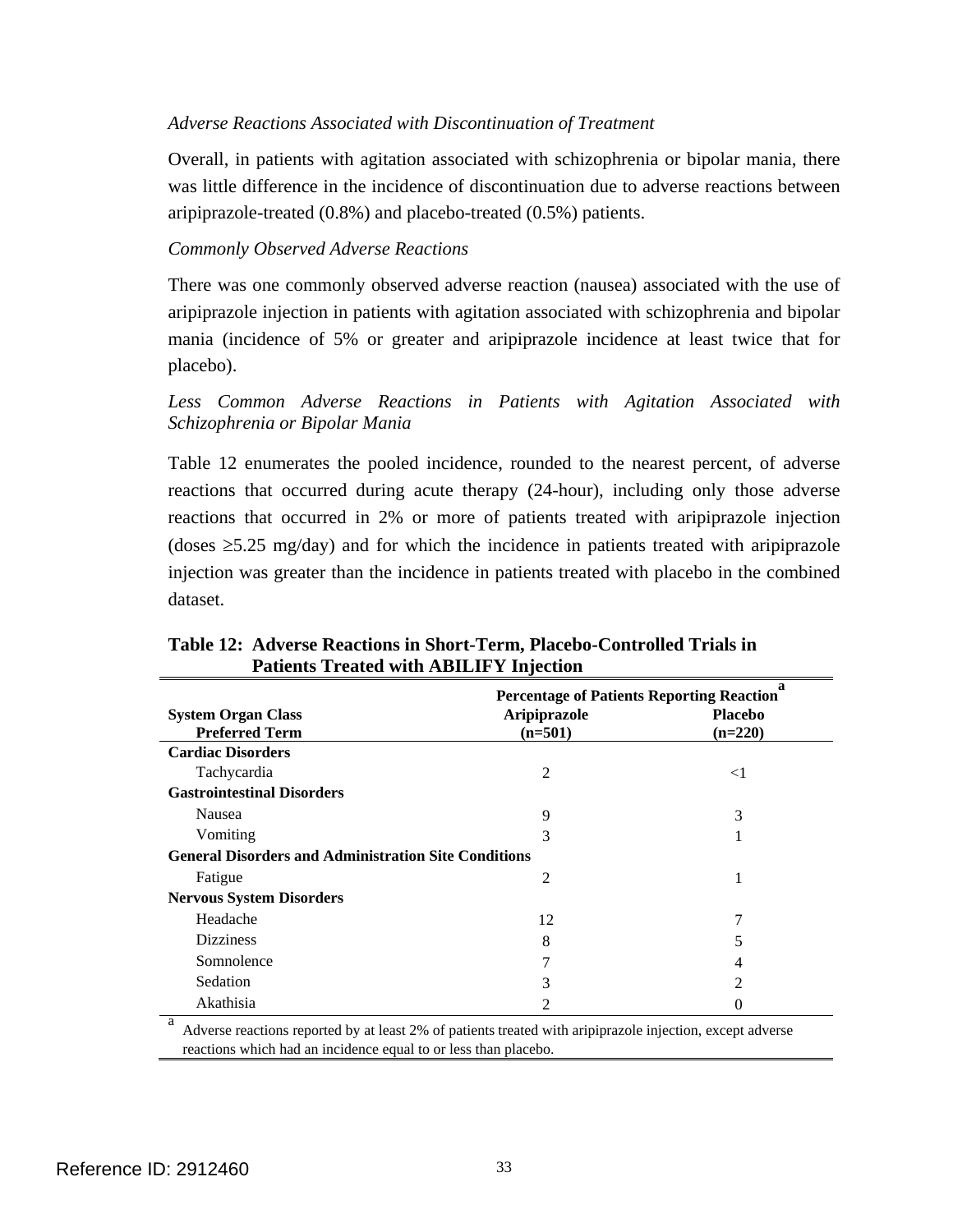#### **Dose-Related Adverse Reactions**

#### *Schizophrenia*

Dose response relationships for the incidence of treatment-emergent adverse events were evaluated from four trials in adult patients with schizophrenia comparing various fixed doses (2 mg/day, 5 mg/day, 10 mg/day, 15 mg/day, 20 mg/day, and 30 mg/day) of oral aripiprazole to placebo. This analysis, stratified by study, indicated that the only adverse reaction to have a possible dose response relationship, and then most prominent only with 30 mg, was somnolence [including sedation]; (incidences were placebo, 7.1%; 10 mg, 8.5%; 15 mg, 8.7%; 20 mg, 7.5%; 30 mg, 12.6%).

In the study of pediatric patients (13 to 17 years of age) with schizophrenia, three common adverse reactions appeared to have a possible dose response relationship: extrapyramidal disorder (incidences were placebo, 5.0%; 10 mg, 13.0%; 30 mg, 21.6%); somnolence (incidences were placebo, 6.0%; 10 mg, 11.0%; 30 mg, 21.6%); and tremor (incidences were placebo, 2.0%; 10 mg, 2.0%; 30 mg, 11.8%).

## *Bipolar Mania*

In the study of pediatric patients (10 to 17 years of age) with bipolar mania, four common adverse reactions had a possible dose response relationship at 4 weeks; extrapyramidal disorder (incidences were placebo, 3.1%; 10 mg, 12.2%; 30 mg, 27.3%); somnolence (incidences were placebo, 3.1%; 10 mg, 19.4%; 30 mg, 26.3%); akathisia (incidences were placebo, 2.1%; 10 mg, 8.2%; 30 mg, 11.1%); and salivary hypersecretion (incidences were placebo, 0%; 10 mg, 3.1%; 30 mg, 8.1%).

## *Autistic Disorder*

In a study of pediatric patients (6 to 17 years of age) with autistic disorder, one common adverse reaction had a possible dose response relationship: fatigue (incidences were placebo, 0%; 5 mg, 3.8%; 10 mg, 22.0%; 15 mg, 18.5%).

### **Extrapyramidal Symptoms**

### *Schizophrenia*

In short-term, placebo-controlled trials in schizophrenia in adults, the incidence of reported EPS-related events, excluding events related to akathisia, for aripiprazole-treated patients was 13% vs. 12% for placebo; and the incidence of akathisia-related events for aripiprazole-treated patients was 8% vs. 4% for placebo. In the short-term, placebocontrolled trial of schizophrenia in pediatric (13 to 17 years) patients, the incidence of reported EPS-related events, excluding events related to akathisia, for aripiprazole-treated patients was 25% vs. 7% for placebo; and the incidence of akathisia-related events for aripiprazole-treated patients was 9% vs. 6% for placebo.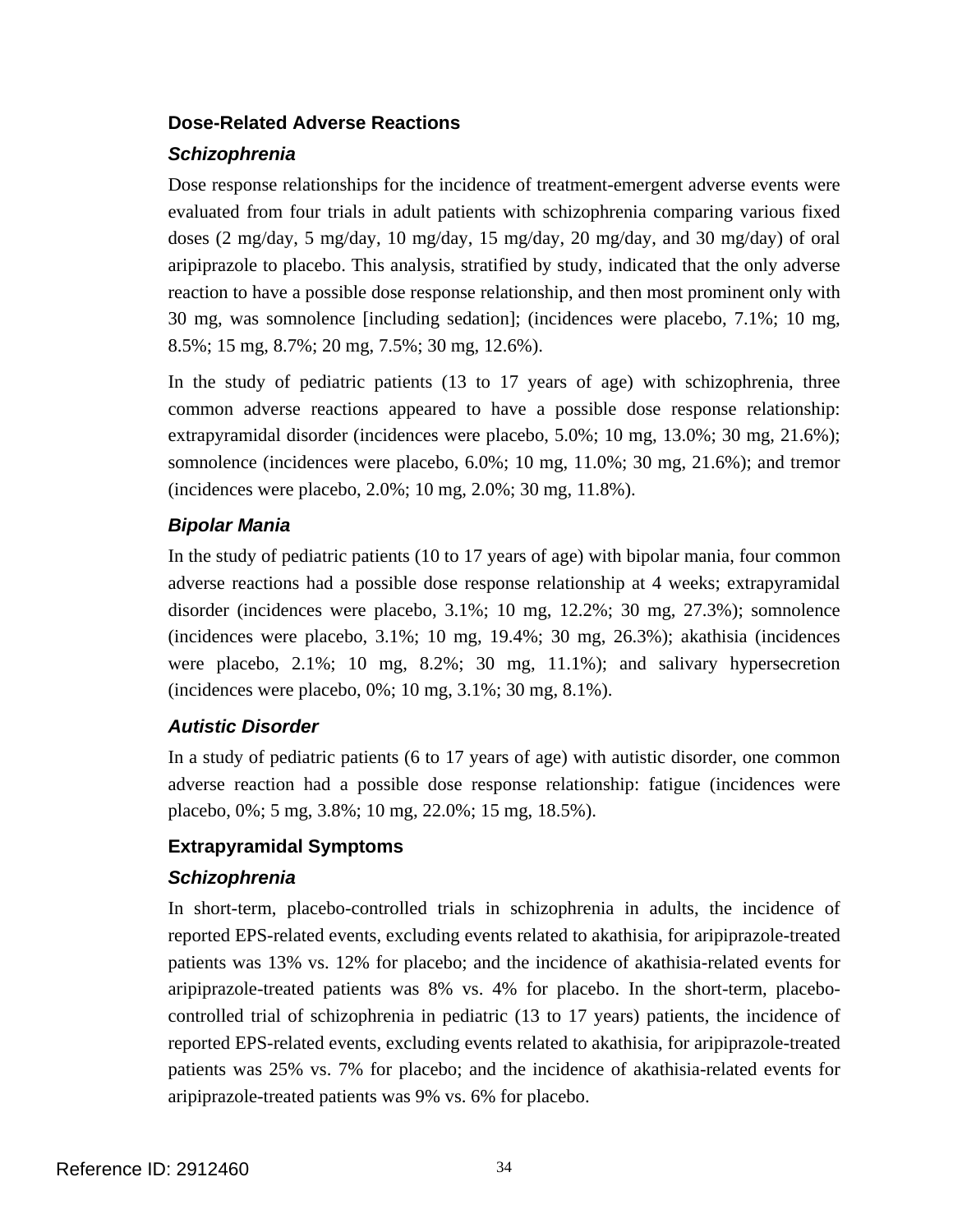Objectively collected data from those trials was collected on the Simpson Angus Rating Scale (for EPS), the Barnes Akathisia Scale (for akathisia), and the Assessments of Involuntary Movement Scales (for dyskinesias). In the adult schizophrenia trials, the objectively collected data did not show a difference between aripiprazole and placebo, with the exception of the Barnes Akathisia Scale (aripiprazole, 0.08; placebo, -0.05). In the pediatric (13 to 17 years) schizophrenia trial, the objectively collected data did not show a difference between aripiprazole and placebo, with the exception of the Simpson Angus Rating Scale (aripiprazole, 0.24; placebo, -0.29).

Similarly, in a long-term (26-week), placebo-controlled trial of schizophrenia in adults, objectively collected data on the Simpson Angus Rating Scale (for EPS), the Barnes Akathisia Scale (for akathisia), and the Assessments of Involuntary Movement Scales (for dyskinesias) did not show a difference between aripiprazole and placebo.

#### *Bipolar Mania*

In the short-term, placebo-controlled trials in bipolar mania in adults, the incidence of reported EPS-related events, excluding events related to akathisia, for monotherapy aripiprazole-treated patients was 16% vs. 8% for placebo and the incidence of akathisiarelated events for monotherapy aripiprazole-treated patients was 13% vs. 4% for placebo. In the 6-week, placebo-controlled trial in bipolar mania for adjunctive therapy with lithium or valproate, the incidence of reported EPS-related events, excluding events related to akathisia for adjunctive aripiprazole-treated patients was 15% vs. 8% for adjunctive placebo and the incidence of akathisia-related events for adjunctive aripiprazole-treated patients was 19% vs. 5% for adjunctive placebo. In the short-term, placebo-controlled trial in bipolar mania in pediatric (10 to 17 years) patients, the incidence of reported EPS-related events, excluding events related to akathisia, for aripiprazole-treated patients was 26% vs. 5% for placebo and the incidence of akathisiarelated events for aripiprazole-treated patients was 10% vs. 2% for placebo.

In the adult bipolar mania trials with monotherapy aripiprazole, the Simpson Angus Rating Scale and the Barnes Akathisia Scale showed a significant difference between aripiprazole and placebo (aripiprazole, 0.50; placebo, -0.01 and aripiprazole, 0.21; placebo, -0.05). Changes in the Assessments of Involuntary Movement Scales were similar for the aripiprazole and placebo groups. In the bipolar mania trials with aripiprazole as adjunctive therapy with either lithium or valproate, the Simpson Angus Rating Scale and the Barnes Akathisia Scale showed a significant difference between adjunctive aripiprazole and adjunctive placebo (aripiprazole, 0.73; placebo, 0.07 and aripiprazole, 0.30; placebo, 0.11). Changes in the Assessments of Involuntary Movement Scales were similar for adjunctive aripiprazole and adjunctive placebo. In the pediatric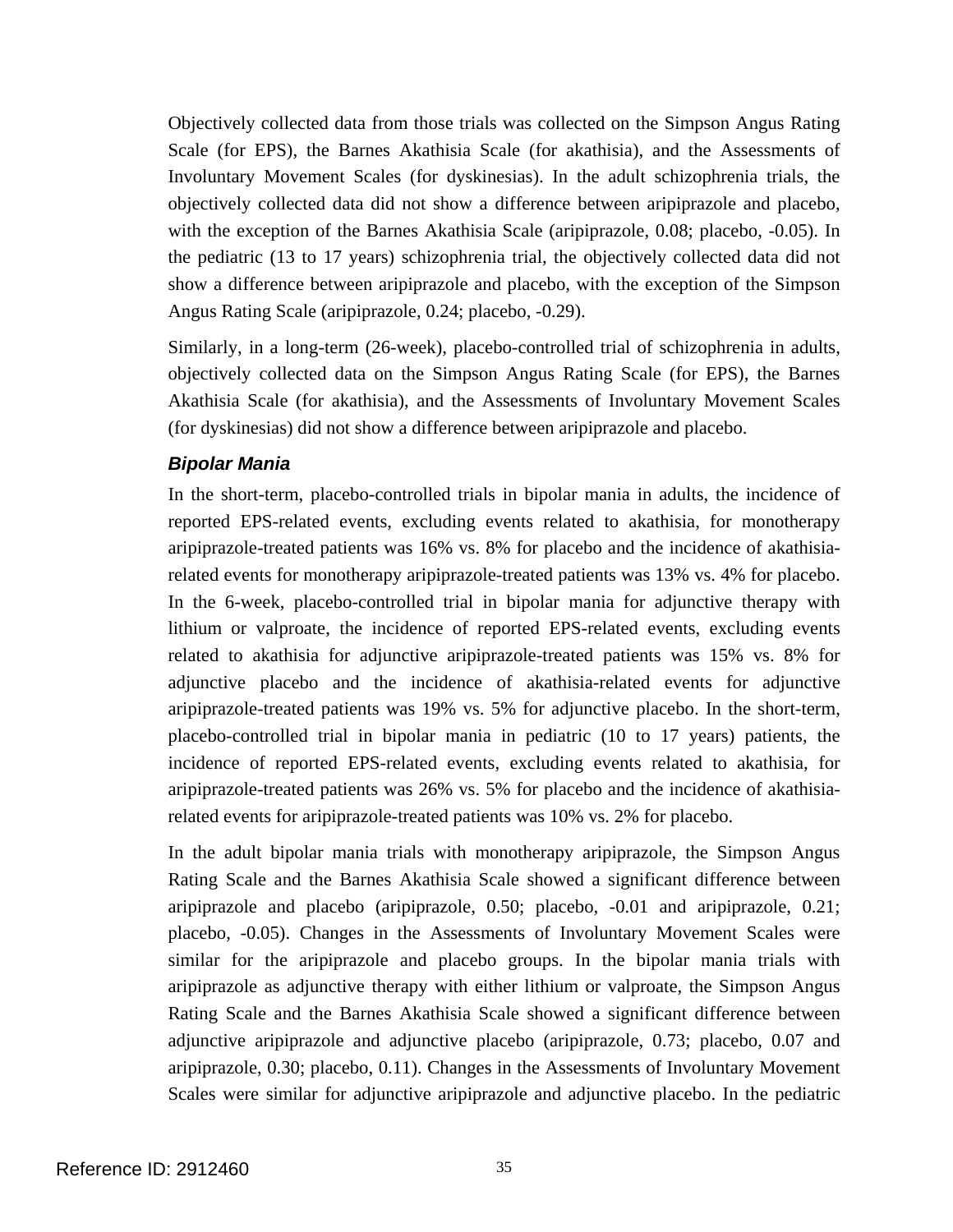(10 to 17 years) short-term bipolar mania trial, the Simpson Angus Rating Scale showed a significant difference between aripiprazole and placebo (aripiprazole, 0.90; placebo, -0.05). Changes in the Barnes Akathisia Scale and the Assessments of Involuntary Movement Scales were similar for the aripiprazole and placebo groups.

### *Major Depressive Disorder*

In the short-term, placebo-controlled trials in major depressive disorder, the incidence of reported EPS-related events, excluding events related to akathisia, for adjunctive aripiprazole-treated patients was 8% vs. 5% for adjunctive placebo-treated patients; and the incidence of akathisia-related events for adjunctive aripiprazole-treated patients was 25% vs. 4% for adjunctive placebo-treated patients.

In the major depressive disorder trials, the Simpson Angus Rating Scale and the Barnes Akathisia Scale showed a significant difference between adjunctive aripiprazole and adjunctive placebo (aripiprazole, 0.31; placebo, 0.03 and aripiprazole, 0.22; placebo, 0.02). Changes in the Assessments of Involuntary Movement Scales were similar for the adjunctive aripiprazole and adjunctive placebo groups.

#### *Autistic Disorder*

In the short-term, placebo-controlled trials in autistic disorder in pediatric patients (6 to 17 years), the incidence of reported EPS-related events, excluding events related to akathisia, for aripiprazole-treated patients was 18% vs. 2% for placebo and the incidence of akathisia-related events for aripiprazole-treated patients was 3% vs. 9% for placebo.

In the pediatric (6 to 17 years) short-term autistic disorder trials, the Simpson Angus Rating Scale showed a significant difference between aripiprazole and placebo (aripiprazole, 0.1; placebo, -0.4). Changes in the Barnes Akathisia Scale and the Assessments of Involuntary Movement Scales were similar for the aripiprazole and placebo groups.

### *Agitation Associated with Schizophrenia or Bipolar Mania*

In the placebo-controlled trials in patients with agitation associated with schizophrenia or bipolar mania, the incidence of reported EPS-related events excluding events related to akathisia for aripiprazole-treated patients was 2% vs. 2% for placebo and the incidence of akathisia-related events for aripiprazole-treated patients was 2% vs. 0% for placebo. Objectively collected data on the Simpson Angus Rating Scale (for EPS) and the Barnes Akathisia Scale (for akathisia) for all treatment groups did not show a difference between aripiprazole and placebo.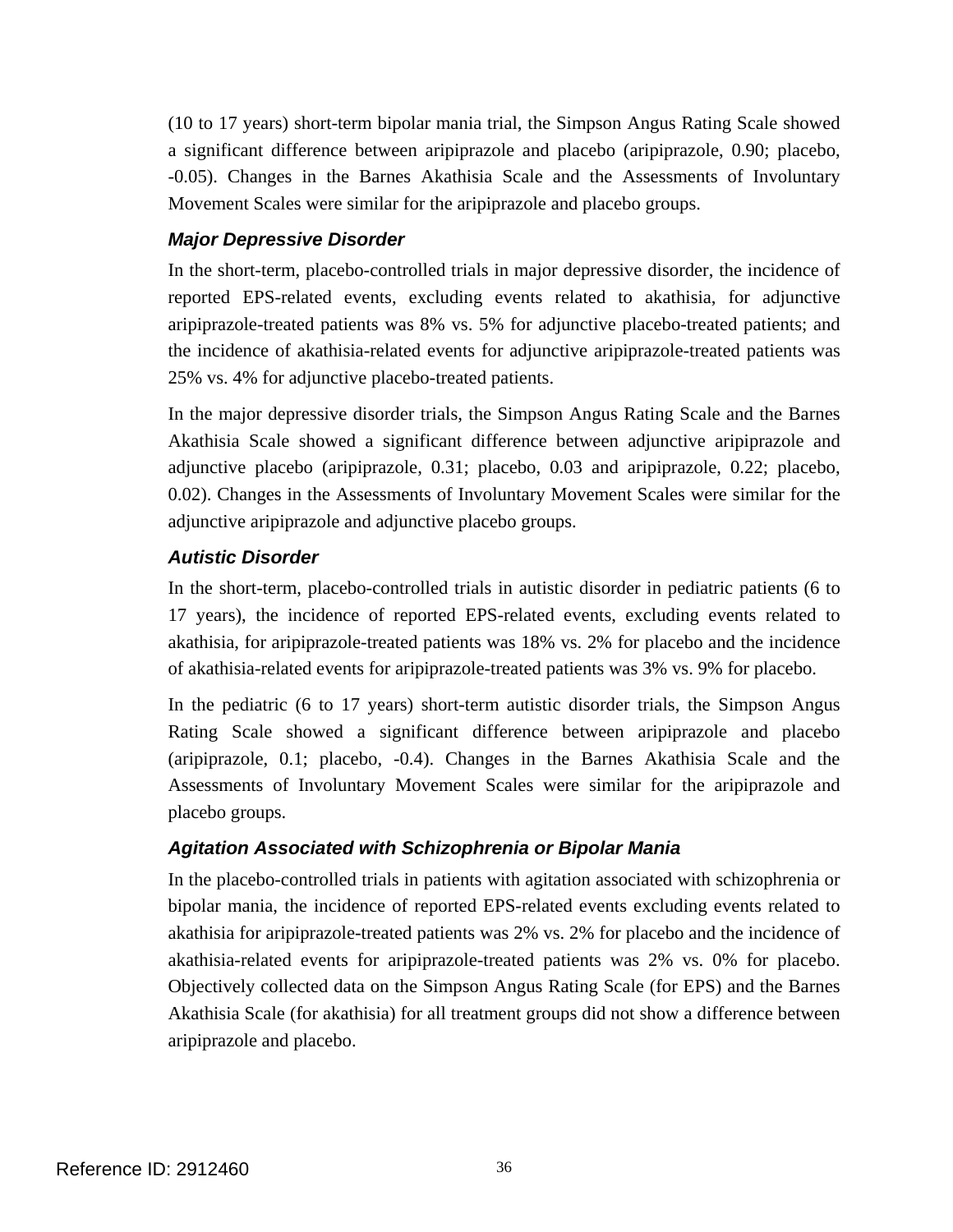### **Dystonia**

*Class Effect:* Symptoms of dystonia, prolonged abnormal contractions of muscle groups, may occur in susceptible individuals during the first few days of treatment. Dystonic symptoms include: spasm of the neck muscles, sometimes progressing to tightness of the throat, swallowing difficulty, difficulty breathing, and/or protrusion of the tongue. While these symptoms can occur at low doses, they occur more frequently and with greater severity with high potency and at higher doses of first generation antipsychotic drugs. An elevated risk of acute dystonia is observed in males and younger age groups.

### **Laboratory Test Abnormalities**

A between group comparison for 3-week to 6-week, placebo-controlled trials in adults or 4-week to 8-week, placebo-controlled trials in pediatric patients (6 to 17 years) revealed no medically important differences between the aripiprazole and placebo groups in the proportions of patients experiencing potentially clinically significant changes in routine serum chemistry, hematology, or urinalysis parameters. Similarly, there were no aripiprazole/placebo differences in the incidence of discontinuations for changes in serum chemistry, hematology, or urinalysis in adult or pediatric patients.

In the 6-week trials of aripiprazole as adjunctive therapy for major depressive disorder, there were no clinically important differences between the adjunctive aripiprazole-treated and adjunctive placebo-treated patients in the median change from baseline in prolactin, fasting glucose, HDL, LDL, or total cholesterol measurements. The median % change from baseline in triglycerides was 5% for adjunctive aripiprazole-treated patients vs. 0% for adjunctive placebo-treated patients.

In a long-term (26-week), placebo-controlled trial in schizophrenia, there were no medically important differences between the aripiprazole and placebo patients in the mean change from baseline in prolactin, fasting glucose, triglyceride, HDL, LDL, or total cholesterol measurements. A similar profile was observed in long-term clinical trials of patients with bipolar disorder.

### **Weight Gain**

In 4-week to 6-week trials in adults with schizophrenia, there was a slight difference in mean weight gain between aripiprazole and placebo patients (+0.7 kg vs. -0.05 kg, respectively) and also a difference in the proportion of patients meeting a weight gain criterion of  $\geq$ 7% of body weight [aripiprazole (8%) compared to placebo (3%)]. In a 6-week trial in pediatric patients (13 to 17 years) with schizophrenia, there was a slight difference in mean weight gain between aripiprazole and placebo patients (+0.13 kg vs. -0.83 kg, respectively) and also a difference in the proportion of patients meeting a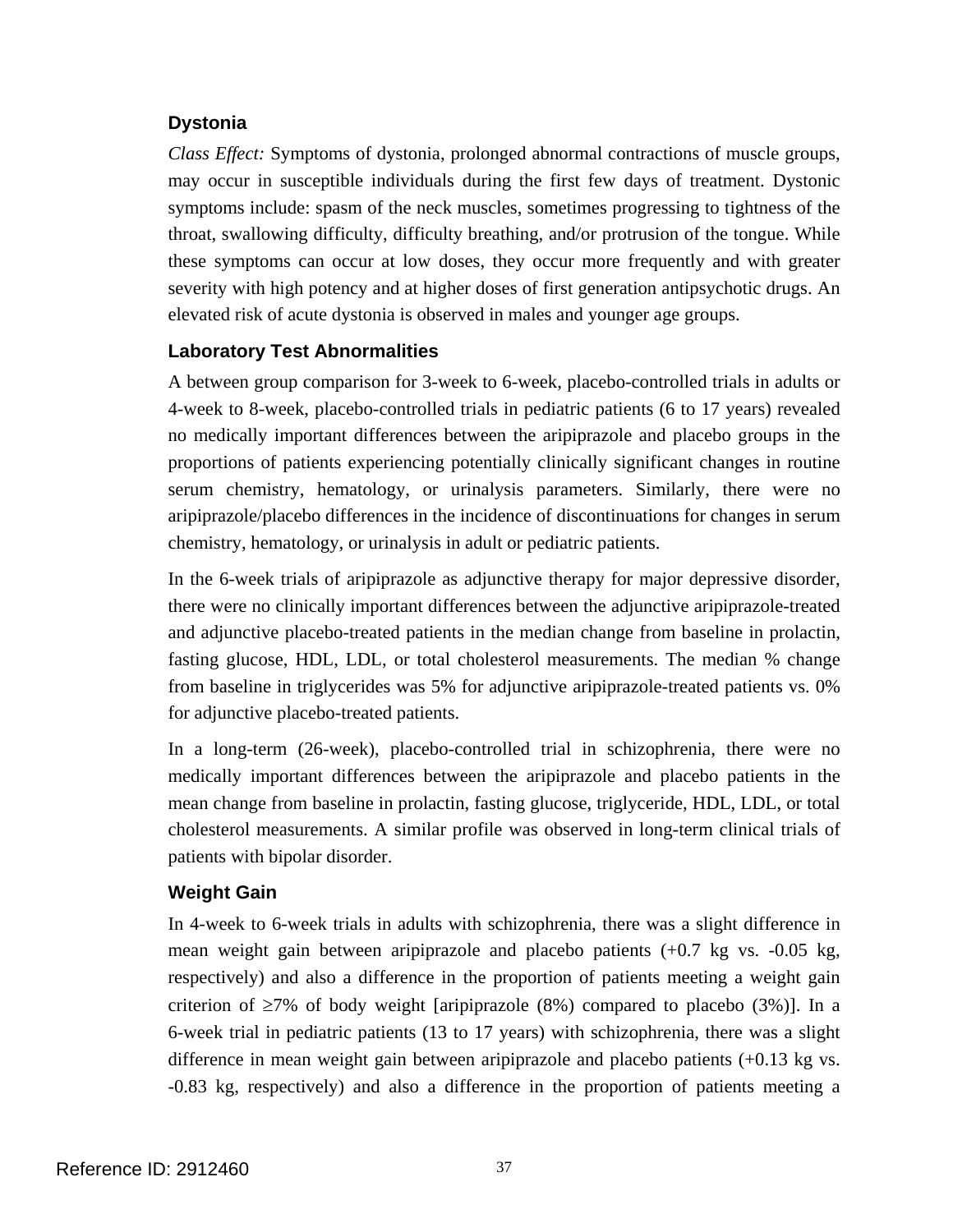weight gain criterion of ≥7% of body weight [aripiprazole (5%) compared to placebo  $(1\%)$ ].

In 3-week trials in adults with mania with monotherapy aripiprazole, the mean weight gain for aripiprazole and placebo patients was 0.1 kg vs. 0.0 kg, respectively. The proportion of patients meeting a weight gain criterion of  $\geq 7\%$  of body weight was aripiprazole (2%) compared to placebo (3%). In the 6-week trial in mania with aripiprazole as adjunctive therapy with either lithium or valproate, the mean weight gain for aripiprazole and placebo patients was 0.6 kg vs. 0.2 kg, respectively. The proportion of patients meeting a weight gain criterion of  $\geq 7\%$  of body weight with adjunctive aripiprazole was 3% compared to adjunctive placebo 4%.

In the trials adding aripiprazole to antidepressants, patients first received 8 weeks of antidepressant treatment followed by 6 weeks of adjunctive aripiprazole or placebo in addition to their ongoing antidepressant treatment. The mean weight gain with adjunctive aripiprazole was 1.7 kg vs. 0.4 kg with adjunctive placebo. The proportion of patients meeting a weight gain criterion of  $\geq 7\%$  of body weight was 5% with adjunctive aripiprazole compared to 1% with adjunctive placebo.

In the two short-term, placebo-controlled trials in patients (6 to 17 years) with autistic disorder, the mean increase in body weight in the aripiprazole group was 1.6 kg vs. 0.4 kg in the placebo group. The proportion of patients meeting a weight gain criterion of  $\geq 7\%$ of body weight was 26% in aripiprazole group compared to 7% in placebo group.

Table 13 provides the weight change results from a long-term (26-week), placebocontrolled study of aripiprazole in adults with schizophrenia, both mean change from baseline and proportions of patients meeting a weight gain criterion of ≥7% of body weight relative to baseline, categorized by BMI at baseline. Although there was no mean weight increase, the aripiprazole group tended to show more patients with a  $\geq 7\%$  weight gain.

|                                     | BMI < 23            |                          | <b>BMI</b> 23-27    |                          | BMI >27             |                          |
|-------------------------------------|---------------------|--------------------------|---------------------|--------------------------|---------------------|--------------------------|
|                                     | Placebo<br>$(n=54)$ | Aripiprazole<br>$(n=59)$ | Placebo<br>$(n=48)$ | Aripiprazole<br>$(n=39)$ | Placebo<br>$(n=49)$ | Aripiprazole<br>$(n=53)$ |
| Mean change from<br>baseline $(kg)$ | $-0.5$              | $-0.5$                   | $-0.6$              | $-1.3$                   | $-1.5$              | $-2.1$                   |
| % with $\geq$ 7% increase BW        | 3.7%                | 6.8%                     | 4.2%                | 5.1%                     | 4.1%                | 5.7%                     |

| Table 13: Weight Change Results Categorized by BMI at Baseline: Placebo- |
|--------------------------------------------------------------------------|
| <b>Controlled Study in Schizophrenia, Safety Sample</b>                  |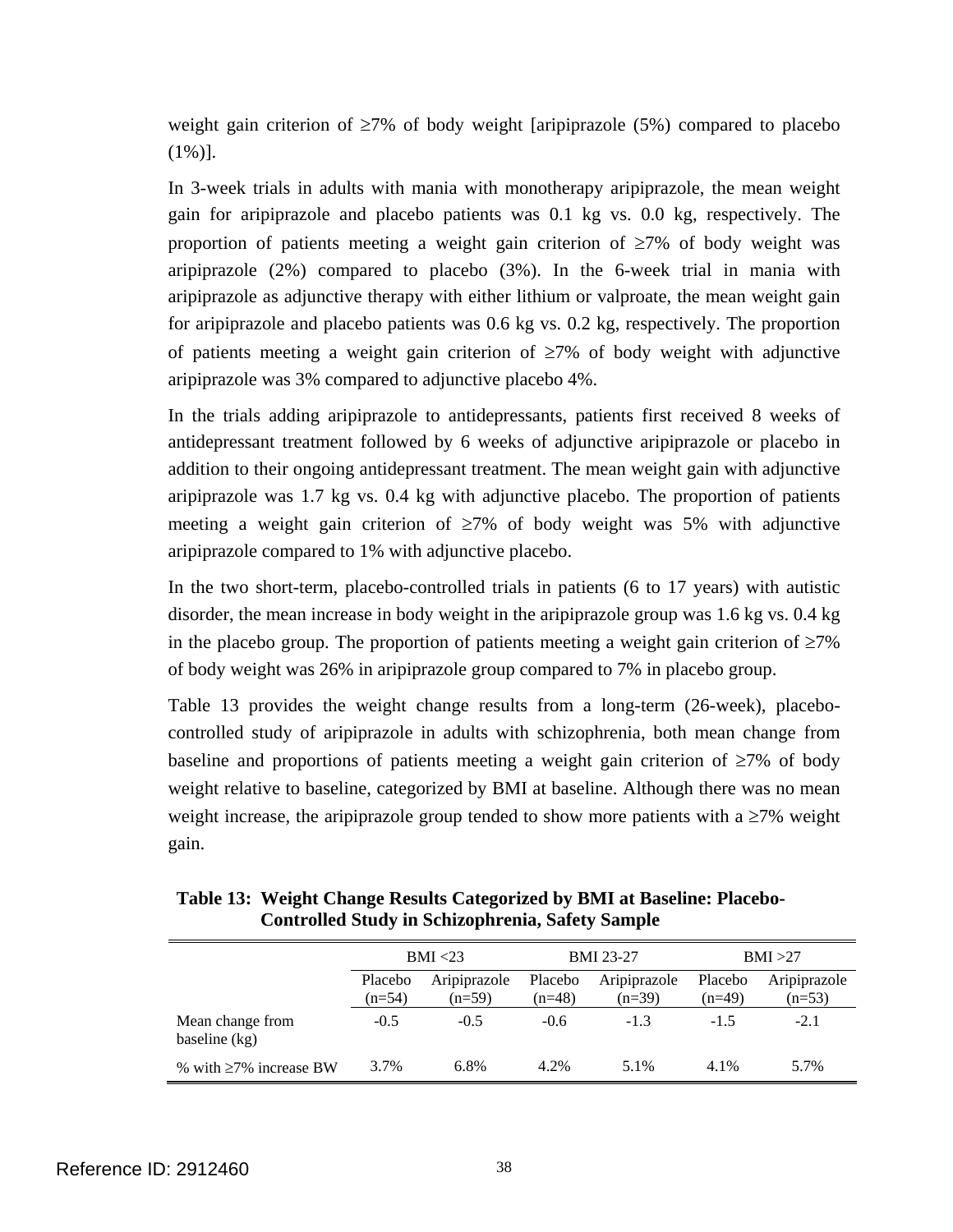Table 14 provides the weight change results from a long-term (52-week) study of aripiprazole in adults with schizophrenia, both mean change from baseline and proportions of patients meeting a weight gain criterion of ≥7% of body weight relative to baseline, categorized by BMI at baseline:

|                                | BMI < 23  | <b>BMI 23-27</b> | BMI >27   |
|--------------------------------|-----------|------------------|-----------|
|                                | $(n=314)$ | $(n=265)$        | $(n=260)$ |
| Mean change from baseline (kg) | 2.6       | 1.4              | $-1.2$    |
| % with $\geq 7\%$ increase BW  | 30%       | 19%              | 8%        |

**Table 14: Weight Change Results Categorized by BMI at Baseline: Active-Controlled Study in Schizophrenia, Safety Sample** 

## **ECG Changes**

Between group comparisons for a pooled analysis of placebo-controlled trials in patients with schizophrenia, bipolar mania, or major depressive disorder revealed no significant differences between oral aripiprazole and placebo in the proportion of patients experiencing potentially important changes in ECG parameters. Aripiprazole was associated with a median increase in heart rate of 2 beats per minute compared to no increase among placebo patients.

In the pooled, placebo-controlled trials in patients with agitation associated with schizophrenia or bipolar mania, there were no significant differences between aripiprazole injection and placebo in the proportion of patients experiencing potentially important changes in ECG parameters, as measured by standard 12-lead ECGs.

## **Additional Findings Observed in Clinical Trials**

## *Adverse Reactions in Long-Term, Double-Blind, Placebo-Controlled Trials*

The adverse reactions reported in a 26-week, double-blind trial comparing oral ABILIFY and placebo in patients with schizophrenia were generally consistent with those reported in the short-term, placebo-controlled trials, except for a higher incidence of tremor [8% (12/153) for ABILIFY vs. 2% (3/153) for placebo]. In this study, the majority of the cases of tremor were of mild intensity (8/12 mild and 4/12 moderate), occurred early in therapy (9/12  $\leq$ 49 days), and were of limited duration (7/12  $\leq$ 10 days). Tremor infrequently led to discontinuation  $\langle$ <1%) of ABILIFY. In addition, in a long-term (52week), active-controlled study, the incidence of tremor was 5% (40/859) for ABILIFY. A similar profile was observed in a long-term monotherapy study and a long-term adjunctive study with lithium and valproate in bipolar disorder.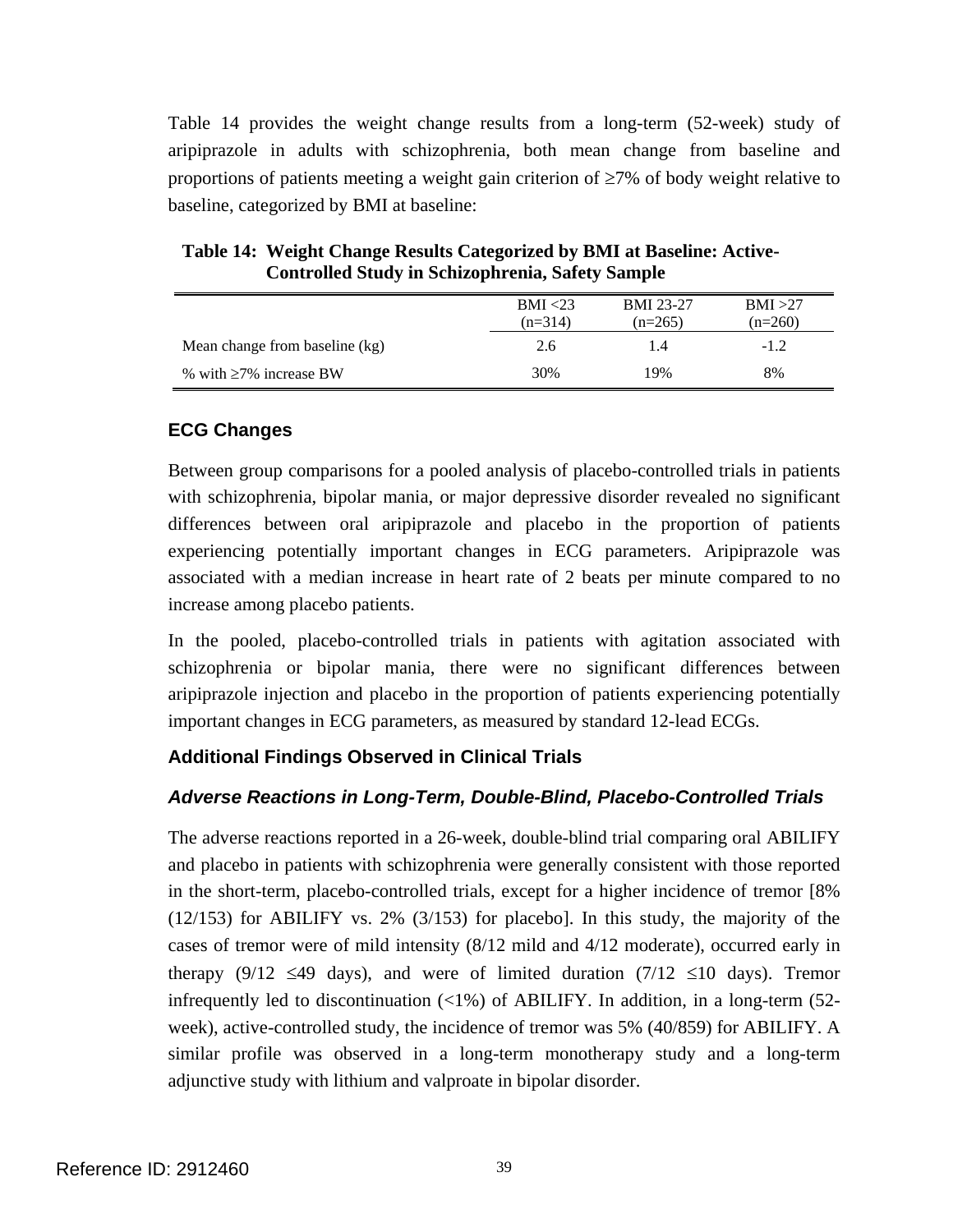#### **Other Adverse Reactions Observed During the Premarketing Evaluation of Aripiprazole**

Following is a list of MedDRA terms that reflect adverse reactions as defined in *ADVERSE REACTIONS (6.1)* reported by patients treated with oral aripiprazole at multiple doses  $\geq 2$  mg/day during any phase of a trial within the database of 13,543 adult patients. All events assessed as possible adverse drug reactions have been included with the exception of more commonly occurring events. In addition, medically/clinically meaningful adverse reactions, particularly those that are likely to be useful to the prescriber or that have pharmacologic plausibility, have been included. Events already listed in other parts of *ADVERSE REACTIONS (6)*, or those considered in *WARNINGS AND PRECAUTIONS (5)* or *OVERDOSAGE (10)* have been excluded. Although the reactions reported occurred during treatment with aripiprazole, they were not necessarily caused by it.

Events are further categorized by MedDRA system organ class and listed in order of decreasing frequency according to the following definitions: those occurring in at least 1/100 patients (only those not already listed in the tabulated results from placebocontrolled trials appear in this listing); those occurring in 1/100 to 1/1000 patients; and those occurring in fewer than 1/1000 patients.

### *Adults - Oral Administration*

*Blood and Lymphatic System Disorders:* 

*≥1/1000 patients and <1/100 patients* - leukopenia, neutropenia, thrombocytopenia

*Cardiac Disorders:* 

*≥1/1000 patients and <1/100 patients* - bradycardia, palpitations, cardiopulmonary failure, myocardial infarction, cardio-respiratory arrest, atrioventricular block, extrasystoles, sinus tachycardia, atrial fibrillation, angina pectoris, myocardial ischemia; *<1/1000 patients* - atrial flutter, supraventricular tachycardia, ventricular tachycardia

*Eye Disorders:* 

*≥1/1000 patients and <1/100 patients* - photophobia, diplopia, eyelid edema, photopsia

*Gastrointestinal Disorders:* 

*≥1/1000 patients and <1/100 patients* - gastroesophageal reflux disease, swollen tongue, esophagitis; *<1/1000 patients* - pancreatitis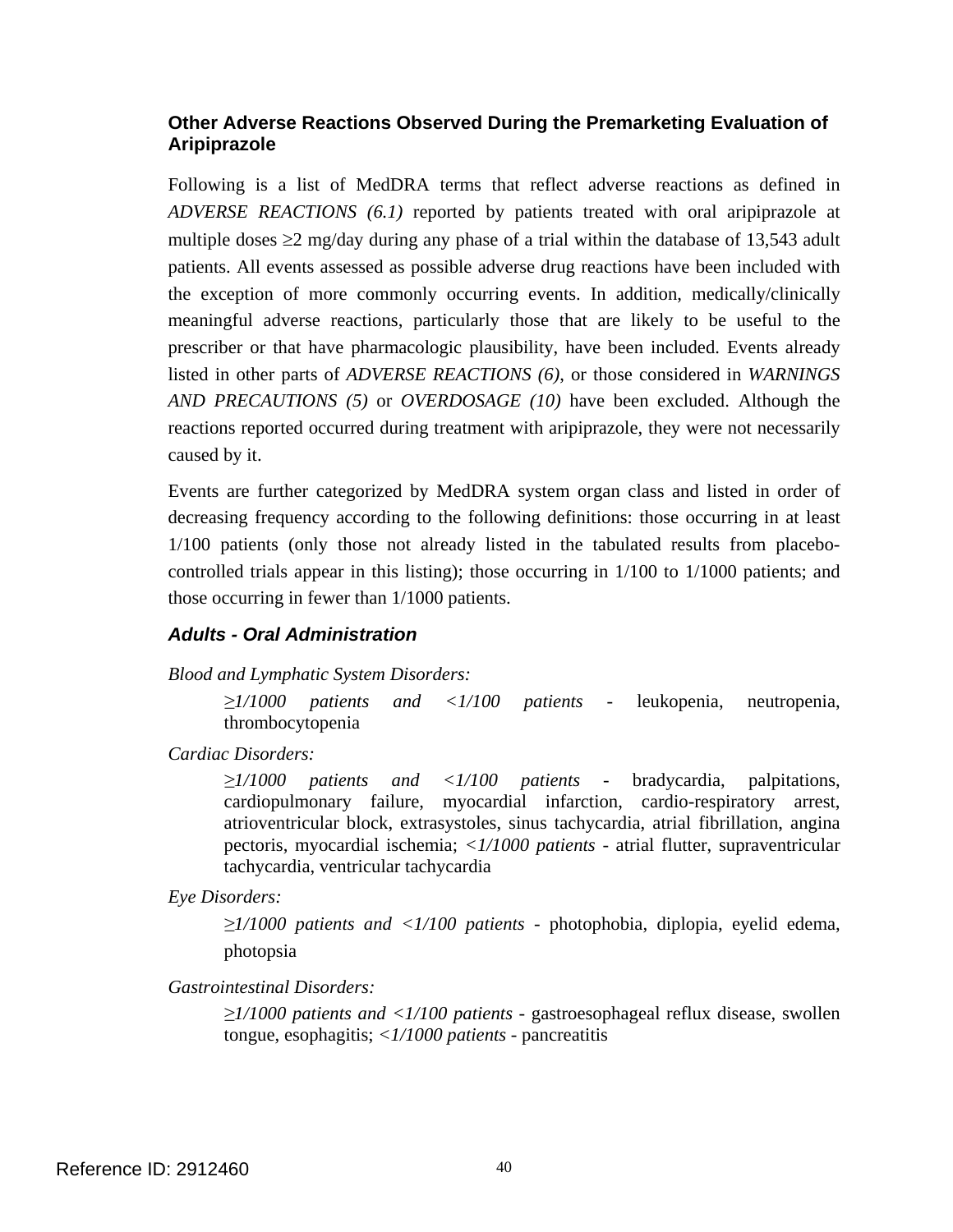*General Disorders and Administration Site Conditions:* 

*≥1/100 patients* - asthenia, peripheral edema, chest pain; *≥1/1000 patients and <1/100 patients -* face edema, angioedema; *<1/1000 patients* - hypothermia

*Hepatobiliary Disorders:* 

*<1/1000 patients* - hepatitis, jaundice

*Immune System Disorders:* 

*≥1/1000 patients and <1/100 patients* - hypersensitivity

*Injury, Poisoning, and Procedural Complications:* 

*≥1/100 patients* - fall; *≥1/1000 patients and <1/100 patients* - self mutilation; *<1/1000 patients* - heat stroke

*Investigations:* 

*≥1/100 patients* - weight decreased, creatine phosphokinase increased; *≥1/1000 patients and <1/100 patients* - hepatic enzyme increased, blood glucose increased, blood prolactin increased, blood urea increased, electrocardiogram QT prolonged, blood creatinine increased, blood bilirubin increased; *<1/1000 patients* - blood lactate dehydrogenase increased, glycosylated hemoglobin increased, gammaglutamyl transferase increased

*Metabolism and Nutrition Disorders:* 

*≥1/1000 patients and <1/100 patients* - hyperlipidemia, anorexia, diabetes mellitus (including blood insulin increased, carbohydrate tolerance decreased, diabetes mellitus non-insulin-dependent, glucose tolerance impaired, glycosuria, glucose urine, glucose urine present), hyperglycemia, hypokalemia, hyponatremia, hypoglycemia, polydipsia; *<1/1000 patients -* diabetic ketoacidosis

*Musculoskeletal and Connective Tissue Disorders:* 

*≥1/1000 patients and <1/100 patients* - muscle rigidity, muscular weakness, muscle tightness, mobility decreased; *<1/1000 patients* - rhabdomyolysis

*Nervous System Disorders:* 

*≥1/100 patients* - coordination abnormal; *≥1/1000 patients and <1/100 patients*  speech disorder, parkinsonism, memory impairment, cogwheel rigidity, cerebrovascular accident, hypokinesia, tardive dyskinesia, hypotonia, myoclonus, hypertonia, akinesia, bradykinesia; *<1/1000 patients* - Grand Mal convulsion, choreoathetosis

*Psychiatric Disorders:* 

*≥1/100 patients* - suicidal ideation; *≥1/1000 patients and <1/100 patients*  aggression, loss of libido, suicide attempt, hostility, libido increased, anger, anorgasmia, delirium, intentional self injury, completed suicide, tic, homicidal ideation; *<1/1000 patients* - catatonia, sleep walking

*Renal and Urinary Disorders:* 

*≥1/1000 patients and <1/100 patients* - urinary retention, polyuria, nocturia

*Reproductive System and Breast Disorders:*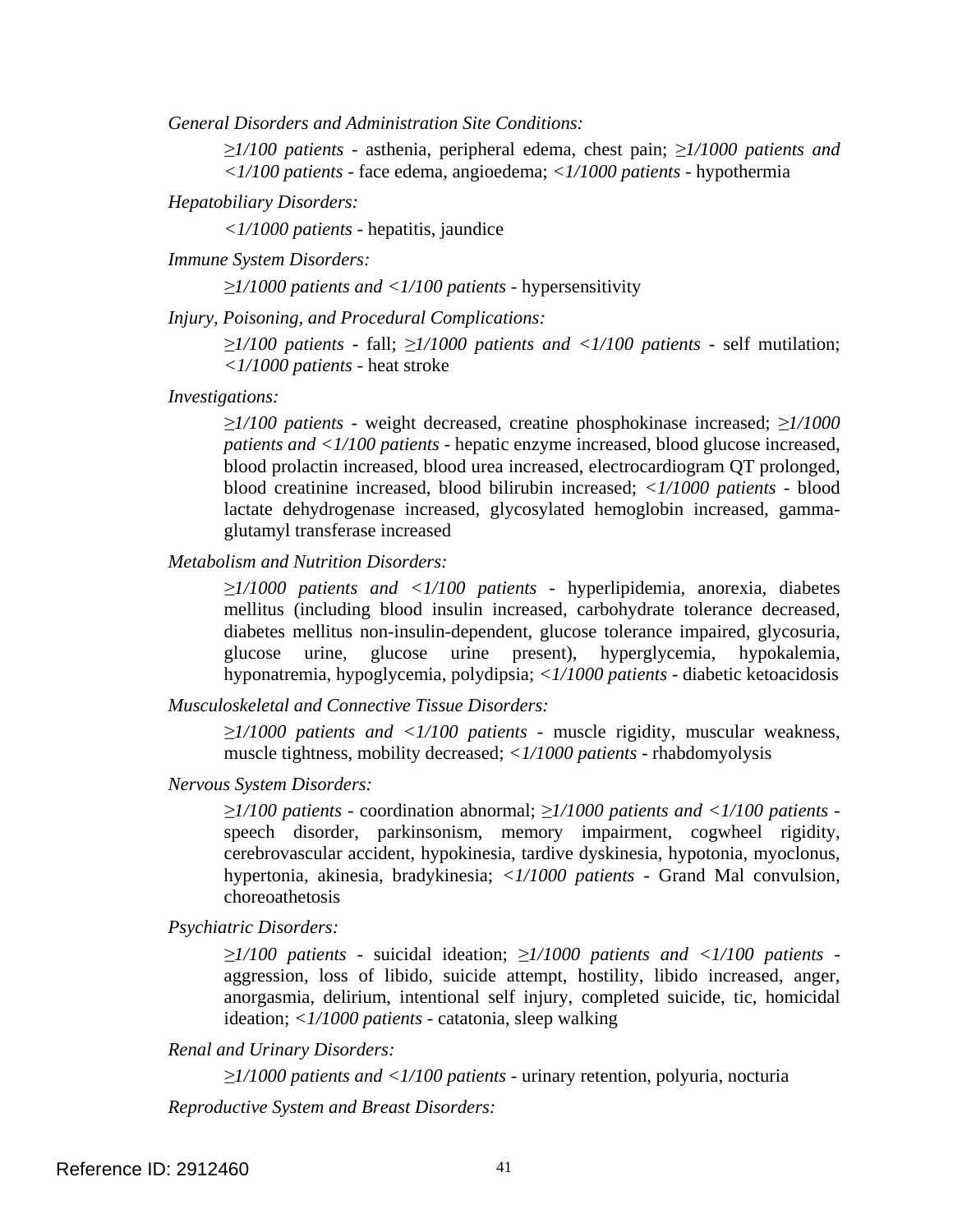*≥1/1000 patients and <1/100 patients* - menstruation irregular, erectile dysfunction, amenorrhea, breast pain; *<1/1000 patients* - gynaecomastia, priapism

*Respiratory, Thoracic, and Mediastinal Disorders:* 

*≥1/100 patients -* nasal congestion, dyspnea, pneumonia aspiration

*Skin and Subcutaneous Tissue Disorders:* 

*≥1/100 patients -* rash (including erythematous, exfoliative, generalized, macular, maculopapular, papular rash; acneiform, allergic, contact, exfoliative, seborrheic dermatitis, neurodermatitis, and drug eruption), hyperhydrosis; *≥1/1000 patients and <1/100 patients* - pruritus, photosensitivity reaction, alopecia, urticaria

*Vascular Disorders:* 

*≥1/100 patients -* hypertension; *≥1/1000 patients and <1/100 patients* hypotension

#### *Pediatric Patients - Oral Administration*

Most adverse events observed in the pooled database of 920 pediatric patients aged 6 to 17 years were also observed in the adult population. Additional adverse reactions observed in the pediatric population are listed below.

*Gastrointestinal Disorders:* 

*≥1/1000 patients and <1/100 patients -* tongue dry, tongue spasm

*Investigations:* 

*≥1/100 patients -* blood insulin increased

*Nervous System Disorders:* 

*≥1/1000 patients and <1/100 patients* - sleep talking

*Skin and Subcutaneous Tissue Disorders:* 

*≥1/1000 patients and <1/100 patients* - hirsutism

#### *Adults - Intramuscular Injection*

Most adverse reactions observed in the pooled database of 749 adult patients treated with aripiprazole injection, were also observed in the adult population treated with oral aripiprazole. Additional adverse reactions observed in the aripiprazole injection population are listed below.

*General Disorders and Administration Site Conditions:* 

*≥1/100 patients -* injection site reaction; *≥1/1000 patients and <1/100 patients* venipuncture site bruise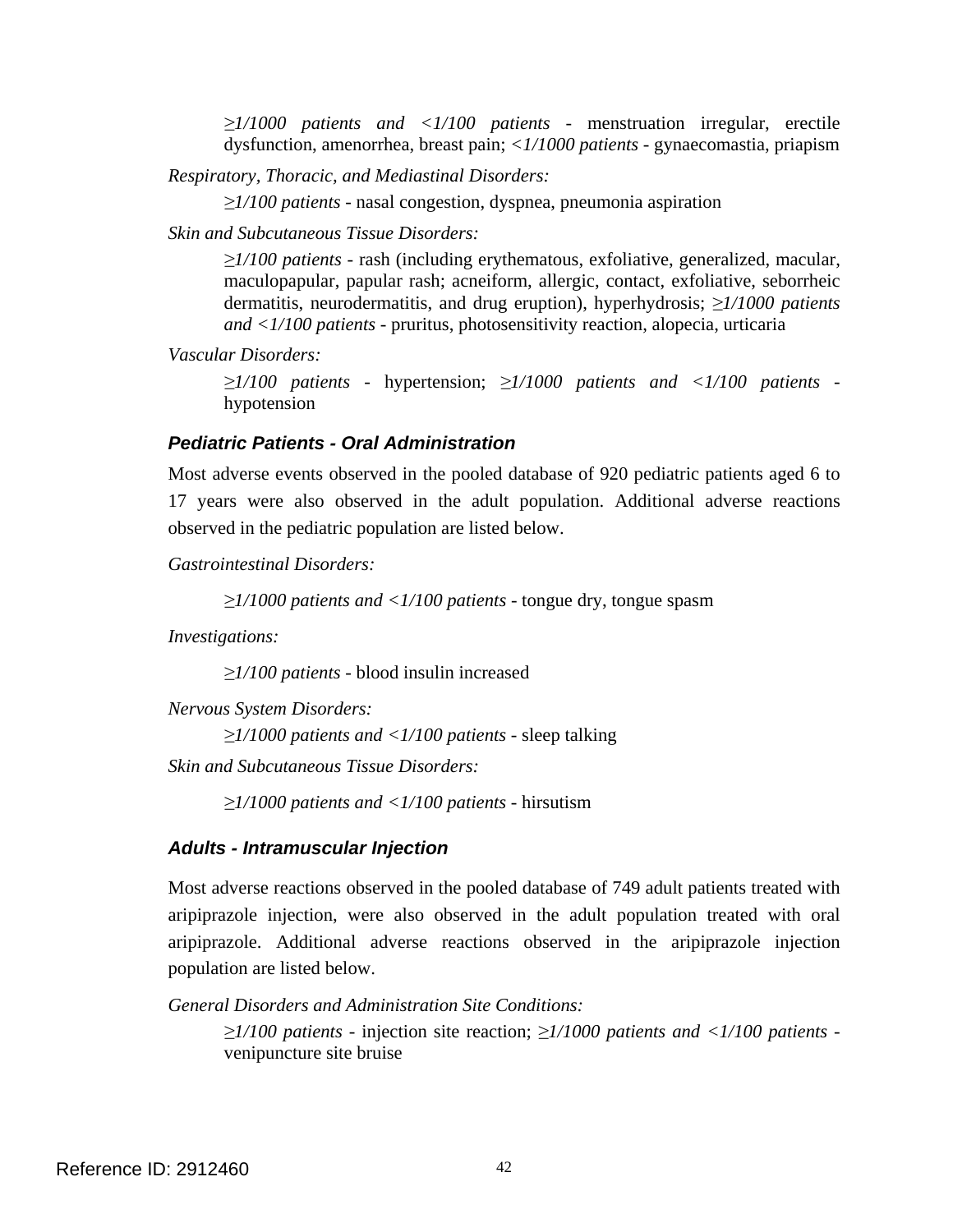# **6.3 Postmarketing Experience**

The following adverse reactions have been identified during postapproval use of ABILIFY. Because these reactions are reported voluntarily from a population of uncertain size, it is not always possible to establish a causal relationship to drug exposure: rare occurrences of allergic reaction (anaphylactic reaction, angioedema, laryngospasm, pruritus/urticaria, or oropharyngeal spasm), and blood glucose fluctuation.

# **7 DRUG INTERACTIONS**

Given the primary CNS effects of aripiprazole, caution should be used when ABILIFY is taken in combination with other centrally-acting drugs or alcohol.

Due to its alpha adrenergic antagonism, aripiprazole has the potential to enhance the effect of certain antihypertensive agents.

# **7.1 Potential for Other Drugs to Affect ABILIFY**

Aripiprazole is not a substrate of CYP1A1, CYP1A2, CYP2A6, CYP2B6, CYP2C8, CYP2C9, CYP2C19, or CYP2E1 enzymes. Aripiprazole also does not undergo direct glucuronidation. This suggests that an interaction of aripiprazole with inhibitors or inducers of these enzymes, or other factors, like smoking, is unlikely.

Both CYP3A4 and CYP2D6 are responsible for aripiprazole metabolism. Agents that induce CYP3A4 (eg, carbamazepine) could cause an increase in aripiprazole clearance and lower blood levels. Inhibitors of CYP3A4 (eg, ketoconazole) or CYP2D6 (eg, quinidine, fluoxetine, or paroxetine) can inhibit aripiprazole elimination and cause increased blood levels.

## **Ketoconazole and Other CYP3A4 Inhibitors**

Coadministration of ketoconazole (200 mg/day for 14 days) with a 15 mg single dose of aripiprazole increased the AUC of aripiprazole and its active metabolite by 63% and 77%, respectively. The effect of a higher ketoconazole dose (400 mg/day) has not been studied. When ketoconazole is given concomitantly with aripiprazole, the aripiprazole dose should be reduced to one-half of its normal dose. Other strong inhibitors of CYP3A4 (itraconazole) would be expected to have similar effects and need similar dose reductions; moderate inhibitors (erythromycin, grapefruit juice) have not been studied. When the CYP3A4 inhibitor is withdrawn from the combination therapy, the aripiprazole dose should be increased.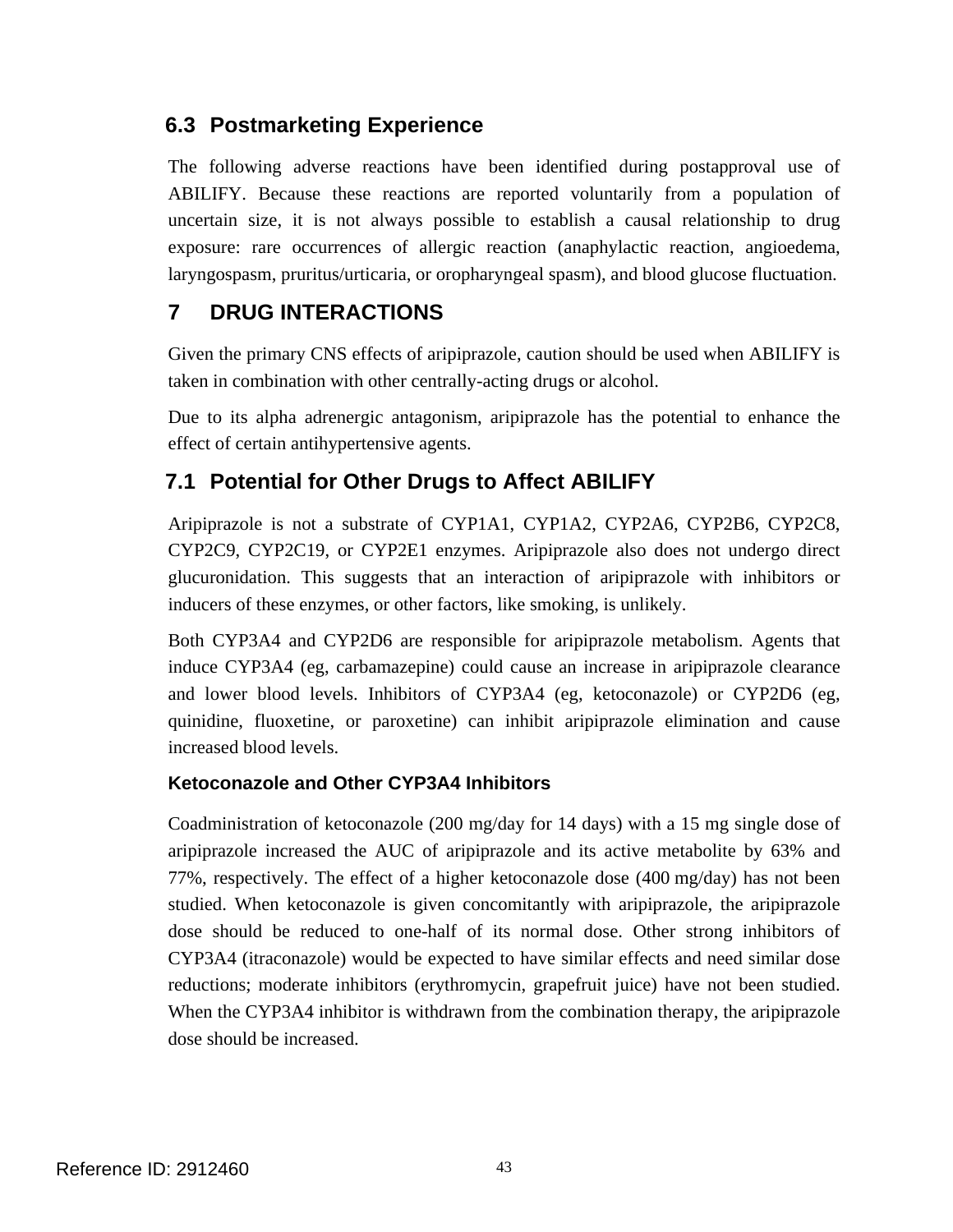### **Quinidine and Other CYP2D6 Inhibitors**

Coadministration of a 10 mg single dose of aripiprazole with quinidine (166 mg/day for 13 days), a potent inhibitor of CYP2D6, increased the AUC of aripiprazole by 112% but decreased the AUC of its active metabolite, dehydro-aripiprazole, by 35%. Aripiprazole dose should be reduced to one-half of its normal dose when quinidine is given concomitantly with aripiprazole. Other significant inhibitors of CYP2D6, such as fluoxetine or paroxetine, would be expected to have similar effects and should lead to similar dose reductions. When the CYP2D6 inhibitor is withdrawn from the combination therapy, the aripiprazole dose should be increased. When adjunctive ABILIFY is administered to patients with major depressive disorder, ABILIFY should be administered without dosage adjustment as specified in *DOSAGE AND ADMINISTRATION (2.3)*.

### **Carbamazepine and Other CYP3A4 Inducers**

Coadministration of carbamazepine (200 mg twice daily), a potent CYP3A4 inducer, with aripiprazole (30 mg/day) resulted in an approximate 70% decrease in Cmax and AUC values of both aripiprazole and its active metabolite, dehydro-aripiprazole. When carbamazepine is added to aripiprazole therapy, aripiprazole dose should be doubled. Additional dose increases should be based on clinical evaluation. When carbamazepine is withdrawn from the combination therapy, the aripiprazole dose should be reduced.

# **7.2 Potential for ABILIFY to Affect Other Drugs**

Aripiprazole is unlikely to cause clinically important pharmacokinetic interactions with drugs metabolized by cytochrome P450 enzymes. In *in vivo* studies, 10 mg/day to 30 mg/day doses of aripiprazole had no significant effect on metabolism by CYP2D6 (dextromethorphan), CYP2C9 (warfarin), CYP2C19 (omeprazole, warfarin), and CYP3A4 (dextromethorphan) substrates. Additionally, aripiprazole and dehydroaripiprazole did not show potential for altering CYP1A2-mediated metabolism *in vitro*.

No effect of aripiprazole was seen on the pharmacokinetics of lithium or valproate.

## **Alcohol**

There was no significant difference between aripiprazole coadministered with ethanol and placebo coadministered with ethanol on performance of gross motor skills or stimulus response in healthy subjects. As with most psychoactive medications, patients should be advised to avoid alcohol while taking ABILIFY.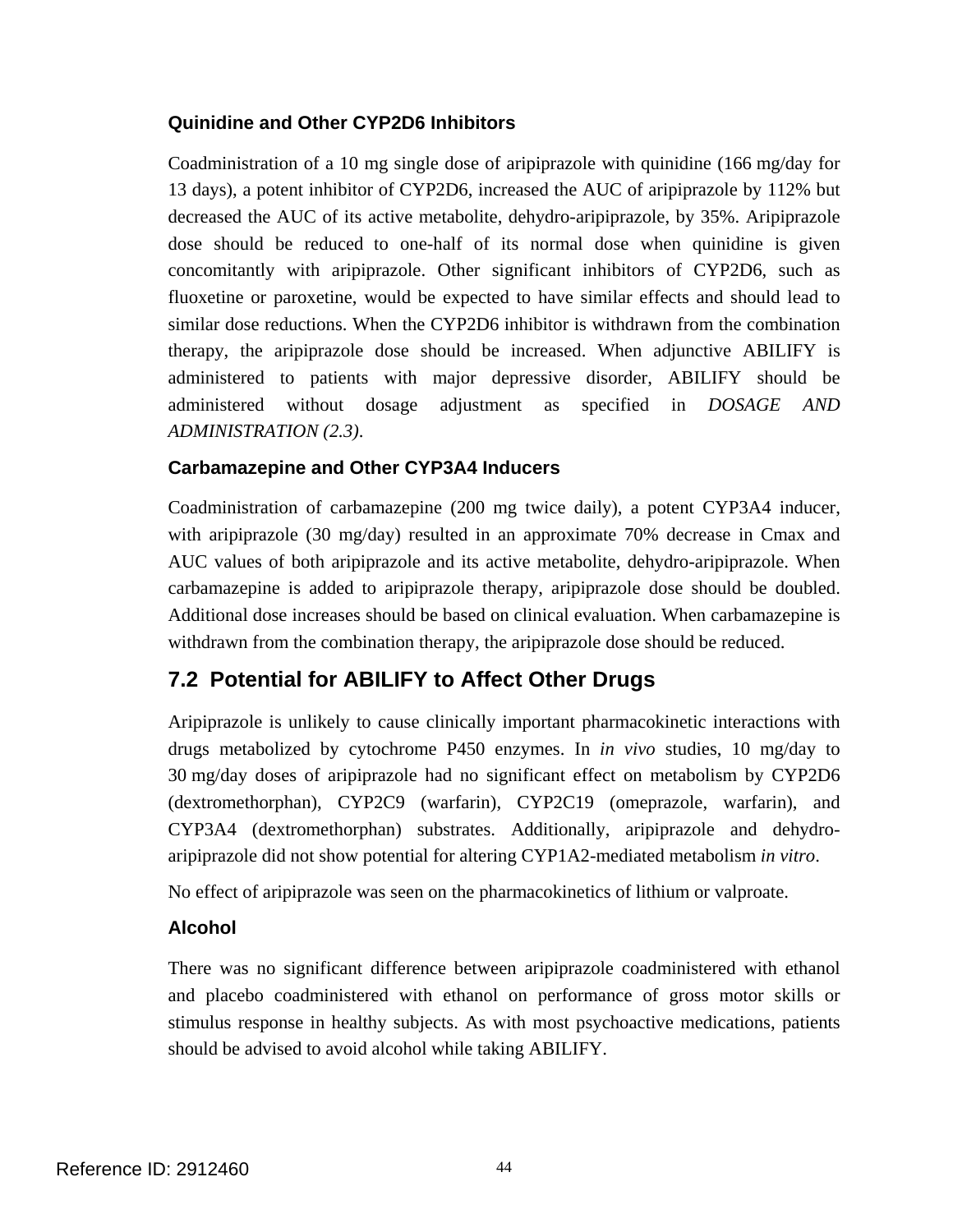# **7.3 Drugs Having No Clinically Important Interactions with ABILIFY**

## **Famotidine**

Coadministration of aripiprazole (given in a single dose of 15 mg) with a 40 mg single dose of the  $H_2$  antagonist famotidine, a potent gastric acid blocker, decreased the solubility of aripiprazole and, hence, its rate of absorption, reducing by 37% and 21% the Cmax of aripiprazole and dehydro-aripiprazole, respectively, and by 13% and 15%, respectively, the extent of absorption (AUC). No dosage adjustment of aripiprazole is required when administered concomitantly with famotidine.

## **Valproate**

When valproate  $(500 \text{ mg/day}-1500 \text{ mg/day})$  and aripiprazole  $(30 \text{ mg/day})$  were coadministered, at steady-state the Cmax and AUC of aripiprazole were decreased by 25%. No dosage adjustment of aripiprazole is required when administered concomitantly with valproate.

When aripiprazole (30 mg/day) and valproate (1000 mg/day) were coadministered, at steady-state there were no clinically significant changes in the Cmax or AUC of valproate. No dosage adjustment of valproate is required when administered concomitantly with aripiprazole.

## **Lithium**

A pharmacokinetic interaction of aripiprazole with lithium is unlikely because lithium is not bound to plasma proteins, is not metabolized, and is almost entirely excreted unchanged in urine. Coadministration of therapeutic doses of lithium (1200 mg/day-1800 mg/day) for 21 days with aripiprazole (30 mg/day) did not result in clinically significant changes in the pharmacokinetics of aripiprazole or its active metabolite, dehydro-aripiprazole (Cmax and AUC increased by less than 20%). No dosage adjustment of aripiprazole is required when administered concomitantly with lithium.

Coadministration of aripiprazole (30 mg/day) with lithium (900 mg/day) did not result in clinically significant changes in the pharmacokinetics of lithium. No dosage adjustment of lithium is required when administered concomitantly with aripiprazole.

## **Lamotrigine**

Coadministration of 10 mg/day to 30 mg/day oral doses of aripiprazole for 14 days to patients with bipolar I disorder had no effect on the steady-state pharmacokinetics of 100 mg/day to 400 mg/day lamotrigine, a UDP-glucuronosyltransferase 1A4 substrate.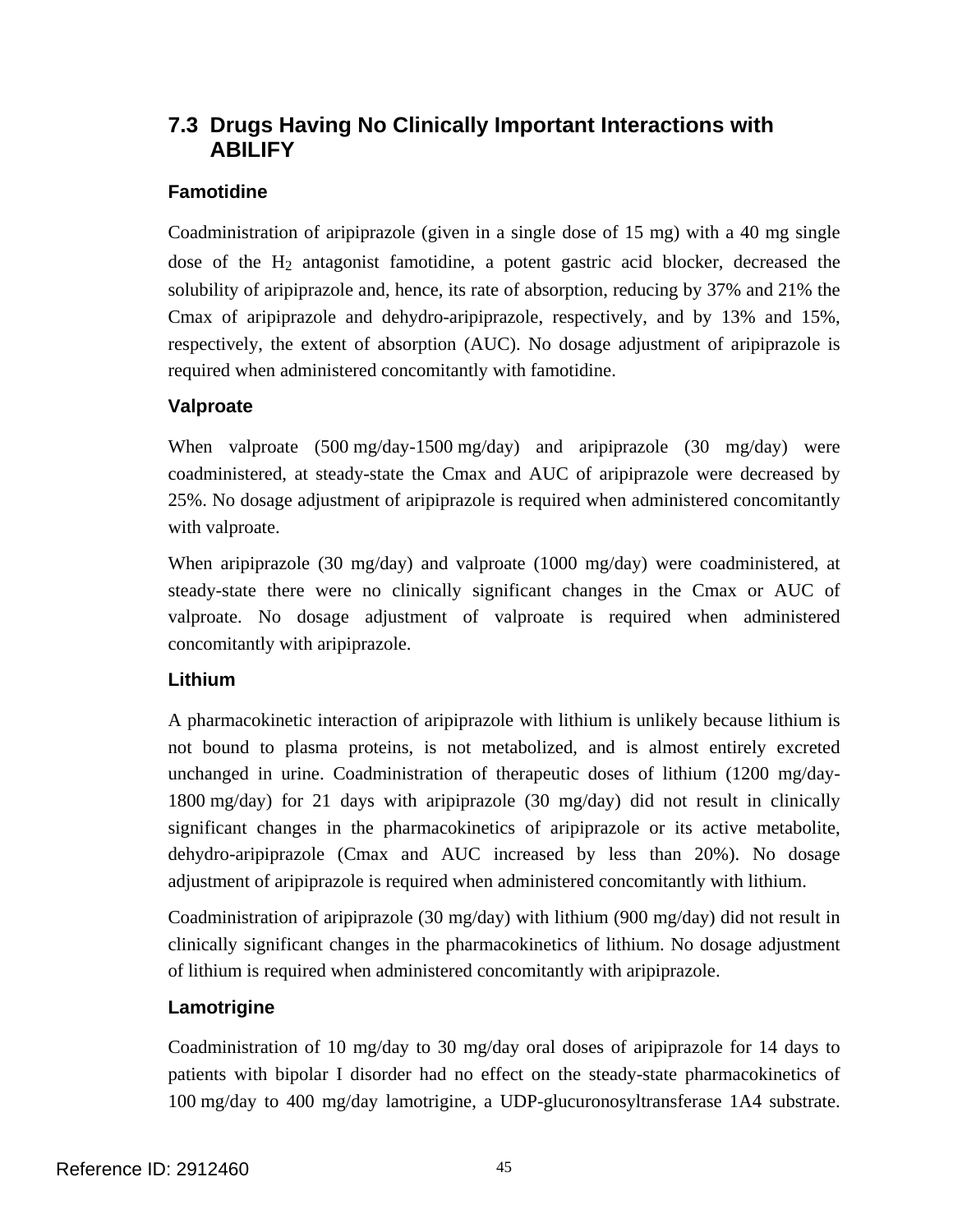No dosage adjustment of lamotrigine is required when aripiprazole is added to lamotrigine.

### **Dextromethorphan**

Aripiprazole at doses of 10 mg/day to 30 mg/day for 14 days had no effect on dextromethorphan's O-dealkylation to its major metabolite, dextrorphan, a pathway dependent on CYP2D6 activity. Aripiprazole also had no effect on dextromethorphan's N-demethylation to its metabolite 3-methoxymorphinan, a pathway dependent on CYP3A4 activity. No dosage adjustment of dextromethorphan is required when administered concomitantly with aripiprazole.

### **Warfarin**

Aripiprazole 10 mg/day for 14 days had no effect on the pharmacokinetics of R-warfarin and S-warfarin or on the pharmacodynamic end point of International Normalized Ratio, indicating the lack of a clinically relevant effect of aripiprazole on CYP2C9 and CYP2C19 metabolism or the binding of highly protein-bound warfarin. No dosage adjustment of warfarin is required when administered concomitantly with aripiprazole.

### **Omeprazole**

Aripiprazole 10 mg/day for 15 days had no effect on the pharmacokinetics of a single 20 mg dose of omeprazole, a CYP2C19 substrate, in healthy subjects. No dosage adjustment of omeprazole is required when administered concomitantly with aripiprazole.

## **Lorazepam**

Coadministration of lorazepam injection (2 mg) and aripiprazole injection (15 mg) to healthy subjects (n=40: 35 males and 5 females; ages 19-45 years old) did not result in clinically important changes in the pharmacokinetics of either drug. No dosage adjustment of aripiprazole is required when administered concomitantly with lorazepam. However, the intensity of sedation was greater with the combination as compared to that observed with aripiprazole alone and the orthostatic hypotension observed was greater with the combination as compared to that observed with lorazepam alone *[see WARNINGS AND PRECAUTIONS (5.6)]*.

## **Escitalopram**

Coadministration of 10 mg/day oral doses of aripiprazole for 14 days to healthy subjects had no effect on the steady-state pharmacokinetics of 10 mg/day escitalopram, a substrate of CYP2C19 and CYP3A4. No dosage adjustment of escitalopram is required when aripiprazole is added to escitalopram.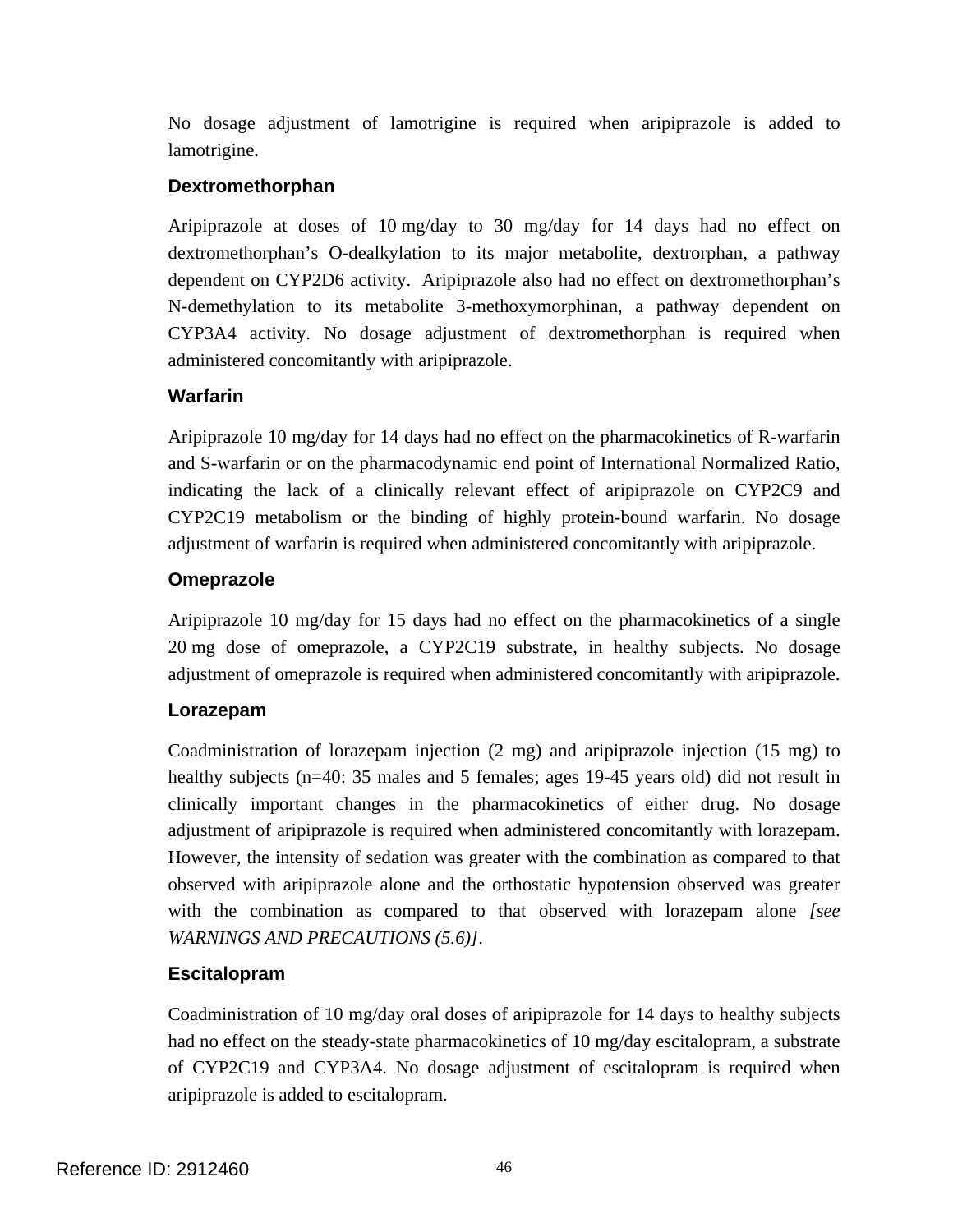## **Venlafaxine**

Coadministration of 10 mg/day to 20 mg/day oral doses of aripiprazole for 14 days to healthy subjects had no effect on the steady-state pharmacokinetics of venlafaxine and O-desmethylvenlafaxine following 75 mg/day venlafaxine XR, a CYP2D6 substrate. No dosage adjustment of venlafaxine is required when aripiprazole is added to venlafaxine.

### **Fluoxetine, Paroxetine, and Sertraline**

A population pharmacokinetic analysis in patients with major depressive disorder showed no substantial change in plasma concentrations of fluoxetine (20 mg/day or 40 mg/day), paroxetine CR (37.5 mg/day or 50 mg/day), or sertraline (100 mg/day or 150 mg/day) dosed to steady-state. The steady-state plasma concentrations of fluoxetine and norfluoxetine increased by about 18% and 36%, respectively, and concentrations of paroxetine decreased by about 27%. The steady-state plasma concentrations of sertraline and desmethylsertraline were not substantially changed when these antidepressant therapies were coadministered with aripiprazole. Aripiprazole dosing was 2 mg/day to 15 mg/day (when given with fluoxetine or paroxetine) or 2 mg/day to 20 mg/day (when given with sertraline).

# **8 USE IN SPECIFIC POPULATIONS**

In general, no dosage adjustment for ABILIFY is required on the basis of a patient's age, gender, race, smoking status, hepatic function, or renal function *[see DOSAGE AND ADMINISTRATION (2.5)]*.

# **8.1 Pregnancy**

## **Teratogenic Effects**

*Pregnancy Category C:* In animal studies, aripiprazole demonstrated developmental toxicity, including possible teratogenic effects in rats and rabbits.

Pregnant rats were treated with oral doses of 3 mg/kg/day, 10 mg/kg/day, and 30 mg/kg/day (1 times, 3 times, and 10 times the maximum recommended human dose [MRHD] on a mg/m<sup>2</sup> basis) of aripiprazole during the period of organogenesis. Gestation was slightly prolonged at 30 mg/kg. Treatment caused a slight delay in fetal development, as evidenced by decreased fetal weight (30 mg/kg), undescended testes (30 mg/kg), and delayed skeletal ossification (10 mg/kg and 30 mg/kg). There were no adverse effects on embryofetal or pup survival. Delivered offspring had decreased body weights (10 mg/kg and 30 mg/kg), and increased incidences of hepatodiaphragmatic nodules and diaphragmatic hernia at 30 mg/kg (the other dose groups were not examined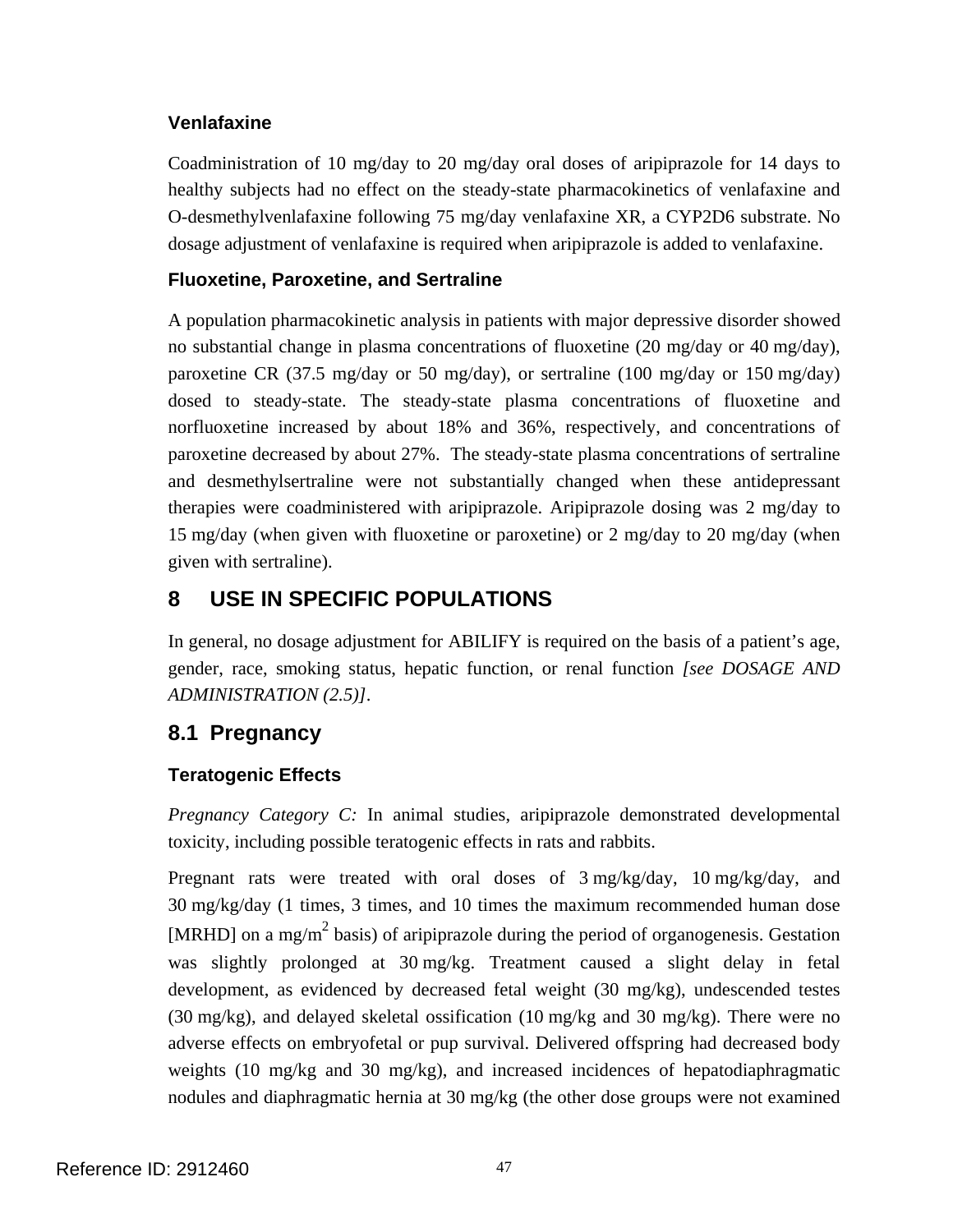for these findings). A low incidence of diaphragmatic hernia was also seen in the fetuses exposed to 30 mg/kg. Postnatally, delayed vaginal opening was seen at 10 mg/kg and 30 mg/kg and impaired reproductive performance (decreased fertility rate, corpora lutea, implants, live fetuses, and increased post-implantation loss, likely mediated through effects on female offspring) was seen at 30 mg/kg. Some maternal toxicity was seen at 30 mg/kg; however, there was no evidence to suggest that these developmental effects were secondary to maternal toxicity.

In pregnant rats receiving aripiprazole injection intravenously (3 mg/kg/day, 9 mg/kg/day, and 27 mg/kg/day) during the period of organogenesis, decreased fetal weight and delayed skeletal ossification were seen at the highest dose, which also caused some maternal toxicity.

Pregnant rabbits were treated with oral doses of 10 mg/kg/day, 30 mg/kg/day, and 100 mg/kg/day (2 times, 3 times, and 11 times human exposure at MRHD based on AUC and 6 times, 19 times, and 65 times the MRHD based on mg/m<sup>2</sup>) of aripiprazole during the period of organogenesis. Decreased maternal food consumption and increased abortions were seen at 100 mg/kg. Treatment caused increased fetal mortality  $(100 \text{ mg/kg})$ , decreased fetal weight  $(30 \text{ mg/kg})$  and  $100 \text{ mg/kg}$ , increased incidence of a skeletal abnormality (fused sternebrae at 30 mg/kg and 100 mg/kg), and minor skeletal variations (100 mg/kg).

In pregnant rabbits receiving aripiprazole injection intravenously (3 mg/kg/day, 10 mg/kg/day, and 30 mg/kg/day) during the period of organogenesis, the highest dose, which caused pronounced maternal toxicity, resulted in decreased fetal weight, increased fetal abnormalities (primarily skeletal), and decreased fetal skeletal ossification. The fetal no-effect dose was 10 mg/kg, which produced 5 times the human exposure at the MRHD based on AUC and is 6 times the MRHD based on mg/m<sup>2</sup>.

In a study in which rats were treated with oral doses of 3 mg/kg/day, 10 mg/kg/day, and 30 mg/kg/day (1 times, 3 times, and 10 times the MRHD on a mg/m<sup>2</sup> basis) of aripiprazole perinatally and postnatally (from day 17 of gestation through day 21 postpartum), slight maternal toxicity and slightly prolonged gestation were seen at 30 mg/kg. An increase in stillbirths and decreases in pup weight (persisting into adulthood) and survival were seen at this dose.

In rats receiving aripiprazole injection intravenously (3 mg/kg/day, 8 mg/kg/day, and 20 mg/kg/day) from day 6 of gestation through day 20 postpartum, an increase in stillbirths was seen at 8 mg/kg and 20 mg/kg, and decreases in early postnatal pup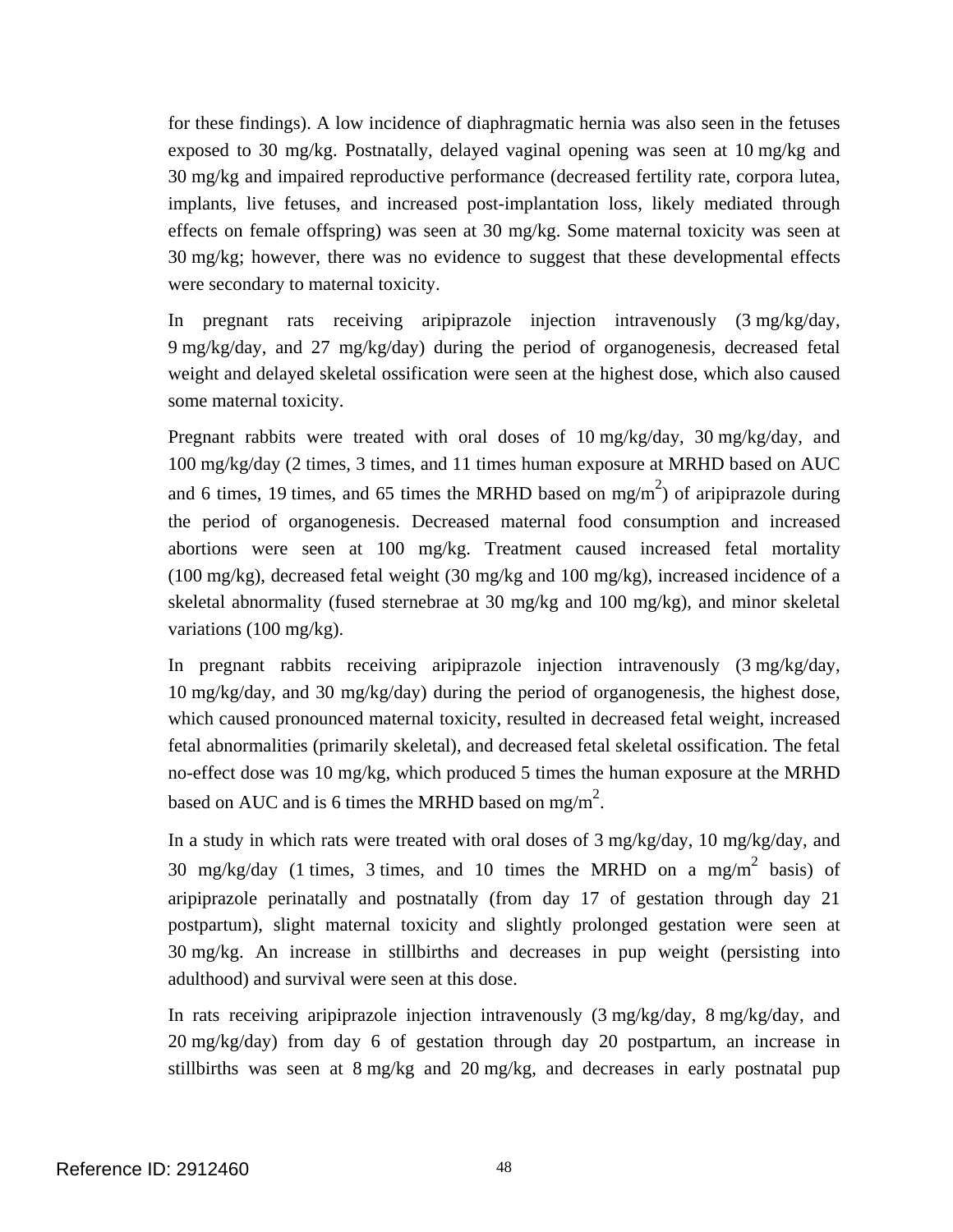weights and survival were seen at 20 mg/kg. These doses produced some maternal toxicity. There were no effects on postnatal behavioral and reproductive development.

### **Non-teratogenic Effects**

There are no adequate and well-controlled studies in pregnant women. It is not known whether aripiprazole can cause fetal harm when administered to a pregnant woman or can affect reproductive capacity. Neonates exposed to antipsychotic drugs during the third trimester of pregnancy are at risk for extrapyramidal and/or withdrawal symptoms following delivery. There have been reports of agitation, hypertonia, hypotonia, tremor, somnolence, respiratory distress and feeding disorder in these neonates. These complications have varied in severity; while in some cases symptoms have been selflimited, in other cases neonates have required intensive care unit support and prolonged hospitalization.

Aripiprazole should be used during pregnancy only if the potential benefit justifies the potential risk to the fetus.

# **8.2 Labor and Delivery**

The effect of aripiprazole on labor and delivery in humans is unknown.

# **8.3 Nursing Mothers**

Aripiprazole was excreted in milk of rats during lactation. It is not known whether aripiprazole or its metabolites are excreted in human milk. It is recommended that women receiving aripiprazole should not breast-feed.

# **8.4 Pediatric Use**

Safety and effectiveness in pediatric patients with major depressive disorder or agitation associated with schizophrenia or bipolar mania have not been established.

Safety and effectiveness in pediatric patients with schizophrenia were established in a 6-week, placebo-controlled clinical trial in 202 pediatric patients aged 13 to 17 years *[see INDICATIONS AND USAGE (1.1), DOSAGE AND ADMINISTRATION (2.1), ADVERSE REACTIONS (6.2), and CLINICAL STUDIES (14.1)].* Although maintenance efficacy in pediatric patients has not been systematically evaluated, maintenance efficacy can be extrapolated from adult data along with comparisons of aripiprazole pharmacokinetic parameters in adult and pediatric patients.

Safety and effectiveness in pediatric patients with bipolar mania were established in a 4-week, placebo-controlled clinical trial in 197 pediatric patients aged 10 to 17 years *[see INDICATIONS AND USAGE (1.2), DOSAGE AND ADMINISTRATION (2.2), ADVERSE*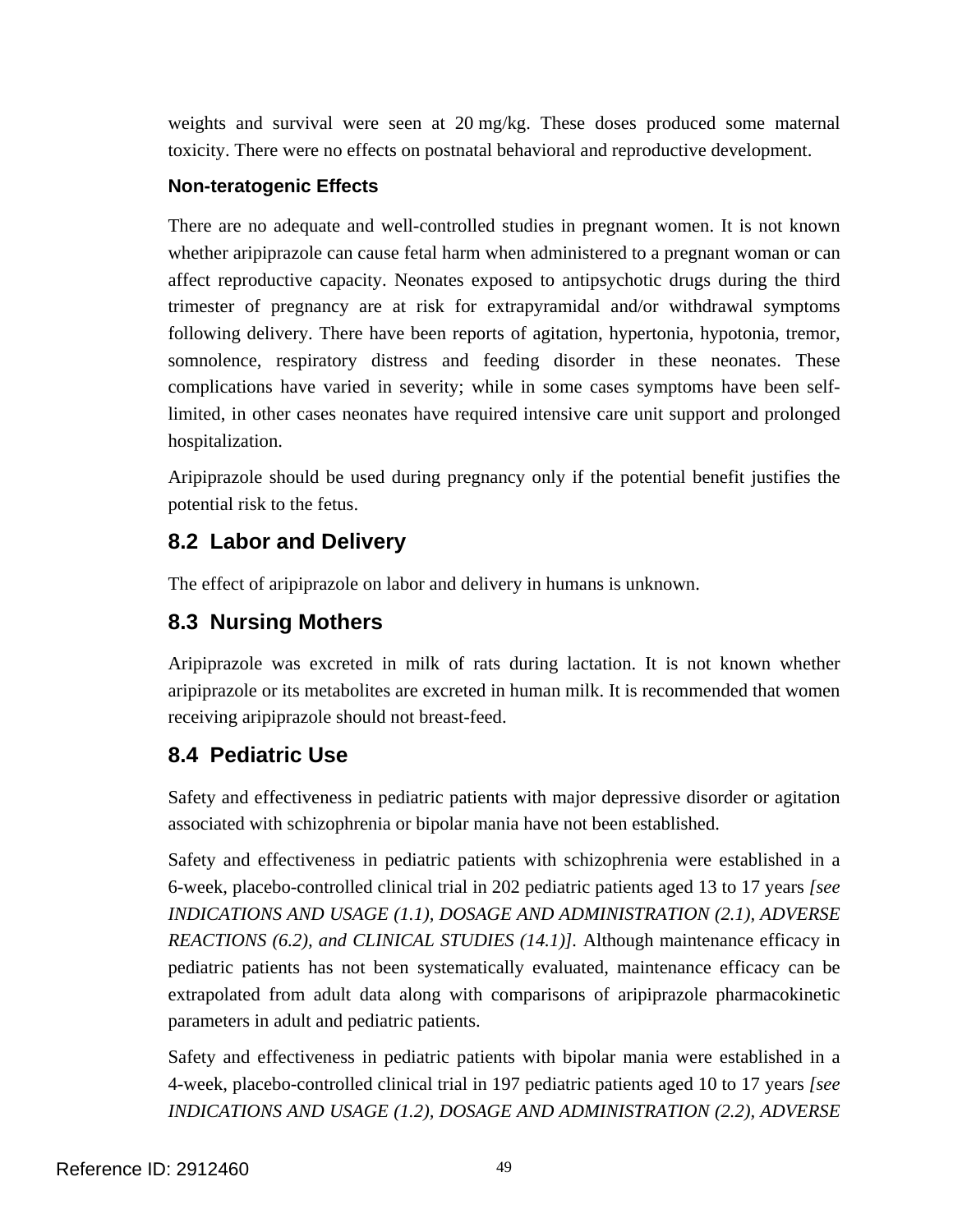*REACTIONS (6.2), and CLINICAL STUDIES (14.2)]*. Although maintenance efficacy in pediatric patients has not been systematically evaluated, maintenance efficacy can be extrapolated from adult data along with comparisons of aripiprazole pharmacokinetic parameters in adult and pediatric patients.

The efficacy of adjunctive ABILIFY with concomitant lithium or valproate in the treatment of manic or mixed episodes in pediatric patients has not been systematically evaluated. However, such efficacy and lack of pharmacokinetic interaction between aripiprazole and lithium or valproate can be extrapolated from adult data, along with comparisons of aripiprazole pharmacokinetic parameters in adult and pediatric patients.

Safety and effectiveness in pediatric patients demonstrating irritability associated with autistic disorder were established in two 8-week, placebo-controlled clinical trials in 212 pediatric patients aged 6 to 17 years *[see INDICATIONS AND USAGE (1.4), DOSAGE AND ADMINISTRATION (2.4), ADVERSE REACTIONS (6.2), and CLINICAL STUDIES (14.4)]*. Maintenance efficacy in pediatric patients has not been systematically evaluated.

The pharmacokinetics of aripiprazole and dehydro-aripiprazole in pediatric patients 10 to 17 years of age were similar to those in adults after correcting for the differences in body weights.

# **8.5 Geriatric Use**

In formal single-dose pharmacokinetic studies (with aripiprazole given in a single dose of 15 mg), aripiprazole clearance was 20% lower in elderly (≥65 years) subjects compared to younger adult subjects (18 to 64 years). There was no detectable age effect, however, in the population pharmacokinetic analysis in schizophrenia patients. Also, the pharmacokinetics of aripiprazole after multiple doses in elderly patients appeared similar to that observed in young, healthy subjects. No dosage adjustment is recommended for elderly patients *[see also BOXED WARNING and WARNINGS AND PRECAUTIONS (5.1)]*.

Of the 13,543 patients treated with oral aripiprazole in clinical trials, 1073 (8%) were  $≥65$  years old and 799 (6%) were  $≥75$  years old. The majority (81%) of the 1073 patients were diagnosed with Dementia of the Alzheimer's type.

Placebo-controlled studies of oral aripiprazole in schizophrenia, bipolar mania, or major depressive disorder did not include sufficient numbers of subjects aged 65 and over to determine whether they respond differently from younger subjects.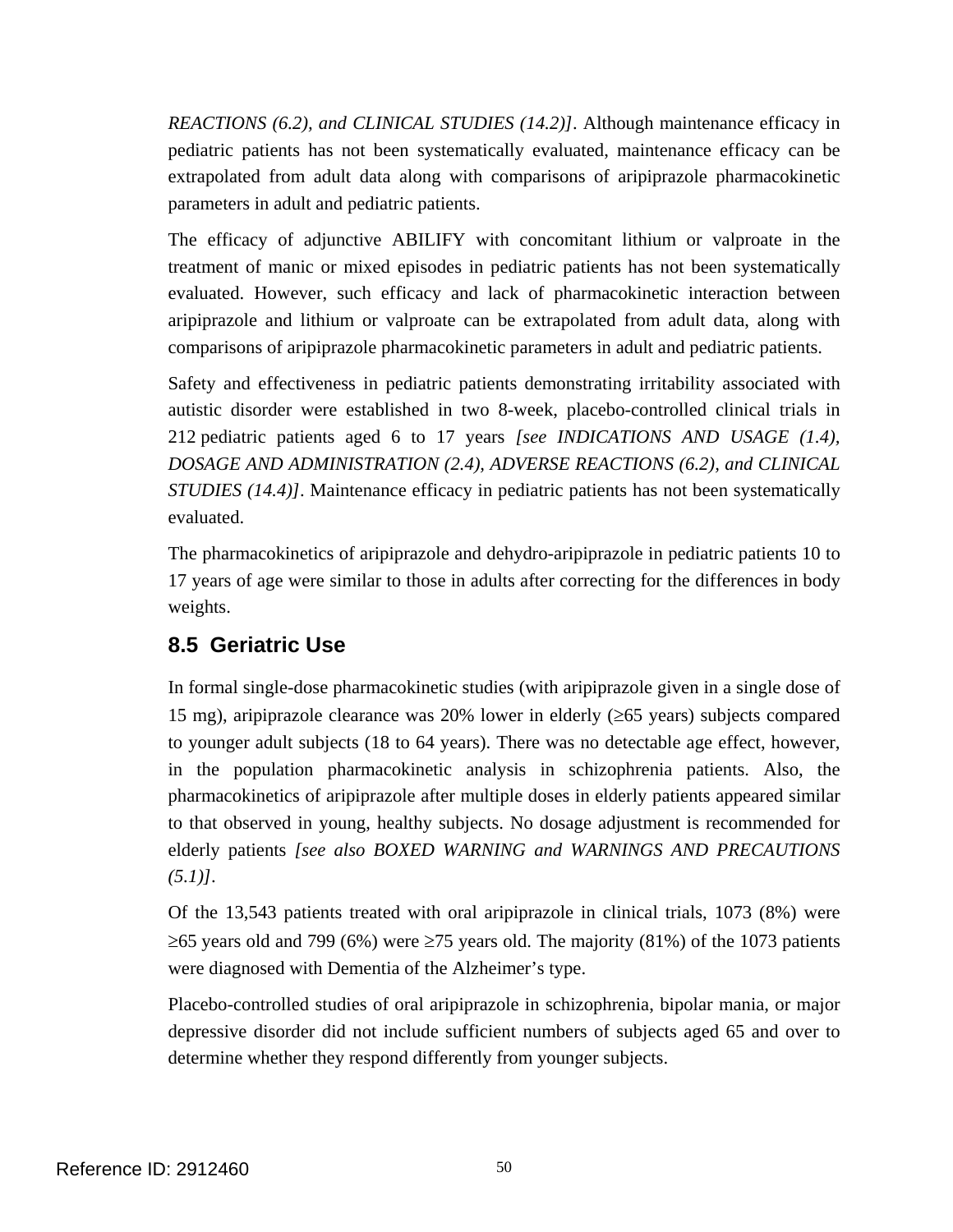Of the 749 patients treated with aripiprazole injection in clinical trials, 99 (13%) were  $≥65$  years old and 78 (10%) were  $≥75$  years old. Placebo-controlled studies of aripiprazole injection in patients with agitation associated with schizophrenia or bipolar mania did not include sufficient numbers of subjects aged 65 and over to determine whether they respond differently from younger subjects.

Studies of elderly patients with psychosis associated with Alzheimer's disease have suggested that there may be a different tolerability profile in this population compared to younger patients with schizophrenia *[see also BOXED WARNING and WARNINGS AND PRECAUTIONS (5.1)]*. The safety and efficacy of ABILIFY in the treatment of patients with psychosis associated with Alzheimer's disease has not been established. If the prescriber elects to treat such patients with ABILIFY, vigilance should be exercised.

# **8.6 Renal Impairment**

In patients with severe renal impairment (creatinine clearance <30 mL/min), Cmax of aripiprazole (given in a single dose of 15 mg) and dehydro-aripiprazole increased by 36% and 53%, respectively, but AUC was 15% lower for aripiprazole and 7% higher for dehydro-aripiprazole. Renal excretion of both unchanged aripiprazole and dehydroaripiprazole is less than 1% of the dose. No dosage adjustment is required in subjects with renal impairment.

# **8.7 Hepatic Impairment**

In a single-dose study (15 mg of aripiprazole) in subjects with varying degrees of liver cirrhosis (Child-Pugh Classes A, B, and C), the AUC of aripiprazole, compared to healthy subjects, increased 31% in mild HI, increased 8% in moderate HI, and decreased 20% in severe HI. None of these differences would require dose adjustment.

# **8.8 Gender**

Cmax and AUC of aripiprazole and its active metabolite, dehydro-aripiprazole, are 30% to 40% higher in women than in men, and correspondingly, the apparent oral clearance of aripiprazole is lower in women. These differences, however, are largely explained by differences in body weight (25%) between men and women. No dosage adjustment is recommended based on gender.

# **8.9 Race**

Although no specific pharmacokinetic study was conducted to investigate the effects of race on the disposition of aripiprazole, population pharmacokinetic evaluation revealed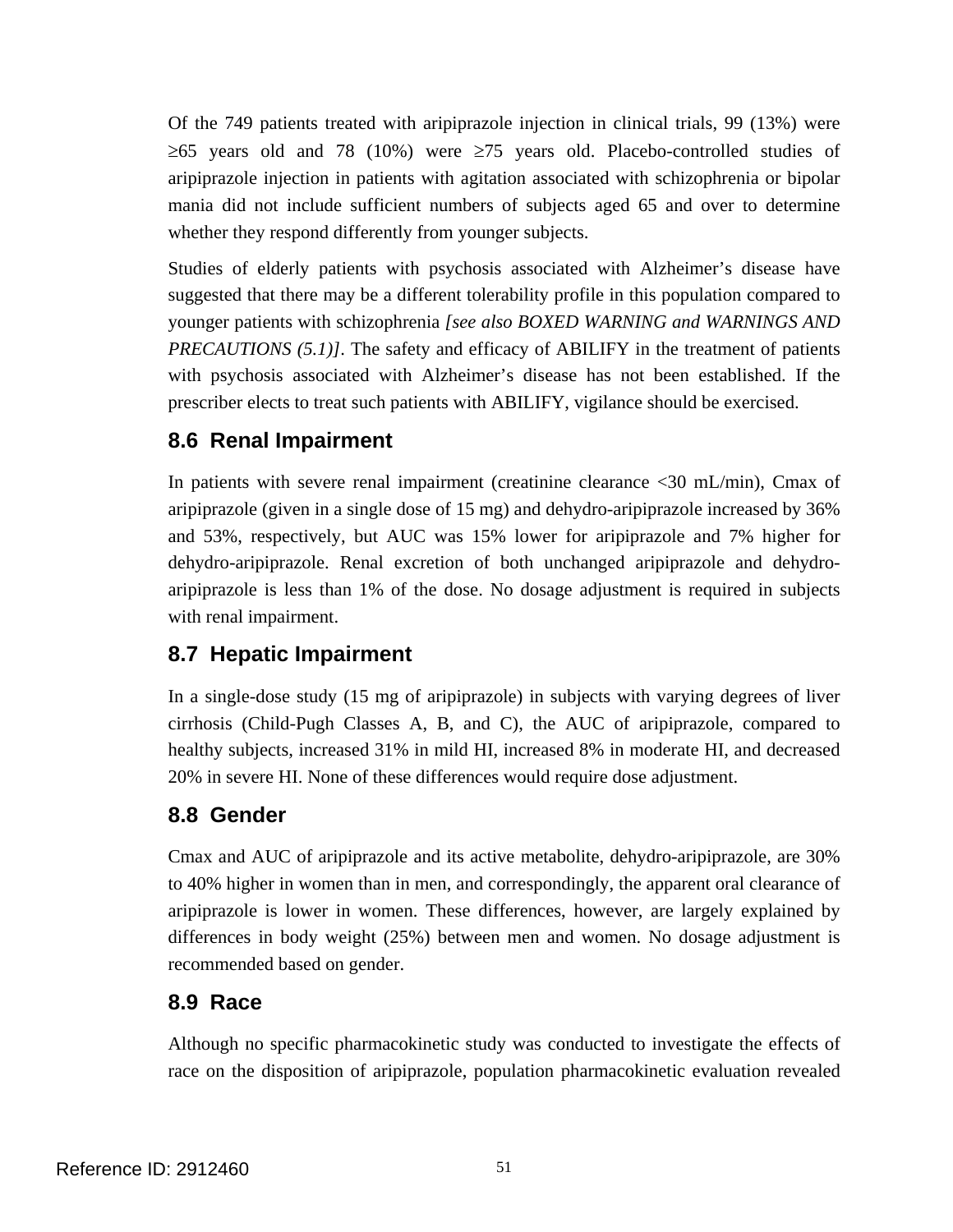no evidence of clinically significant race-related differences in the pharmacokinetics of aripiprazole. No dosage adjustment is recommended based on race.

# **8.10 Smoking**

Based on studies utilizing human liver enzymes *in vitro*, aripiprazole is not a substrate for CYP1A2 and also does not undergo direct glucuronidation. Smoking should, therefore, not have an effect on the pharmacokinetics of aripiprazole. Consistent with these *in vitro*  results, population pharmacokinetic evaluation did not reveal any significant pharmacokinetic differences between smokers and nonsmokers. No dosage adjustment is recommended based on smoking status.

# **9 DRUG ABUSE AND DEPENDENCE**

# **9.1 Controlled Substance**

ABILIFY is not a controlled substance.

# **9.2 Abuse and Dependence**

Aripiprazole has not been systematically studied in humans for its potential for abuse, tolerance, or physical dependence. In physical dependence studies in monkeys, withdrawal symptoms were observed upon abrupt cessation of dosing. While the clinical trials did not reveal any tendency for any drug-seeking behavior, these observations were not systematic and it is not possible to predict on the basis of this limited experience the extent to which a CNS-active drug will be misused, diverted, and/or abused once marketed. Consequently, patients should be evaluated carefully for a history of drug abuse, and such patients should be observed closely for signs of ABILIFY misuse or abuse (eg, development of tolerance, increases in dose, drug-seeking behavior).

# **10 OVERDOSAGE**

MedDRA terminology has been used to classify the adverse reactions.

# **10.1 Human Experience**

A total of 76 cases of deliberate or accidental overdosage with oral aripiprazole have been reported worldwide. These include overdoses with oral aripiprazole alone and in combination with other substances. No fatality was reported from these cases. Of the 44 cases with known outcome, 33 cases recovered without sequelae and one case recovered with sequelae (mydriasis and feeling abnormal). The largest known case of acute ingestion with a known outcome involved 1080 mg of oral aripiprazole (36 times the maximum recommended daily dose) in a patient who fully recovered. Included in the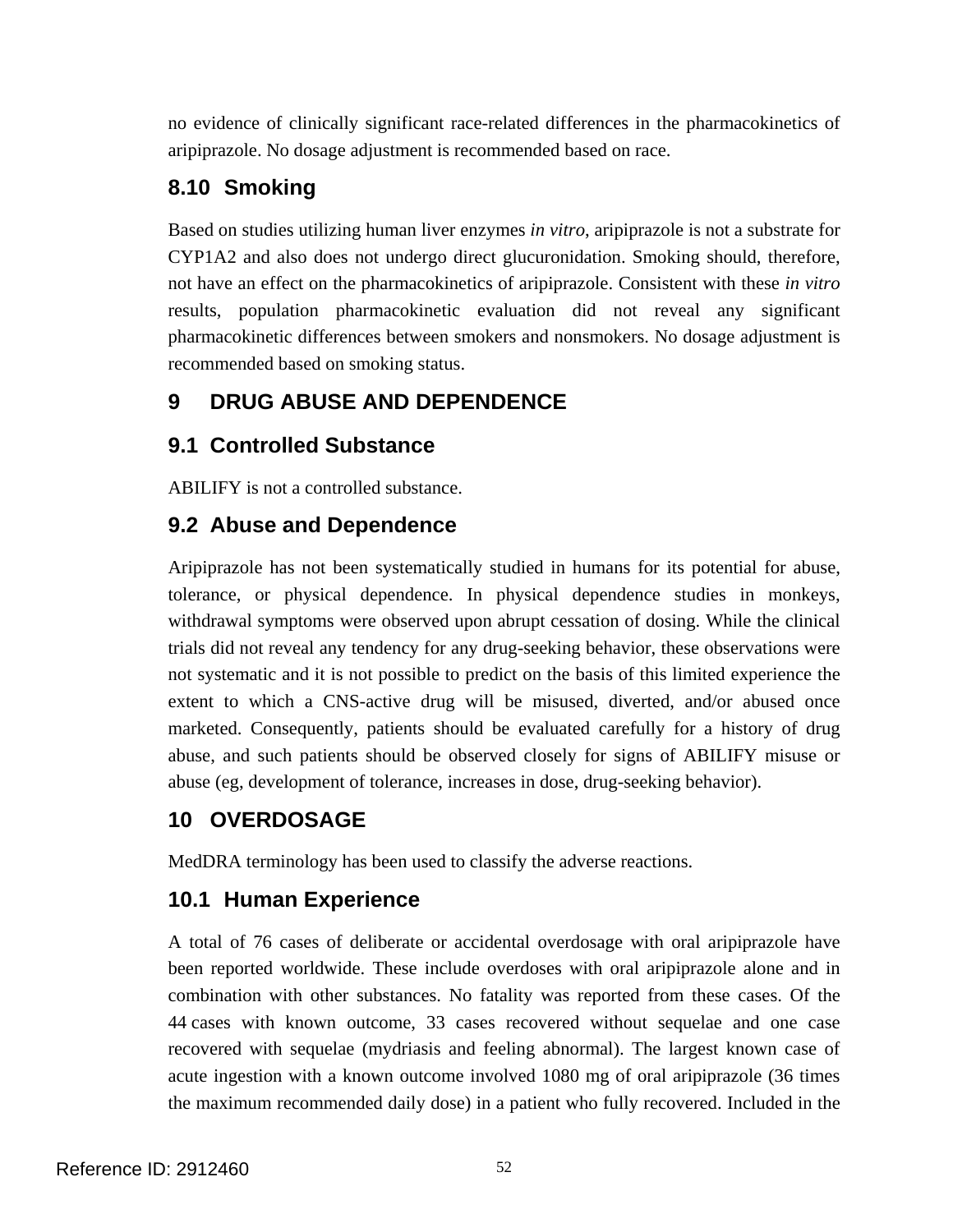76 cases are 10 cases of deliberate or accidental overdosage in children (age 12 and younger) involving oral aripiprazole ingestions up to 195 mg with no fatalities.

Common adverse reactions (reported in at least 5% of all overdose cases) reported with oral aripiprazole overdosage (alone or in combination with other substances) include vomiting, somnolence, and tremor. Other clinically important signs and symptoms observed in one or more patients with aripiprazole overdoses (alone or with other substances) include acidosis, aggression, aspartate aminotransferase increased, atrial fibrillation, bradycardia, coma, confusional state, convulsion, blood creatine phosphokinase increased, depressed level of consciousness, hypertension, hypokalemia, hypotension, lethargy, loss of consciousness, QRS complex prolonged, QT prolonged, pneumonia aspiration, respiratory arrest, status epilepticus, and tachycardia.

# **10.2 Management of Overdosage**

No specific information is available on the treatment of overdose with aripiprazole. An electrocardiogram should be obtained in case of overdosage and if QT interval prolongation is present, cardiac monitoring should be instituted. Otherwise, management of overdose should concentrate on supportive therapy, maintaining an adequate airway, oxygenation and ventilation, and management of symptoms. Close medical supervision and monitoring should continue until the patient recovers.

*Charcoal:* In the event of an overdose of ABILIFY, an early charcoal administration may be useful in partially preventing the absorption of aripiprazole. Administration of 50 g of activated charcoal, one hour after a single 15 mg oral dose of aripiprazole, decreased the mean AUC and Cmax of aripiprazole by 50%.

*Hemodialysis:* Although there is no information on the effect of hemodialysis in treating an overdose with aripiprazole, hemodialysis is unlikely to be useful in overdose management since aripiprazole is highly bound to plasma proteins.

# **11 DESCRIPTION**

Aripiprazole is a psychotropic drug that is available as ABILIFY<sup>®</sup> (aripiprazole) Tablets, ABILIFY DISCMELT<sup>®</sup> (aripiprazole) Orally Disintegrating Tablets, ABILIFY<sup>®</sup> (aripiprazole) Oral Solution, and ABILIFY<sup>®</sup> (aripiprazole) Injection, a solution for intramuscular injection. Aripiprazole is 7-[4-[4-(2,3-dichlorophenyl)-1 piperazinyl]butoxy]-3,4-dihydrocarbostyril. The empirical formula is  $C_{23}H_{27}Cl_2N_3O_2$  and its molecular weight is 448.38. The chemical structure is: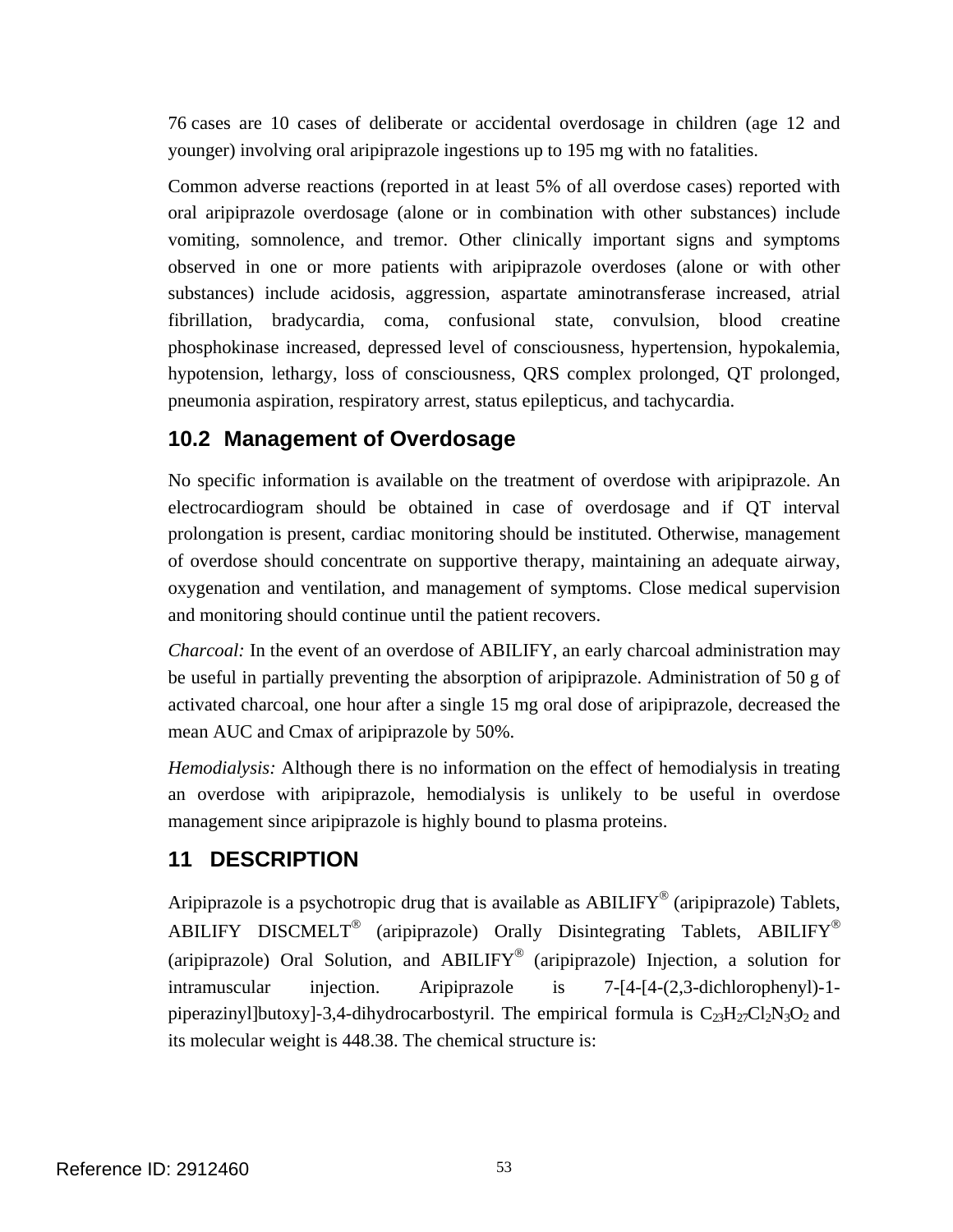

#### ABILIFY

Tablets are available in 2 mg, 5 mg, 10 mg, 15 mg, 20 mg, and 30 mg strengths. Inactive ingredients include cornstarch, hydroxypropyl cellulose, lactose monohydrate, magnesium stearate, and microcrystalline cellulose. Colorants include ferric oxide (yellow or red) and FD&C Blue No. 2 Aluminum Lake.

ABILIFY DISCMELT Orally Disintegrating Tablets are available in 10 mg and 15 mg strengths. Inactive ingredients include acesulfame potassium, aspartame, calcium silicate, croscarmellose sodium, crospovidone, crème de vanilla (natural and artificial flavors), magnesium stearate, microcrystalline cellulose, silicon dioxide, tartaric acid, and xylitol. Colorants include ferric oxide (yellow or red) and FD&C Blue No. 2 Aluminum Lake.

ABILIFY Oral Solution is a clear, colorless to light yellow solution available in a concentration of 1 mg/mL. The inactive ingredients for this solution include disodium edetate, fructose, glycerin, dl-lactic acid, methylparaben, propylene glycol, propylparaben, sodium hydroxide, sucrose, and purified water. The oral solution is flavored with natural orange cream and other natural flavors.

ABILIFY Injection is available in single-dose vials as a ready-to-use, 9.75 mg/1.3 mL (7.5 mg/mL) clear, colorless, sterile, aqueous solution for intramuscular use only. Inactive ingredients for this solution include 150 mg/mL of sulfobutylether β-cyclodextrin (SBECD), tartaric acid, sodium hydroxide, and water for injection.

## **12 CLINICAL PHARMACOLOGY**

## **12.1 Mechanism of Action**

The mechanism of action of aripiprazole, as with other drugs having efficacy in schizophrenia, bipolar disorder, major depressive disorder, irritability associated with autistic disorder, and agitation associated with schizophrenia or bipolar disorder, is unknown. However, it has been proposed that the efficacy of aripiprazole is mediated through a combination of partial agonist activity at  $D_2$  and  $5-HT_{1A}$  receptors and antagonist activity at  $5-HT_{2A}$  receptors. Actions at receptors other than  $D_2$ ,  $5-HT_{1A}$ , and  $5-HT<sub>2A</sub>$  may explain some of the other clinical effects of aripiprazole (eg, the orthostatic hypotension observed with aripiprazole may be explained by its antagonist activity at adrenergic alpha<sub>1</sub> receptors).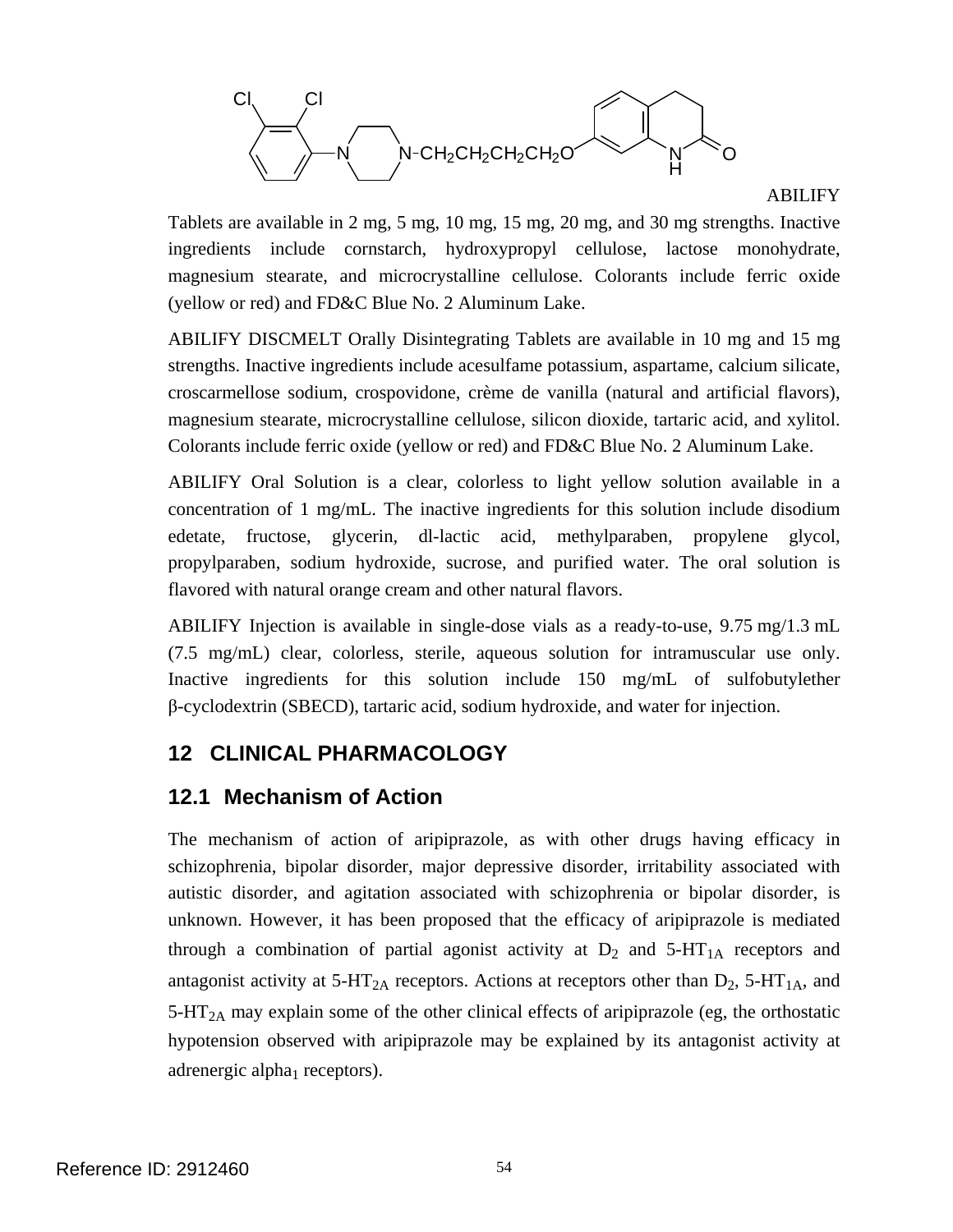# **12.2 Pharmacodynamics**

Aripiprazole exhibits high affinity for dopamine  $D_2$  and  $D_3$ , serotonin 5-HT<sub>1A</sub> and 5-HT<sub>2A</sub> receptors ( $K_i$  values of 0.34 nM, 0.8 nM, 1.7 nM, and 3.4 nM, respectively), moderate affinity for dopamine  $D_4$ , serotonin 5-HT<sub>2C</sub> and 5-HT<sub>7</sub>, alpha<sub>1</sub>-adrenergic and histamine  $H_1$  receptors ( $K_i$  values of 44 nM, 15 nM, 39 nM, 57 nM, and 61 nM, respectively), and moderate affinity for the serotonin reuptake site  $(K_i=98 \text{ nM})$ . Aripiprazole has no appreciable affinity for cholinergic muscarinic receptors  $(IC_{50} > 1000 \text{ nM})$ . Aripiprazole functions as a partial agonist at the dopamine  $D_2$  and the serotonin 5-HT<sub>1A</sub> receptors, and as an antagonist at serotonin 5-HT<sub>2A</sub> receptor.

# **12.3 Pharmacokinetics**

ABILIFY activity is presumably primarily due to the parent drug, aripiprazole, and to a lesser extent, to its major metabolite, dehydro-aripiprazole, which has been shown to have affinities for  $D_2$  receptors similar to the parent drug and represents 40% of the parent drug exposure in plasma. The mean elimination half-lives are about 75 hours and 94 hours for aripiprazole and dehydro-aripiprazole, respectively. Steady-state concentrations are attained within 14 days of dosing for both active moieties. Aripiprazole accumulation is predictable from single-dose pharmacokinetics. At steadystate, the pharmacokinetics of aripiprazole are dose-proportional. Elimination of aripiprazole is mainly through hepatic metabolism involving two P450 isozymes, CYP2D6 and CYP3A4.

Pharmacokinetic studies showed that ABILIFY DISCMELT Orally Disintegrating Tablets are bioequivalent to ABILIFY Tablets.

## **ORAL ADMINISTRATION**

### **Absorption**

*Tablet:* Aripiprazole is well absorbed after administration of the tablet, with peak plasma concentrations occurring within 3 hours to 5 hours; the absolute oral bioavailability of the tablet formulation is 87%. ABILIFY can be administered with or without food. Administration of a 15 mg ABILIFY Tablet with a standard high-fat meal did not significantly affect the Cmax or AUC of aripiprazole or its active metabolite, dehydroaripiprazole, but delayed Tmax by 3 hours for aripiprazole and 12 hours for dehydroaripiprazole.

*Oral Solution:* Aripiprazole is well absorbed when administered orally as the solution. At equivalent doses, the plasma concentrations of aripiprazole from the solution were higher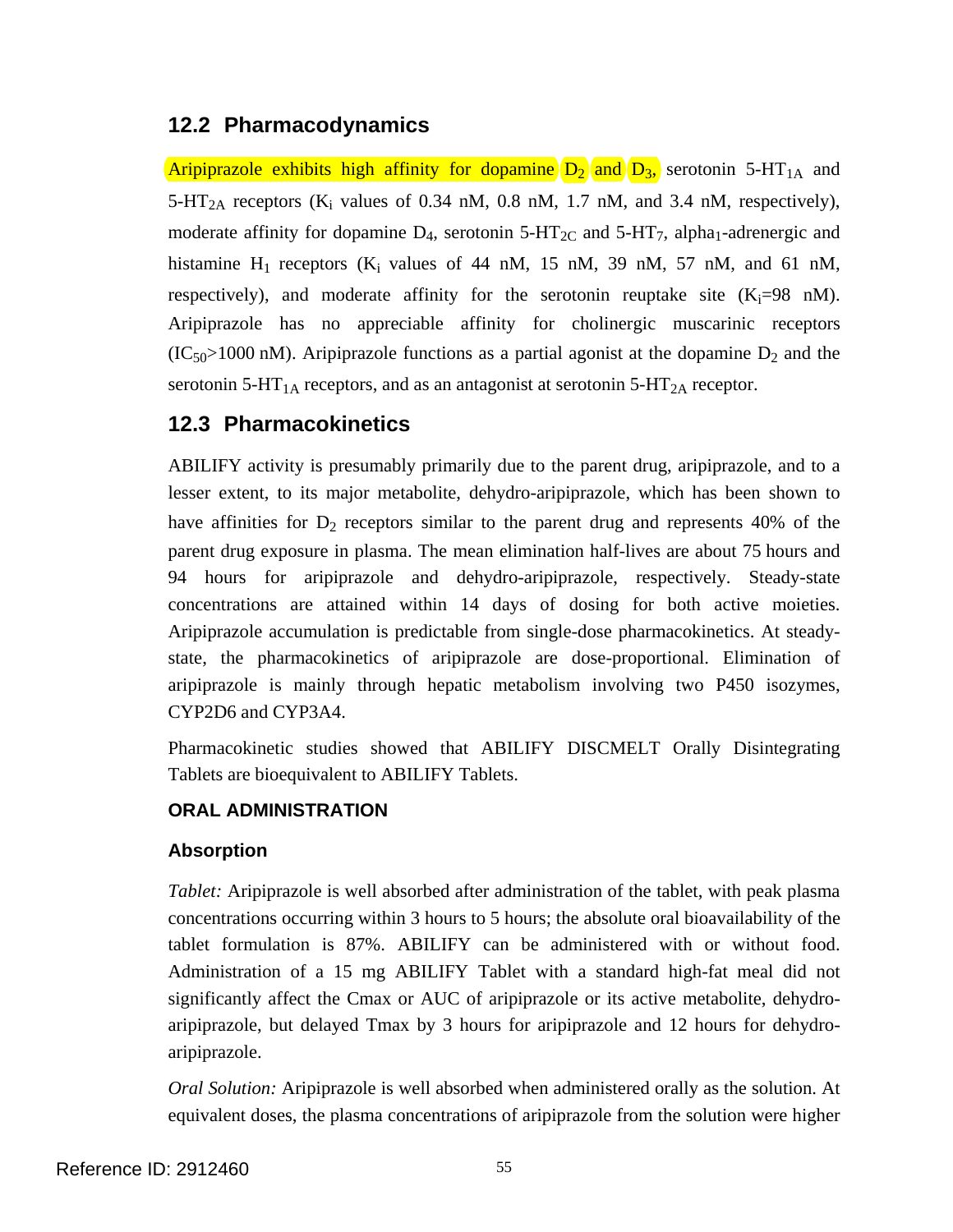than that from the tablet formulation. In a relative bioavailability study comparing the pharmacokinetics of 30 mg aripiprazole as the oral solution to 30 mg aripiprazole tablets in healthy subjects, the solution to tablet ratios of geometric mean Cmax and AUC values were 122% and 114%, respectively *[see DOSAGE AND ADMINISTRATION (2.6)]*. The single-dose pharmacokinetics of aripiprazole were linear and dose-proportional between the doses of 5 mg to 30 mg.

#### **Distribution**

The steady-state volume of distribution of aripiprazole following intravenous administration is high (404 L or 4.9 L/kg), indicating extensive extravascular distribution. At therapeutic concentrations, aripiprazole and its major metabolite are greater than 99% bound to serum proteins, primarily to albumin. In healthy human volunteers administered 0.5 mg/day to 30 mg/day aripiprazole for 14 days, there was dose-dependent  $D_2$  receptor occupancy indicating brain penetration of aripiprazole in humans.

### **Metabolism and Elimination**

Aripiprazole is metabolized primarily by three biotransformation pathways: dehydrogenation, hydroxylation, and N-dealkylation. Based on *in vitro* studies, CYP3A4 and CYP2D6 enzymes are responsible for dehydrogenation and hydroxylation of aripiprazole, and N-dealkylation is catalyzed by CYP3A4. Aripiprazole is the predominant drug moiety in the systemic circulation. At steady-state, dehydroaripiprazole, the active metabolite, represents about 40% of aripiprazole AUC in plasma.

Approximately 8% of Caucasians and 3–8% of Black/African Americans lack the capacity to metabolize CYP2D6 substrates and are classified as poor metabolizers (PM), whereas the rest are extensive metabolizers (EM). PMs have about an 80% increase in aripiprazole exposure and about a 30% decrease in exposure to the active metabolite compared to EMs, resulting in about a 60% higher exposure to the total active moieties from a given dose of aripiprazole compared to EMs. Coadministration of ABILIFY with known inhibitors of CYP2D6, such as quinidine or fluoxetine in EMs, approximately doubles aripiprazole plasma exposure, and dose adjustment is needed *[see DRUG INTERACTIONS (7.1)]*. Similarly, PMs have higher exposure to aripiprazole compared to EMs; hence, PMs should have their initial dose reduced by one-half. Laboratory tests are available to identify CYP2D6 PMs. The mean elimination half-lives are about 75 hours and 146 hours for aripiprazole in EMs and PMs, respectively. Aripiprazole does not inhibit or induce the CYP2D6 pathway.

Following a single oral dose of  $\int_{0}^{14}C$ -labeled aripiprazole, approximately 25% and 55% of the administered radioactivity was recovered in the urine and feces, respectively. Less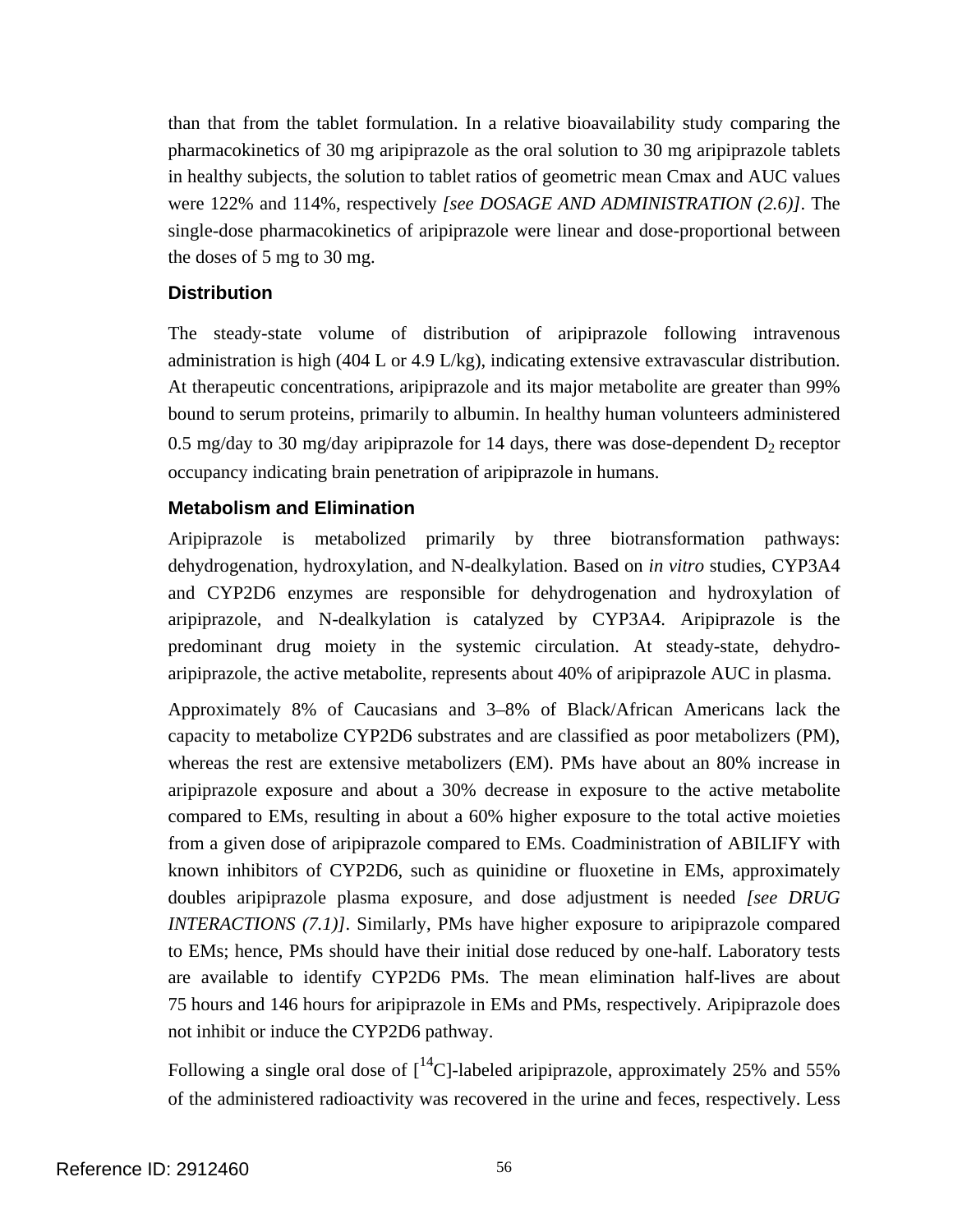than 1% of unchanged aripiprazole was excreted in the urine and approximately 18% of the oral dose was recovered unchanged in the feces.

### **INTRAMUSCULAR ADMINISTRATION**

In two pharmacokinetic studies of aripiprazole injection administered intramuscularly to healthy subjects, the median times to the peak plasma concentrations were at 1 hour and 3 hours. A 5 mg intramuscular injection of aripiprazole had an absolute bioavailability of 100%. The geometric mean maximum concentration achieved after an intramuscular dose was on average 19% higher than the Cmax of the oral tablet. While the systemic exposure over 24 hours was generally similar between aripiprazole injection given intramuscularly and after oral tablet administration, the aripiprazole AUC in the first 2 hours after an intramuscular injection was 90% greater than the AUC after the same dose as a tablet. In stable patients with schizophrenia or schizoaffective disorder, the pharmacokinetics of aripiprazole after intramuscular administration were linear over a dose range of 1 mg to 45 mg. Although the metabolism of aripiprazole injection was not systematically evaluated, the intramuscular route of administration would not be expected to alter the metabolic pathways.

# **13 NONCLINICAL TOXICOLOGY**

# **13.1 Carcinogenesis, Mutagenesis, Impairment of Fertility**

## **Carcinogenesis**

Lifetime carcinogenicity studies were conducted in ICR mice and in Sprague-Dawley (SD) and F344 rats. Aripiprazole was administered for 2 years in the diet at doses of 1 mg/kg/day, 3 mg/kg/day, 10 mg/kg/day, and 30 mg/kg/day to ICR mice and 1 mg/kg/day, 3 mg/kg/day, and 10 mg/kg/day to F344 rats (0.2 times to 5 times and 0.3 times to 3 times the maximum recommended human dose [MRHD] based on mg/m<sup>2</sup>, respectively). In addition, SD rats were dosed orally for 2 years at 10 mg/kg/day, 20 mg/kg/day, 40 mg/kg/day, and 60 mg/kg/day (3 times to 19 times the MRHD based on  $mg/m<sup>2</sup>$ ). Aripiprazole did not induce tumors in male mice or rats. In female mice, the incidences of pituitary gland adenomas and mammary gland adenocarcinomas and adenoacanthomas were increased at dietary doses of 3 mg/kg/day to 30 mg/kg/day (0.1 times to 0.9 times human exposure at MRHD based on AUC and 0.5 times to 5 times the MRHD based on mg/m<sup>2</sup>). In female rats, the incidence of mammary gland fibroadenomas was increased at a dietary dose of 10 mg/kg/day (0.1 times human exposure at MRHD based on AUC and 3 times the MRHD based on mg/m<sup>2</sup>); and the incidences of adrenocortical carcinomas and combined adrenocortical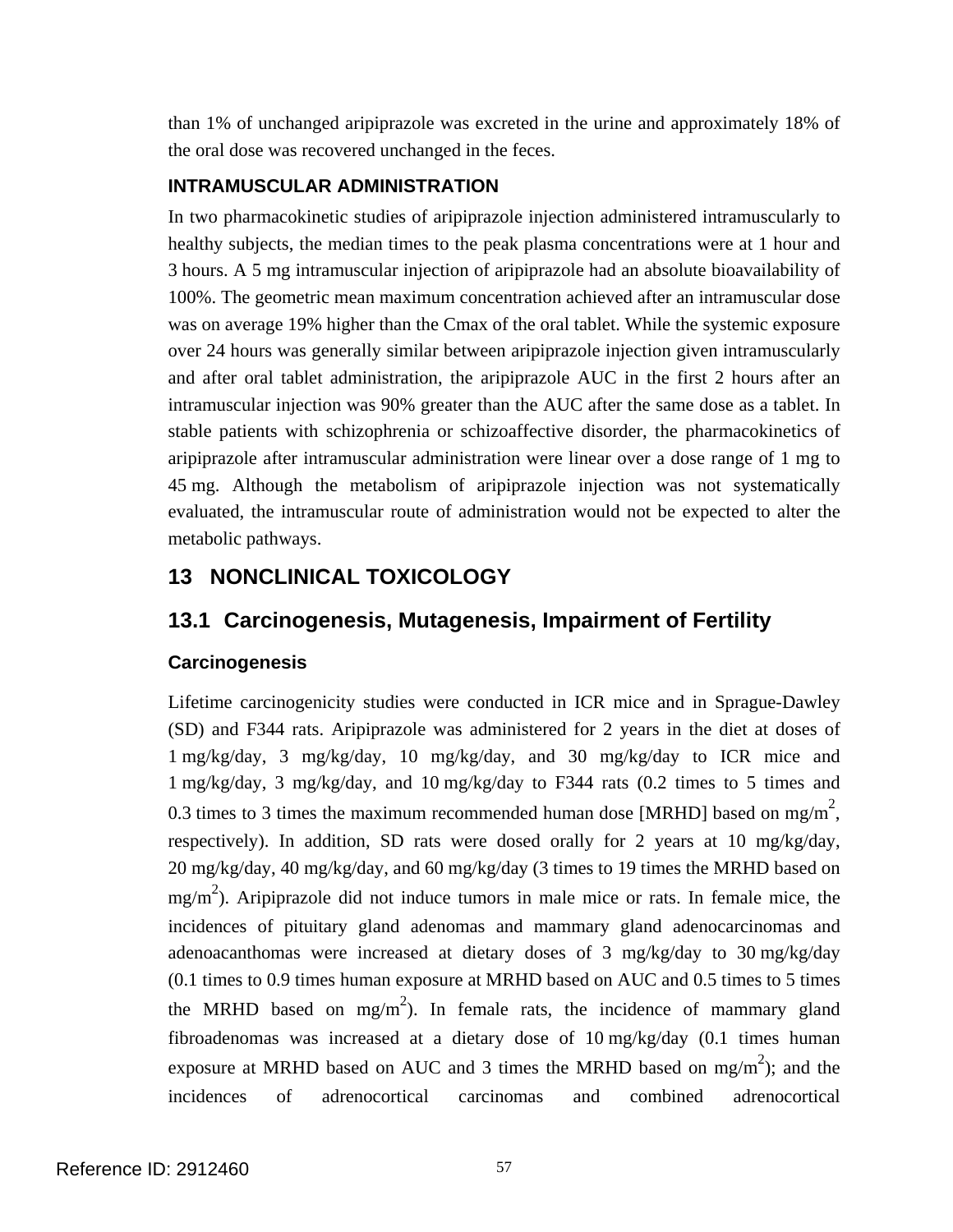adenomas/carcinomas were increased at an oral dose of 60 mg/kg/day (14 times human exposure at MRHD based on AUC and 19 times the MRHD based on mg/m<sup>2</sup>).

Proliferative changes in the pituitary and mammary gland of rodents have been observed following chronic administration of other antipsychotic agents and are considered prolactin-mediated. Serum prolactin was not measured in the aripiprazole carcinogenicity studies. However, increases in serum prolactin levels were observed in female mice in a 13-week dietary study at the doses associated with mammary gland and pituitary tumors. Serum prolactin was not increased in female rats in 4-week and 13-week dietary studies at the dose associated with mammary gland tumors. The relevance for human risk of the findings of prolactin-mediated endocrine tumors in rodents is unknown.

#### **Mutagenesis**

The mutagenic potential of aripiprazole was tested in the *in vitro* bacterial reversemutation assay, the *in vitro* bacterial DNA repair assay, the *in vitro* forward gene mutation assay in mouse lymphoma cells, the *in vitro* chromosomal aberration assay in Chinese hamster lung (CHL) cells, the *in vivo* micronucleus assay in mice, and the unscheduled DNA synthesis assay in rats. Aripiprazole and a metabolite (2,3-DCPP) were clastogenic in the *in vitro* chromosomal aberration assay in CHL cells with and without metabolic activation. The metabolite, 2,3-DCPP, produced increases in numerical aberrations in the *in vitro* assay in CHL cells in the absence of metabolic activation. A positive response was obtained in the *in vivo* micronucleus assay in mice; however, the response was due to a mechanism not considered relevant to humans.

#### **Impairment of Fertility**

Female rats were treated with oral doses of 2 mg/kg/day, 6 mg/kg/day, and 20 mg/kg/day (0.6 times, 2 times, and 6 times the maximum recommended human dose [MRHD] on a mg/m2 basis) of aripiprazole from 2 weeks prior to mating through day 7 of gestation. Estrus cycle irregularities and increased corpora lutea were seen at all doses, but no impairment of fertility was seen. Increased pre-implantation loss was seen at 6 mg/kg and 20 mg/kg and decreased fetal weight was seen at 20 mg/kg.

Male rats were treated with oral doses of 20 mg/kg/day, 40 mg/kg/day, and 60 mg/kg/day (6 times, 13 times, and 19 times the MRHD on a mg/m<sup>2</sup> basis) of aripiprazole from 9 weeks prior to mating through mating. Disturbances in spermatogenesis were seen at 60 mg/kg and prostate atrophy was seen at 40 mg/kg and 60 mg/kg, but no impairment of fertility was seen.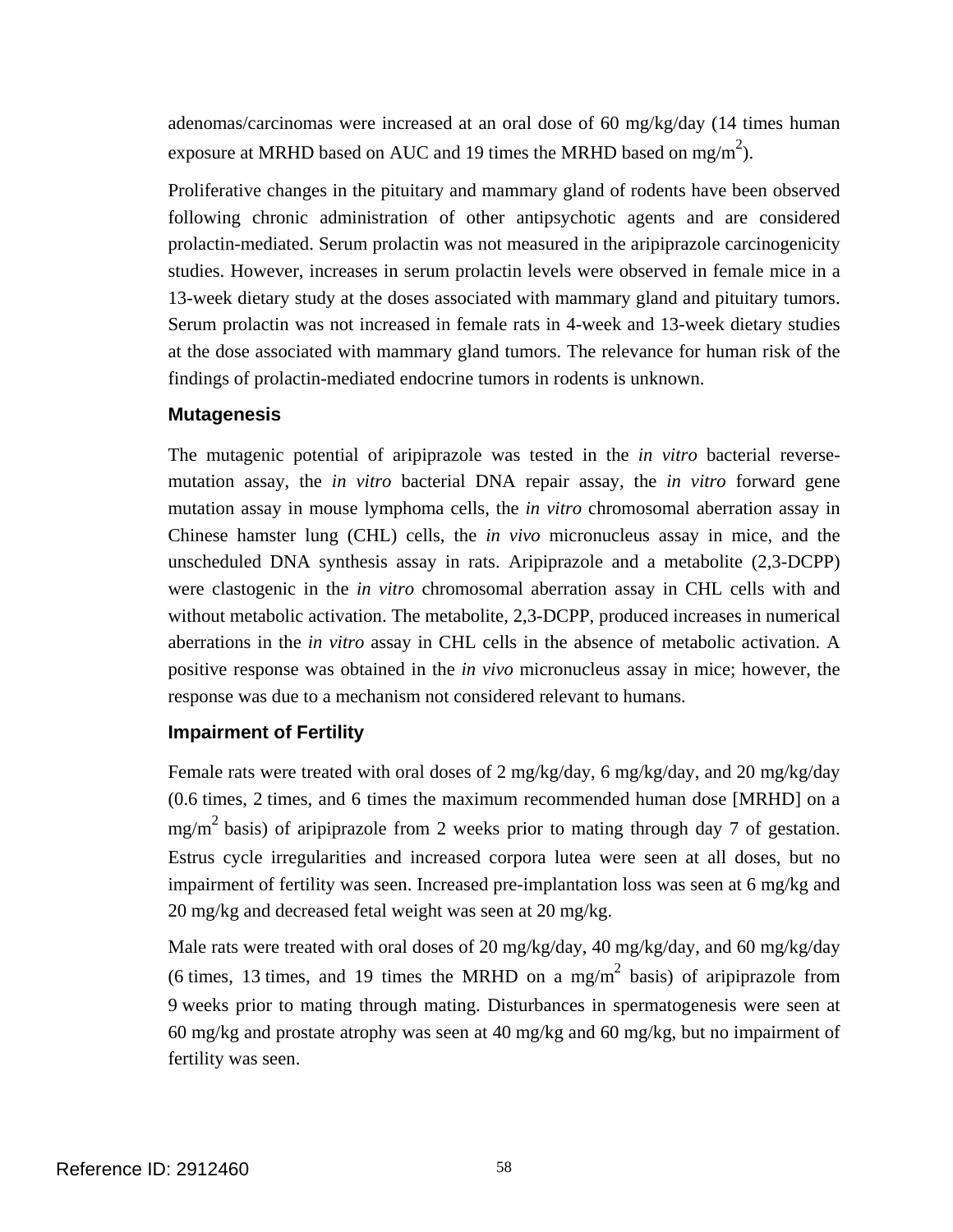# **13.2 Animal Toxicology and/or Pharmacology**

Aripiprazole produced retinal degeneration in albino rats in a 26-week chronic toxicity study at a dose of 60 mg/kg and in a 2-year carcinogenicity study at doses of 40 mg/kg and 60 mg/kg. The 40 mg/kg and 60 mg/kg doses are 13 times and 19 times the maximum recommended human dose (MRHD) based on mg/m<sup>2</sup> and 7 times to 14 times human exposure at MRHD based on AUC. Evaluation of the retinas of albino mice and of monkeys did not reveal evidence of retinal degeneration. Additional studies to further evaluate the mechanism have not been performed. The relevance of this finding to human risk is unknown.

# **14 CLINICAL STUDIES**

# **14.1 Schizophrenia**

### **Adults**

The efficacy of ABILIFY in the treatment of schizophrenia was evaluated in five shortterm (4-week and 6-week), placebo-controlled trials of acutely relapsed inpatients who predominantly met DSM-III/IV criteria for schizophrenia. Four of the five trials were able to distinguish aripiprazole from placebo, but one study, the smallest, did not. Three of these studies also included an active control group consisting of either risperidone (one trial) or haloperidol (two trials), but they were not designed to allow for a comparison of ABILIFY and the active comparators.

In the four positive trials for ABILIFY, four primary measures were used for assessing psychiatric signs and symptoms. The Positive and Negative Syndrome Scale (PANSS) is a multi-item inventory of general psychopathology used to evaluate the effects of drug treatment in schizophrenia. The PANSS positive subscale is a subset of items in the PANSS that rates seven positive symptoms of schizophrenia (delusions, conceptual disorganization, hallucinatory behavior, excitement, grandiosity, suspiciousness/persecution, and hostility). The PANSS negative subscale is a subset of items in the PANSS that rates seven negative symptoms of schizophrenia (blunted affect, emotional withdrawal, poor rapport, passive apathetic withdrawal, difficulty in abstract thinking, lack of spontaneity/flow of conversation, stereotyped thinking). The Clinical Global Impression (CGI) assessment reflects the impression of a skilled observer, fully familiar with the manifestations of schizophrenia, about the overall clinical state of the patient.

In a 4-week trial (n=414) comparing two fixed doses of ABILIFY (15 mg/day or 30 mg/day) to placebo, both doses of ABILIFY were superior to placebo in the PANSS total score, PANSS positive subscale, and CGI-severity score. In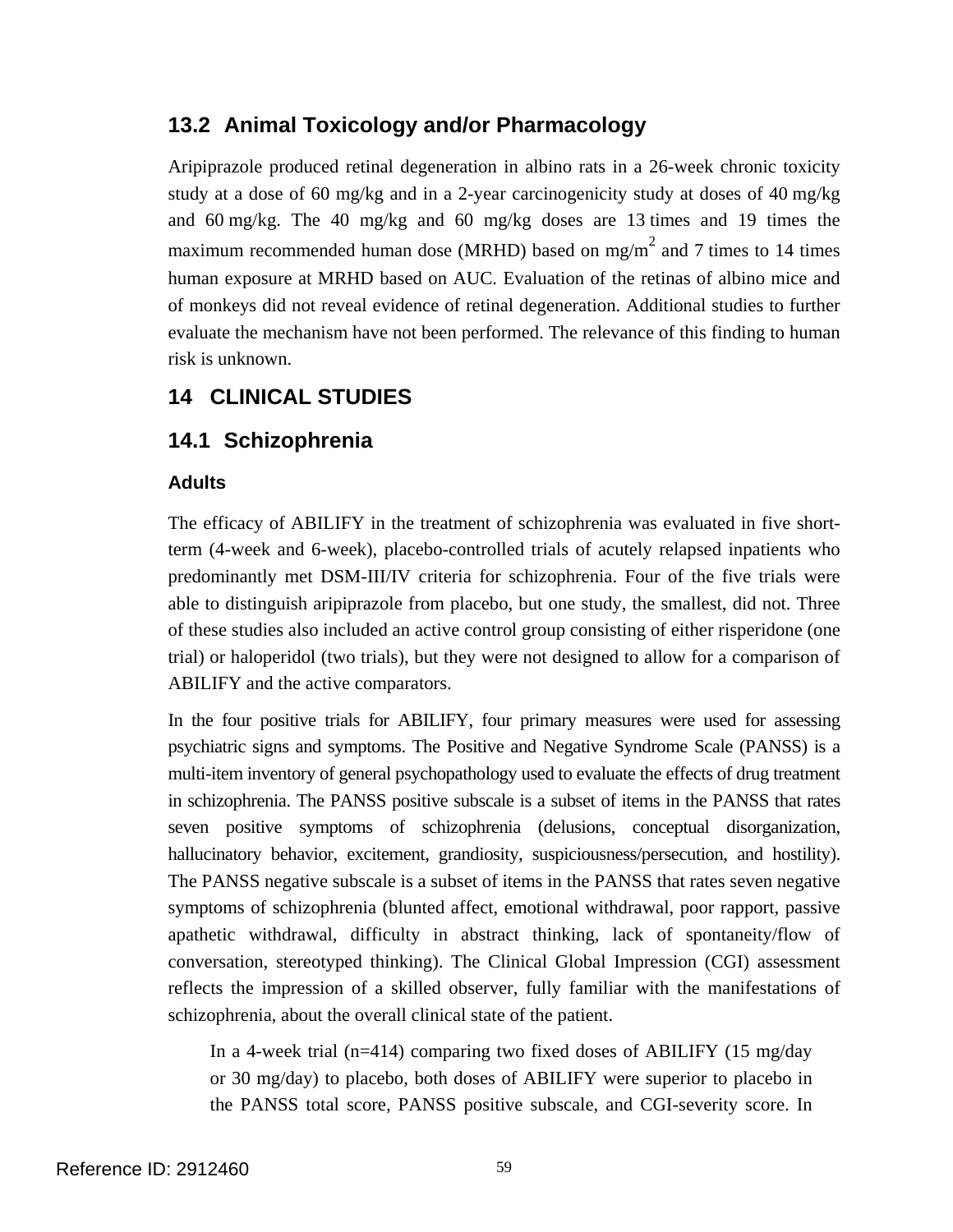addition, the 15 mg dose was superior to placebo in the PANSS negative subscale.

In a 4-week trial (n=404) comparing two fixed doses of ABILIFY (20 mg/day or 30 mg/day) to placebo, both doses of ABILIFY were superior to placebo in the PANSS total score, PANSS positive subscale, PANSS negative subscale, and CGI-severity score.

In a 6-week trial (n=420) comparing three fixed doses of ABILIFY (10 mg/day, 15 mg/day, or 20 mg/day) to placebo, all three doses of ABILIFY were superior to placebo in the PANSS total score, PANSS positive subscale, and the PANSS negative subscale.

In a 6-week trial ( $n=367$ ) comparing three fixed doses of ABILIFY (2 mg/day, 5 mg/day, or 10 mg/day) to placebo, the 10 mg dose of ABILIFY was superior to placebo in the PANSS total score, the primary outcome measure of the study. The 2 mg and 5 mg doses did not demonstrate superiority to placebo on the primary outcome measure.

In a fifth study, a 4-week trial  $(n=103)$  comparing ABILIFY in a range of 5 mg/day to 30 mg/day to placebo, ABILIFY was only significantly different compared to placebo in a responder analysis based on the CGI-severity score, a primary outcome for that trial.

Thus, the efficacy of 10 mg, 15 mg, 20 mg, and 30 mg daily doses was established in two studies for each dose. Among these doses, there was no evidence that the higher dose groups offered any advantage over the lowest dose group of these studies.

An examination of population subgroups did not reveal any clear evidence of differential responsiveness on the basis of age, gender, or race.

A longer-term trial enrolled 310 inpatients or outpatients meeting DSM-IV criteria for schizophrenia who were, by history, symptomatically stable on other antipsychotic medications for periods of 3 months or longer. These patients were discontinued from their antipsychotic medications and randomized to ABILIFY 15 mg/day or placebo for up to 26 weeks of observation for relapse. Relapse during the double-blind phase was defined as CGI-Improvement score of  $\geq$ 5 (minimally worse), scores  $\geq$ 5 (moderately severe) on the hostility or uncooperativeness items of the PANSS, or ≥20% increase in the PANSS total score. Patients receiving ABILIFY 15 mg/day experienced a significantly longer time to relapse over the subsequent 26 weeks compared to those receiving placebo.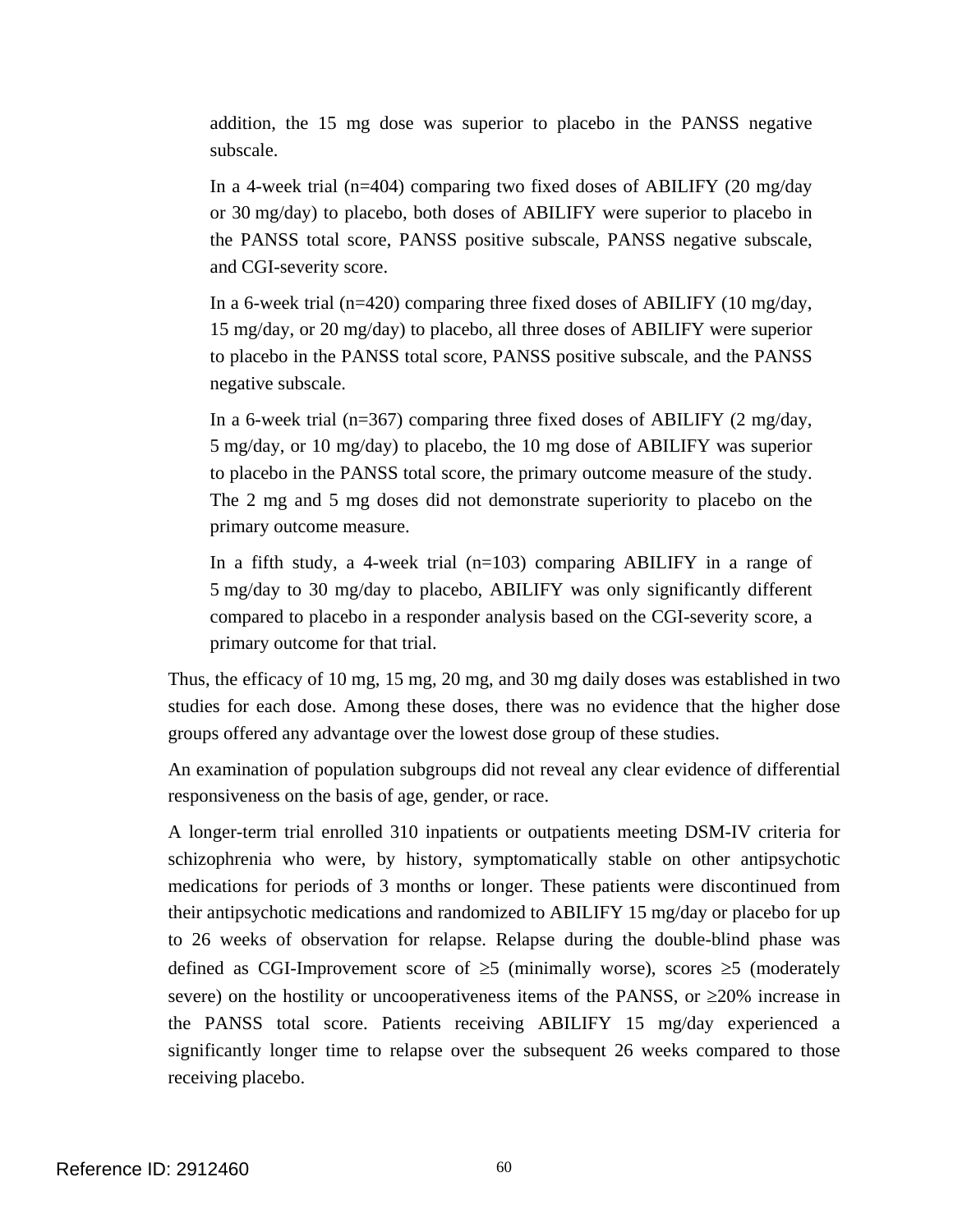#### **Pediatric Patients**

The efficacy of ABILIFY (aripiprazole) in the treatment of schizophrenia in pediatric patients (13 to 17 years of age) was evaluated in one 6-week, placebo-controlled trial of outpatients who met DSM-IV criteria for schizophrenia and had a PANSS score ≥70 at baseline. In this trial (n=302) comparing two fixed doses of ABILIFY (10 mg/day or 30 mg/day) to placebo, ABILIFY was titrated starting from 2 mg/day to the target dose in 5 days in the 10 mg/day treatment arm and in 11 days in the 30 mg/day treatment arm. Both doses of ABILIFY were superior to placebo in the PANSS total score, the primary outcome measure of the study. The 30 mg/day dosage was not shown to be more efficacious than the 10 mg/day dose. Although maintenance efficacy in pediatric patients has not been systematically evaluated, maintenance efficacy can be extrapolated from adult data along with comparisons of aripiprazole pharmacokinetic parameters in adult and pediatric patients.

# **14.2 Bipolar Disorder**

### **Acute Treatment of Manic and Mixed Episodes**

#### *Adults*

#### **Monotherapy**

The efficacy of ABILIFY as monotherapy in the acute treatment of manic episodes was established in four 3-week, placebo-controlled trials in hospitalized patients who met the DSM-IV criteria for bipolar I disorder with manic or mixed episodes. These studies included patients with or without psychotic features and two of the studies also included patients with or without a rapid-cycling course.

The primary instrument used for assessing manic symptoms was the Young Mania Rating Scale (Y-MRS), an 11-item clinician-rated scale traditionally used to assess the degree of manic symptomatology (irritability, disruptive/aggressive behavior, sleep, elevated mood, speech, increased activity, sexual interest, language/thought disorder, thought content, appearance, and insight) in a range from 0 (no manic features) to 60 (maximum score). A key secondary instrument included the Clinical Global Impression - Bipolar (CGI-BP) Scale.

In the four positive, 3-week, placebo-controlled trials  $(n=268; n=248; n=480; n=485)$ which evaluated ABILIFY in a range of 15 mg to 30 mg, once daily (with a starting dose of 15 mg/day in two studies and 30 mg/day in two studies), ABILIFY was superior to placebo in the reduction of Y-MRS total score and CGI-BP Severity of Illness score (mania). In the two studies with a starting dose of 15 mg/day, 48% and 44% of patients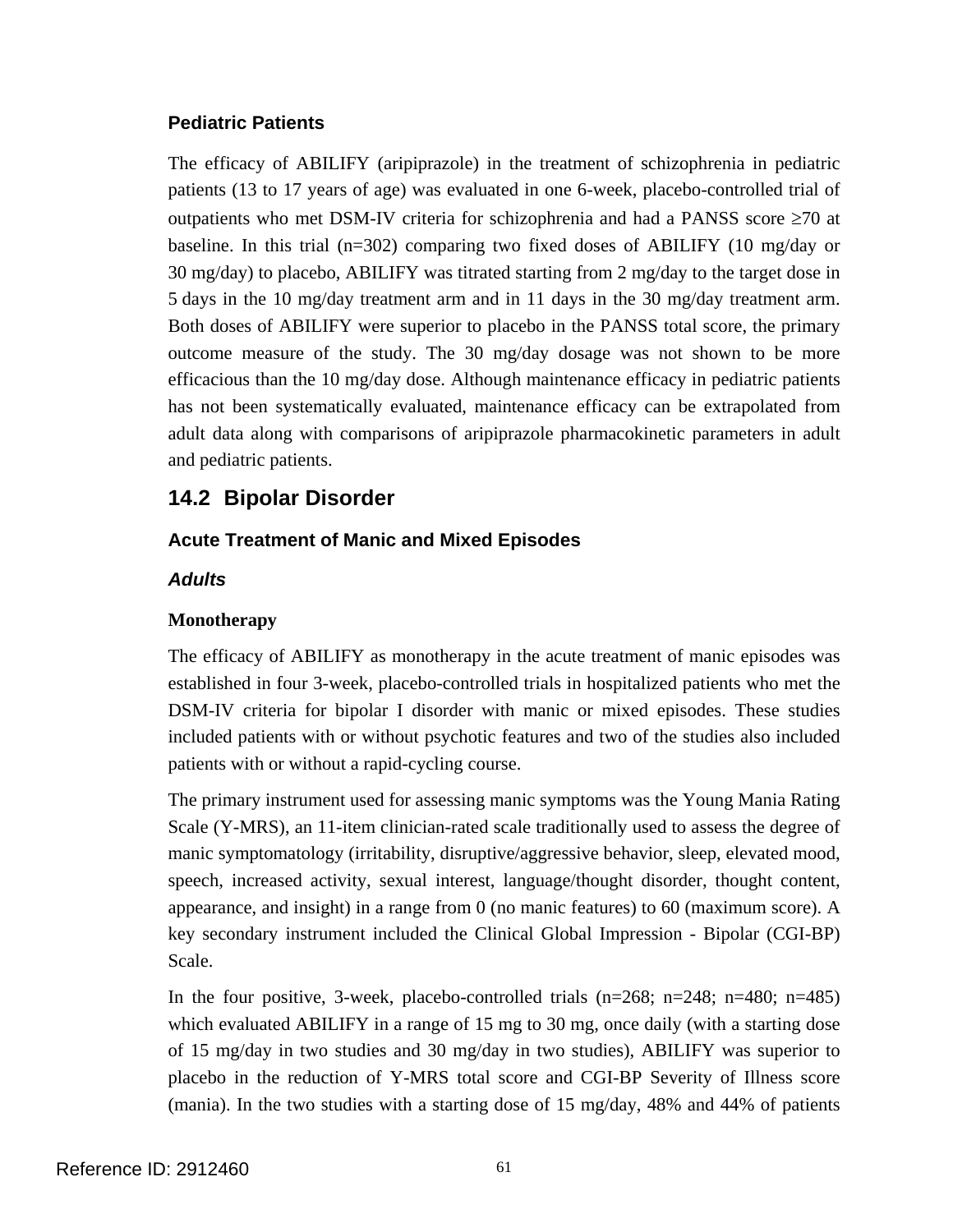were on 15 mg/day at endpoint. In the two studies with a starting dose of 30 mg/day, 86% and 85% of patients were on 30 mg/day at endpoint.

#### **Adjunctive Therapy**

The efficacy of adjunctive ABILIFY with concomitant lithium or valproate in the treatment of manic or mixed episodes was established in a 6-week, placebo-controlled study (n=384) with a 2-week lead-in mood stabilizer monotherapy phase in adult patients who met DSM-IV criteria for bipolar I disorder. This study included patients with manic or mixed episodes and with or without psychotic features.

Patients were initiated on open-label lithium  $(0.6 \text{ mEq/L})$  to 1.0 mEq/L) or valproate (50 μg/mL to 125 μg/mL) at therapeutic serum levels, and remained on stable doses for 2 weeks. At the end of 2 weeks, patients demonstrating inadequate response (Y-MRS total score  $\geq$ 16 and  $\leq$ 25% improvement on the Y-MRS total score) to lithium or valproate were randomized to receive either aripiprazole (15 mg/day or an increase to 30 mg/day as early as day 7) or placebo as adjunctive therapy with open-label lithium or valproate. In the 6-week, placebo-controlled phase, adjunctive ABILIFY starting at 15 mg/day with concomitant lithium or valproate (in a therapeutic range of 0.6 mEq/L to 1.0 mEq/L or 50 μg/mL to 125 μg/mL, respectively) was superior to lithium or valproate with adjunctive placebo in the reduction of the Y-MRS total score and CGI-BP Severity of Illness score (mania). Seventy-one percent of the patients coadministered valproate and 62% of the patients coadministered lithium were on 15 mg/day at 6-week endpoint.

### *Pediatric Patients*

The efficacy of ABILIFY in the treatment of bipolar I disorder in pediatric patients (10 to 17 years of age) was evaluated in one four-week, placebo-controlled trial (n=296) of outpatients who met DSM-IV criteria for bipolar I disorder manic or mixed episodes with or without psychotic features and had a Y-MRS score  $\geq 20$  at baseline. This double-blind, placebo-controlled trial compared two fixed doses of ABILIFY (10 mg/day or 30 mg/day) to placebo. The ABILIFY dose was started at 2 mg/day, which was titrated to 5 mg/day after 2 days, and to the target dose in 5 days in the 10 mg/day treatment arm and in 13 days in the 30 mg/day treatment arm. Both doses of ABILIFY were superior to placebo in change from baseline to week 4 on the Y-MRS total score.

### **Maintenance Treatment of Bipolar I Disorder**

### *Monotherapy Maintenance Therapy*

A maintenance trial was conducted in adult patients meeting DSM-IV criteria for bipolar I disorder with a recent manic or mixed episode who had been stabilized on open-label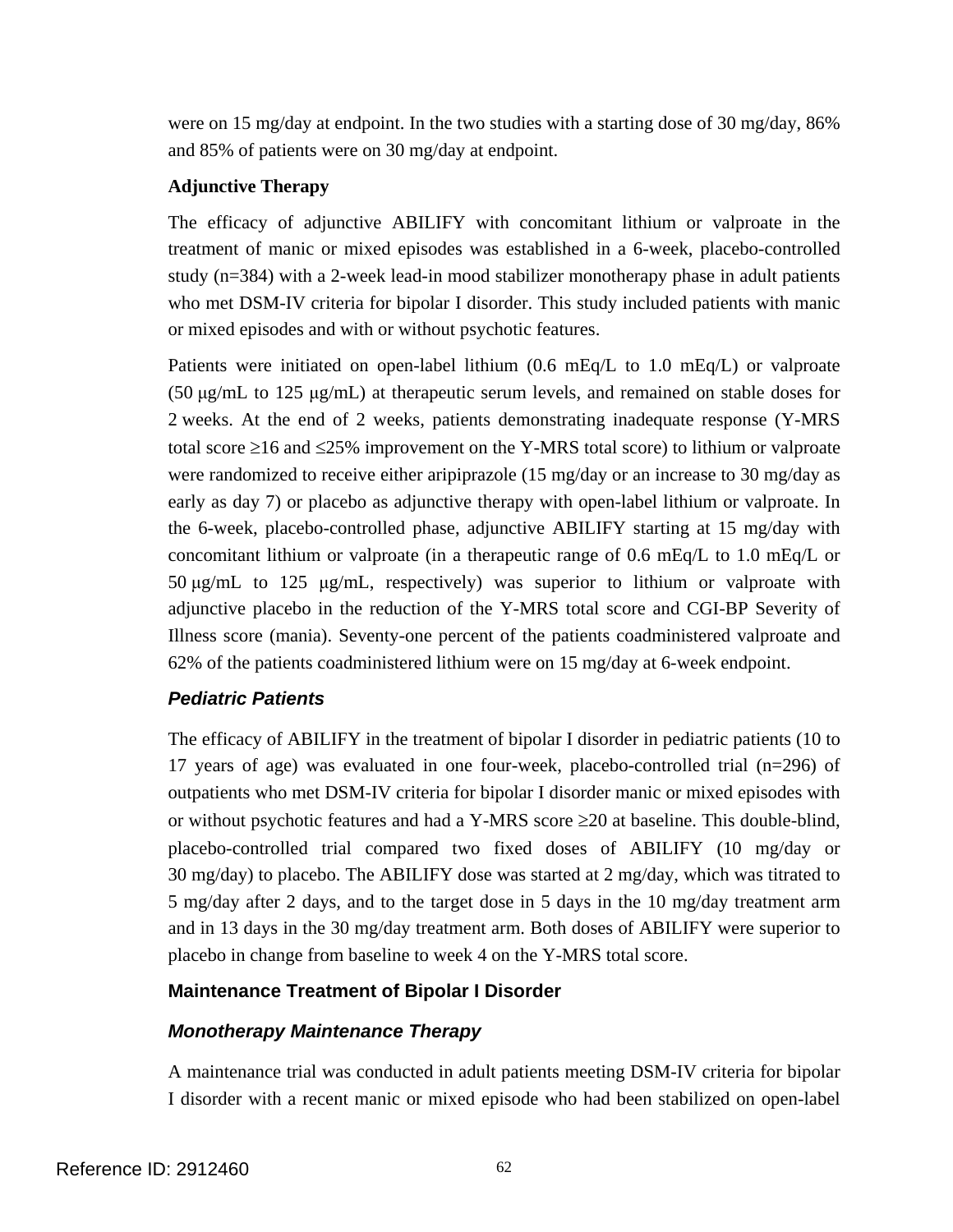ABILIFY and who had maintained a clinical response for at least 6 weeks. The first phase of this trial was an open-label stabilization period in which inpatients and outpatients were clinically stabilized and then maintained on open-label ABILIFY (15 mg/day or 30 mg/day, with a starting dose of 30 mg/day) for at least 6 consecutive weeks. One hundred sixty-one outpatients were then randomized in a double-blind fashion, to either the same dose of ABILIFY they were on at the end of the stabilization and maintenance period or placebo and were then monitored for manic or depressive relapse. During the randomization phase, ABILIFY was superior to placebo on time to the number of combined affective relapses (manic plus depressive), the primary outcome measure for this study. A total of 55 mood events were observed during the double-blind treatment phase. Nineteen were from the ABILIFY group and 36 were from the placebo group. The number of observed manic episodes in the ABILIFY group (6) were fewer than that in the placebo group (19), while the number of depressive episodes in the ABILIFY group (9) was similar to that in the placebo group (11).

An examination of population subgroups did not reveal any clear evidence of differential responsiveness on the basis of age and gender; however, there were insufficient numbers of patients in each of the ethnic groups to adequately assess inter-group differences.

#### *Adjunctive Maintenance Therapy*

An adjunctive maintenance trial was conducted in adult patients meeting DSM-IV criteria for bipolar I disorder with a recent manic or mixed episode. Patients were initiated on open-label lithium (0.6 mEq/L to 1.0 mEq/L) or valproate (50  $\mu$ g/mL to 125  $\mu$ g/mL) at therapeutic serum levels, and remained on stable doses for 2 weeks. At the end of 2 weeks, patients demonstrating inadequate response (Y-MRS total score  $\geq 16$  and  $\leq 35\%$ ) improvement on the Y-MRS total score) to lithium or valproate received aripiprazole with a starting dose of 15 mg/day with the option to increase to 30 mg or reduce to 10 mg as early as day 4, as adjunctive therapy with open-label lithium or valproate. Prior to randomization, patients on the combination of single-blind aripiprazole and lithium or valproate were required to maintain stability (Y-MRS and MADRS total scores  $\leq$ 12) for 12 consecutive weeks. Three hundred and thirty-seven patients were then randomized in a double-blind fashion, to either the same dose of ABILIFY they were on at the end of the stabilization period or placebo plus lithium or valproate and were then monitored for manic, mixed, or depressive relapse for a maximum of 52 weeks. ABILIFY was superior to placebo on the primary endpoint, time from randomization to relapse to any mood event. A mood event was defined as hospitalization for a manic, mixed or depressive episode, study discontinuation due to lack of efficacy accompanied by Y-MRS score >16 and/or a MADRS >16, or an SAE of worsening disease accompanied by Y-MRS score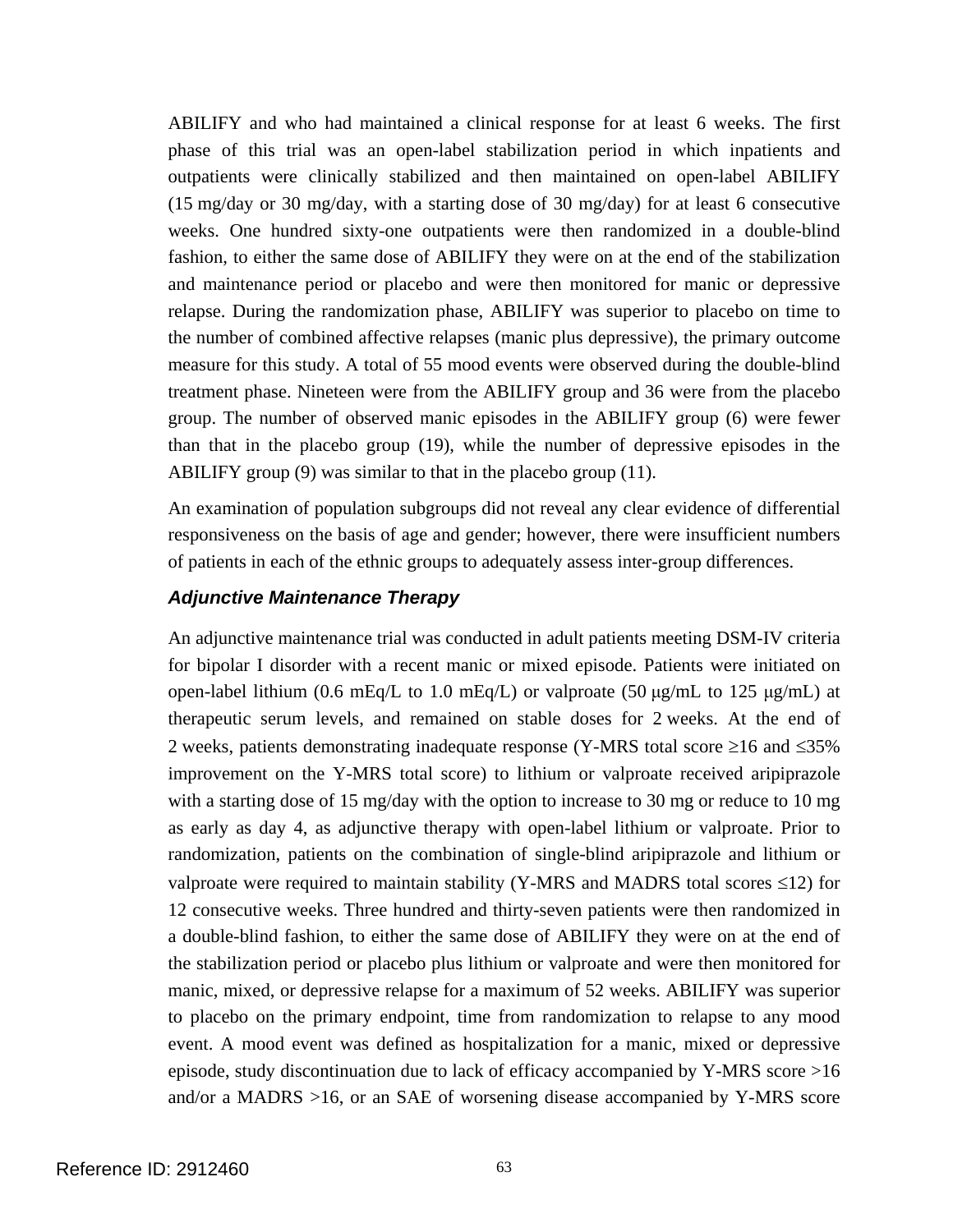>16 and/or a MADRS >16. A total of 68 mood events were observed during the doubleblind treatment phase. Twenty-five were from the ABILIFY group and 43 were from the placebo group. The number of observed manic episodes in the ABILIFY group (7) were fewer than that in the placebo group (19), while the number of depressive episodes in the ABILIFY group (14) was similar to that in the placebo group (18). The Kaplan-Meier curves of the time from randomization to relapse to any mood event during the 52-week double-blind treatment phase for ABILIFY and placebo groups are shown in Figure 1.



**Figure 1: Kaplan-Meier Estimation of Proportion of Relapses to Any Mood Event for ABILIFY and Placebo Groups** 

An examination of population subgroups did not reveal any clear evidence of differential responsiveness on the basis of age and gender; however, there were insufficient numbers of patients in each of the ethnic groups to adequately assess inter-group differences.

## **14.3 Adjunctive Treatment of Major Depressive Disorder**

### **Adults**

The efficacy of ABILIFY in the adjunctive treatment of major depressive disorder (MDD) was demonstrated in two short-term (6-week), placebo-controlled trials of adult patients meeting DSM-IV criteria for MDD who had had an inadequate response to prior antidepressant therapy (1 to 3 courses) in the current episode and who had also demonstrated an inadequate response to 8 weeks of prospective antidepressant therapy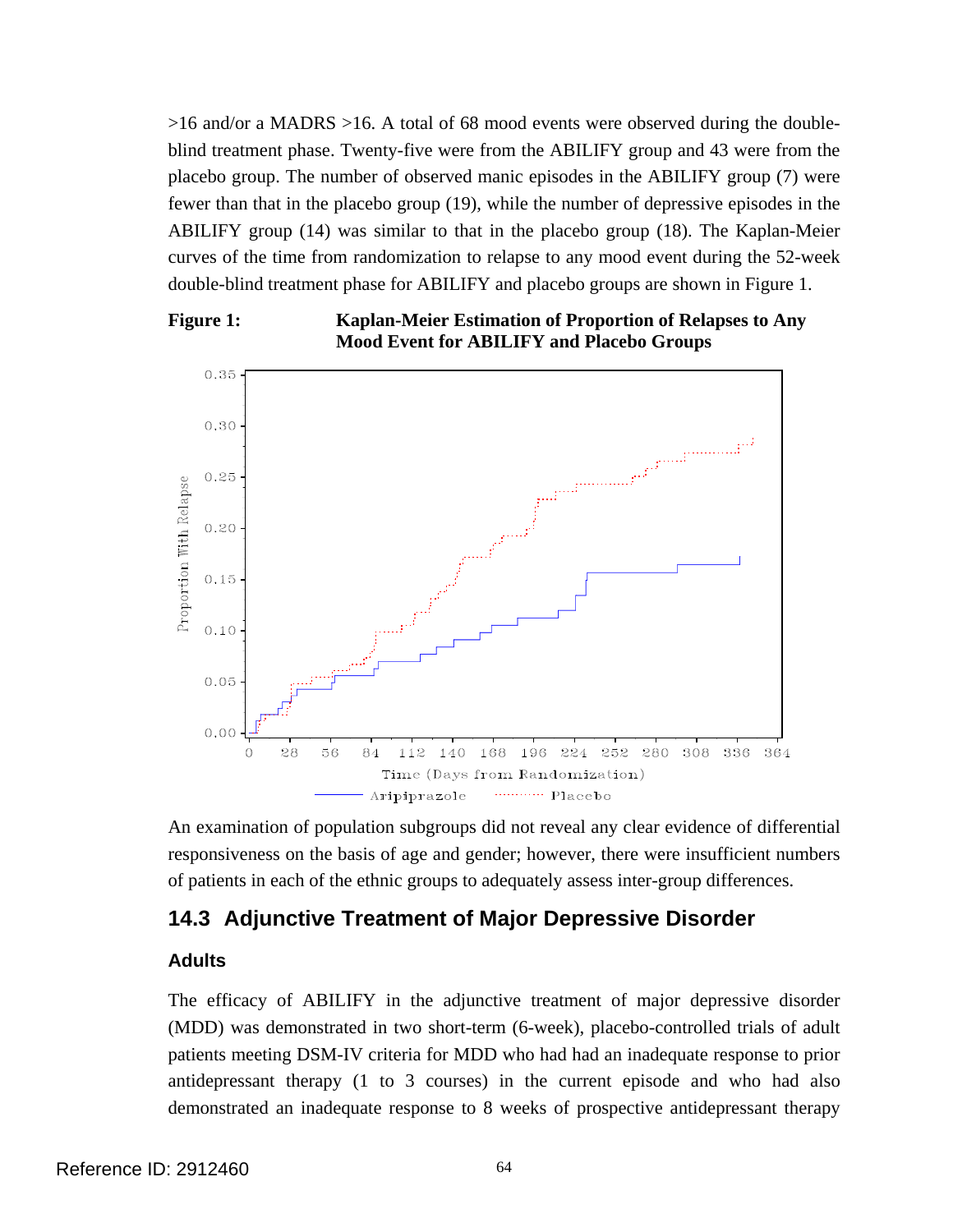(paroxetine controlled-release, venlafaxine extended-release, fluoxetine, escitalopram, or sertraline). Inadequate response for prospective treatment was defined as less than 50% improvement on the 17-item version of the Hamilton Depression Rating Scale (HAMD17), minimal HAMD17 score of 14, and a Clinical Global Impressions Improvement rating of no better than minimal improvement. Inadequate response to prior treatment was defined as less than 50% improvement as perceived by the patient after a minimum of 6 weeks of antidepressant therapy at or above the minimal effective dose.

The primary instrument used for assessing depressive symptoms was the Montgomery-Asberg Depression Rating Scale (MADRS), a 10-item clinician-rated scale used to assess the degree of depressive symptomatology (apparent sadness, reported sadness, inner tension, reduced sleep, reduced appetite, concentration difficulties, lassitude, inability to feel, pessimistic thoughts, and suicidal thoughts). The key secondary instrument was the Sheehan Disability Scale (SDS), a 3-item self-rated instrument used to assess the impact of depression on three domains of functioning (work/school, social life, and family life) with each item scored from 0 (not at all) to 10 (extreme).

In the two trials  $(n=381, n=362)$ , ABILIFY was superior to placebo in reducing mean MADRS total scores. In one study, ABILIFY was also superior to placebo in reducing the mean SDS score.

In both trials, patients received ABILIFY adjunctive to antidepressants at a dose of 5 mg/day. Based on tolerability and efficacy, doses could be adjusted by 5 mg increments, one week apart. Allowable doses were: 2 mg/day, 5 mg/day, 10 mg/day, 15 mg/day, and for patients who were not on potent CYP2D6 inhibitors fluoxetine and paroxetine, 20 mg/day. The mean final dose at the end point for the two trials was 10.7 mg/day and 11.4 mg/day.

An examination of population subgroups did not reveal evidence of differential response based on age, choice of prospective antidepressant, or race. With regard to gender, a smaller mean reduction on the MADRS total score was seen in males than in females.

# **14.4 Irritability Associated with Autistic Disorder**

## **Pediatric Patients**

The efficacy of ABILIFY (aripiprazole) in the treatment of irritability associated with autistic disorder was established in two 8-week, placebo-controlled trials in pediatric patients (6 to 17 years of age) who met the DSM-IV criteria for autistic disorder and demonstrated behaviors such as tantrums, aggression, self-injurious behavior, or a combination of these problems*.* Over 75% of these subjects were under 13 years of age.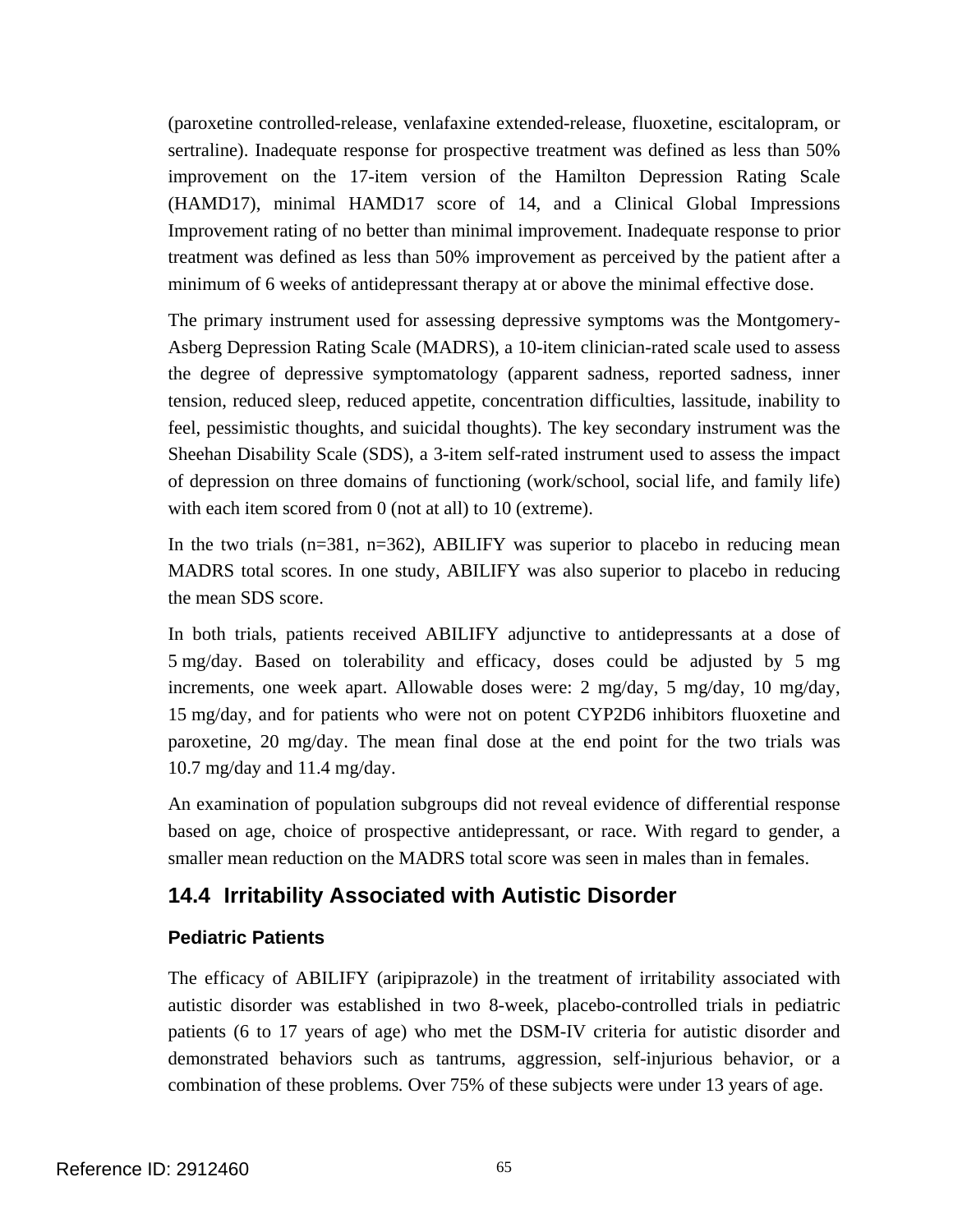Efficacy was evaluated using two assessment scales: the Aberrant Behavior Checklist (ABC) and the Clinical Global Impression-Improvement (CGI-I) scale. The primary outcome measure in both trials was the change from baseline to endpoint in the Irritability subscale of the ABC (ABC-I). The ABC-I subscale measured the emotional and behavioral symptoms of irritability in autistic disorder, including aggression towards others, deliberate self-injuriousness, temper tantrums, and quickly changing moods.

The results of these trials are as follows:

In one of the 8-week, placebo-controlled trials, children and adolescents with autistic disorder (n=98), aged 6 to 17 years, received daily doses of placebo or ABILIFY 2 mg/day to 15 mg/day. ABILIFY, starting at 2 mg/day with increases allowed up to 15 mg/day based on clinical response, significantly improved scores on the ABC-I subscale and on the CGI-I scale compared with placebo. The mean daily dose of ABILIFY at the end of 8-week treatment was 8.6 mg/day.

In the other 8-week, placebo-controlled trial in children and adolescents with autistic disorder (n=218), aged 6 to 17 years, three fixed doses of ABILIFY (5 mg/day, 10 mg/day, or 15 mg/day) were compared to placebo. ABILIFY dosing started at 2 mg/day and was increased to 5 mg/day after one week. After a second week, it was increased to 10 mg/day for patients in the 10 mg and 15 mg dose arms, and after a third week, it was increased to 15 mg/day in the 15 mg/day treatment arm. All three doses of ABILIFY significantly improved scores on the ABC-I subscale compared with placebo.

# **14.5 Agitation Associated with Schizophrenia or Bipolar Mania**

The efficacy of intramuscular aripiprazole for injection for the treatment of agitation was established in three short-term (24-hour), placebo-controlled trials in agitated inpatients from two diagnostic groups: schizophrenia and bipolar I disorder (manic or mixed episodes, with or without psychotic features). Each of the trials included a single active comparator treatment arm of either haloperidol injection (schizophrenia studies) or lorazepam injection (bipolar mania study). Patients could receive up to three injections during the 24-hour treatment periods; however, patients could not receive the second injection until after the initial 2-hour period when the primary efficacy measure was assessed. Patients enrolled in the trials needed to be: (1) judged by the clinical investigators as clinically agitated and clinically appropriate candidates for treatment with intramuscular medication, and (2) exhibiting a level of agitation that met or exceeded a threshold score of  $\geq$ 15 on the five items comprising the Positive and Negative Syndrome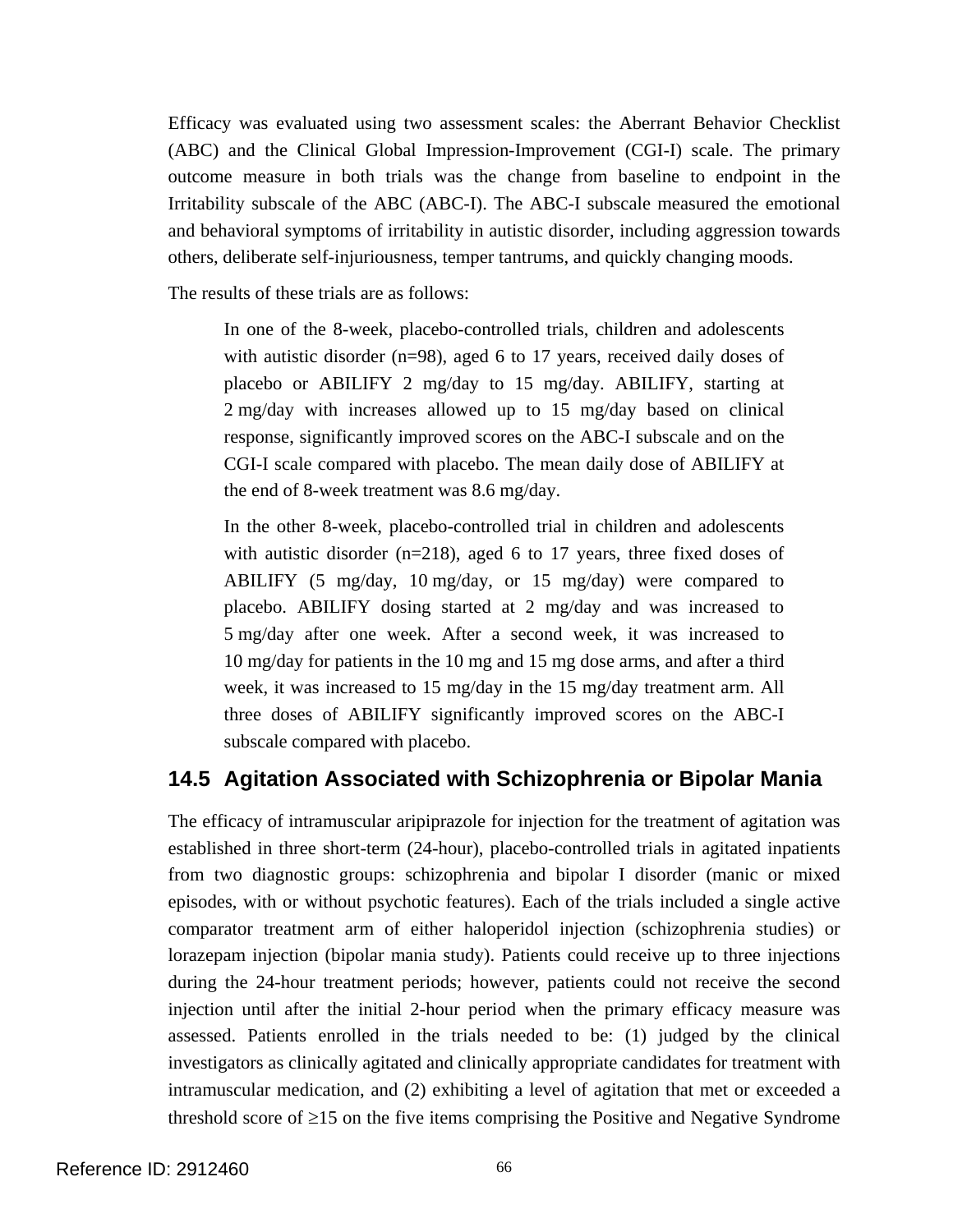Scale (PANSS) Excited Component (ie, poor impulse control, tension, hostility, uncooperativeness, and excitement items) with at least two individual item scores  $\geq 4$ using a 1-7 scoring system (1 = absent, 4 = moderate, 7 = extreme). In the studies, the mean baseline PANSS Excited Component score was 19, with scores ranging from 15 to 34 (out of a maximum score of 35), thus suggesting predominantly moderate levels of agitation with some patients experiencing mild or severe levels of agitation. The primary efficacy measure used for assessing agitation signs and symptoms in these trials was the change from baseline in the PANSS Excited Component at 2 hours post-injection. A key secondary measure was the Clinical Global Impression of Improvement (CGI-I) Scale. The results of the trials follow:

In a placebo-controlled trial in agitated inpatients predominantly meeting DSM-IV criteria for schizophrenia (n=350), four fixed aripiprazole injection doses of 1 mg, 5.25 mg, 9.75 mg, and 15 mg were evaluated. At 2 hours post-injection, the 5.25 mg, 9.75 mg, and 15 mg doses were statistically superior to placebo in the PANSS Excited Component and on the CGI-I Scale.

In a second placebo-controlled trial in agitated inpatients predominantly meeting DSM-IV criteria for schizophrenia (n=445), one fixed aripiprazole injection dose of 9.75 mg was evaluated. At 2 hours postinjection, aripiprazole for injection was statistically superior to placebo in the PANSS Excited Component and on the CGI-I Scale.

In a placebo-controlled trial in agitated inpatients meeting DSM-IV criteria for bipolar I disorder (manic or mixed) (n=291), two fixed aripiprazole injection doses of 9.75 mg and 15 mg were evaluated. At 2 hours post-injection, both doses were statistically superior to placebo in the PANSS Excited Component.

Examination of population subsets (age, race, and gender) did not reveal any differential responsiveness on the basis of these subgroupings.

# **16 HOW SUPPLIED/STORAGE AND HANDLING**

## **16.1 How Supplied**

 $ABILIFY<sup>®</sup>$  (aripiprazole) Tablets have markings on one side and are available in the strengths and packages listed in .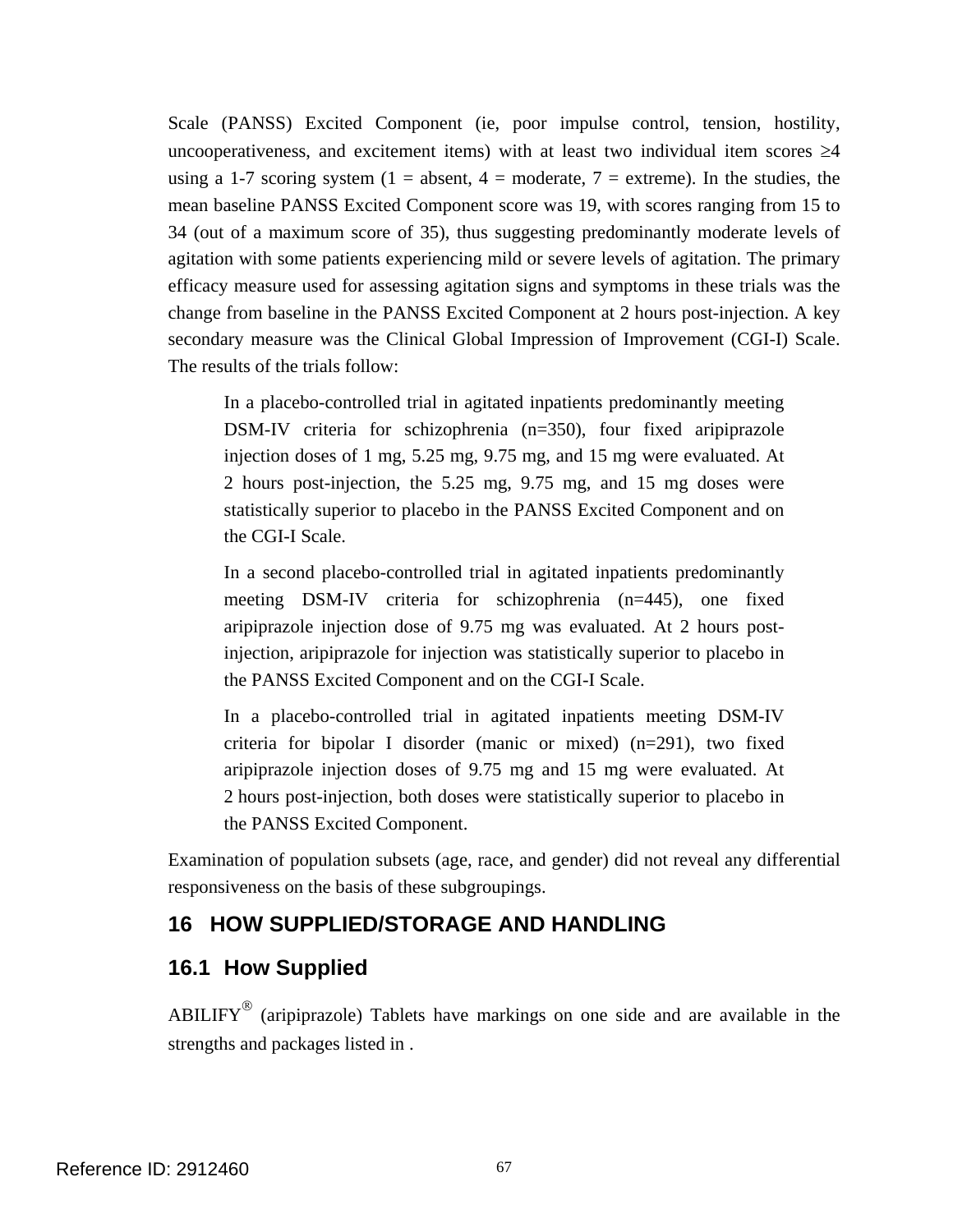| <b>Tablet</b>   | <b>Tablet</b>               | <b>Tablet</b>          | Pack           | <b>NDC</b>   |
|-----------------|-----------------------------|------------------------|----------------|--------------|
| <b>Strength</b> | <b>Color/Shape</b>          | <b>Markings</b>        | <b>Size</b>    | Code         |
| $2 \text{ mg}$  | green<br>modified rectangle | "A-006"<br>and " $2$ " | Bottle of 30   | 59148-006-13 |
| 5 <sub>mg</sub> | blue                        | "A-007"                | Bottle of 30   | 59148-007-13 |
|                 | modified rectangle          | and " $5$ "            | Blister of 100 | 59148-007-35 |
| $10 \text{ mg}$ | pink                        | "A-008"                | Bottle of 30   | 59148-008-13 |
|                 | modified rectangle          | and " $10$ "           | Blister of 100 | 59148-008-35 |
| $15 \text{ mg}$ | yellow                      | "A-009"                | Bottle of 30   | 59148-009-13 |
|                 | round                       | and " $15$ "           | Blister of 100 | 59148-009-35 |
| $20 \text{ mg}$ | white                       | " $A-010$ "            | Bottle of 30   | 59148-010-13 |
|                 | round                       | and " $20$ "           | Blister of 100 | 59148-010-35 |
| $30 \text{ mg}$ | pink                        | " $A-011$ "            | Bottle of 30   | 59148-011-13 |
|                 | round                       | and " $30$ "           | Blister of 100 | 59148-011-35 |

**Table 15: ABILIFY Tablet Presentations** 

ABILIFY DISCMELT<sup>®</sup> (aripiprazole) Orally Disintegrating Tablets are round tablets with markings on either side. ABILIFY DISCMELT is available in the strengths and packages listed in Table 16.

**Table 16: ABILIFY DISCMELT Orally Disintegrating Tablet Presentations** 

| <b>Tablet</b><br><b>Strength</b> | <b>Tablet</b><br>Color            | <b>Tablet</b><br><b>Markings</b> | Pack<br><b>Size</b> | NDC<br>Code  |
|----------------------------------|-----------------------------------|----------------------------------|---------------------|--------------|
| $10 \text{ mg}$                  | pink (with<br>scattered specks)   | "A" and " $640$ "<br>"10"        | Blister of 30       | 59148-640-23 |
| $15 \text{ mg}$                  | yellow (with<br>scattered specks) | "A" and " $641$ "<br>"15"        | Blister of 30       | 59148-641-23 |

ABILIFY<sup>®</sup> (aripiprazole) Oral Solution (1 mg/mL) is supplied in child-resistant bottles along with a calibrated oral dosing cup. ABILIFY Oral Solution is available as follows:

150 mL bottle NDC 59148-013-15

ABILIFY<sup>®</sup> (aripiprazole) Injection for intramuscular use is available as a ready-to-use, 9.75 mg/1.3 mL (7.5 mg/mL) solution in clear, Type 1 glass vials as follows:

9.75 mg/1.3 mL single-dose vial NDC 59148-016-65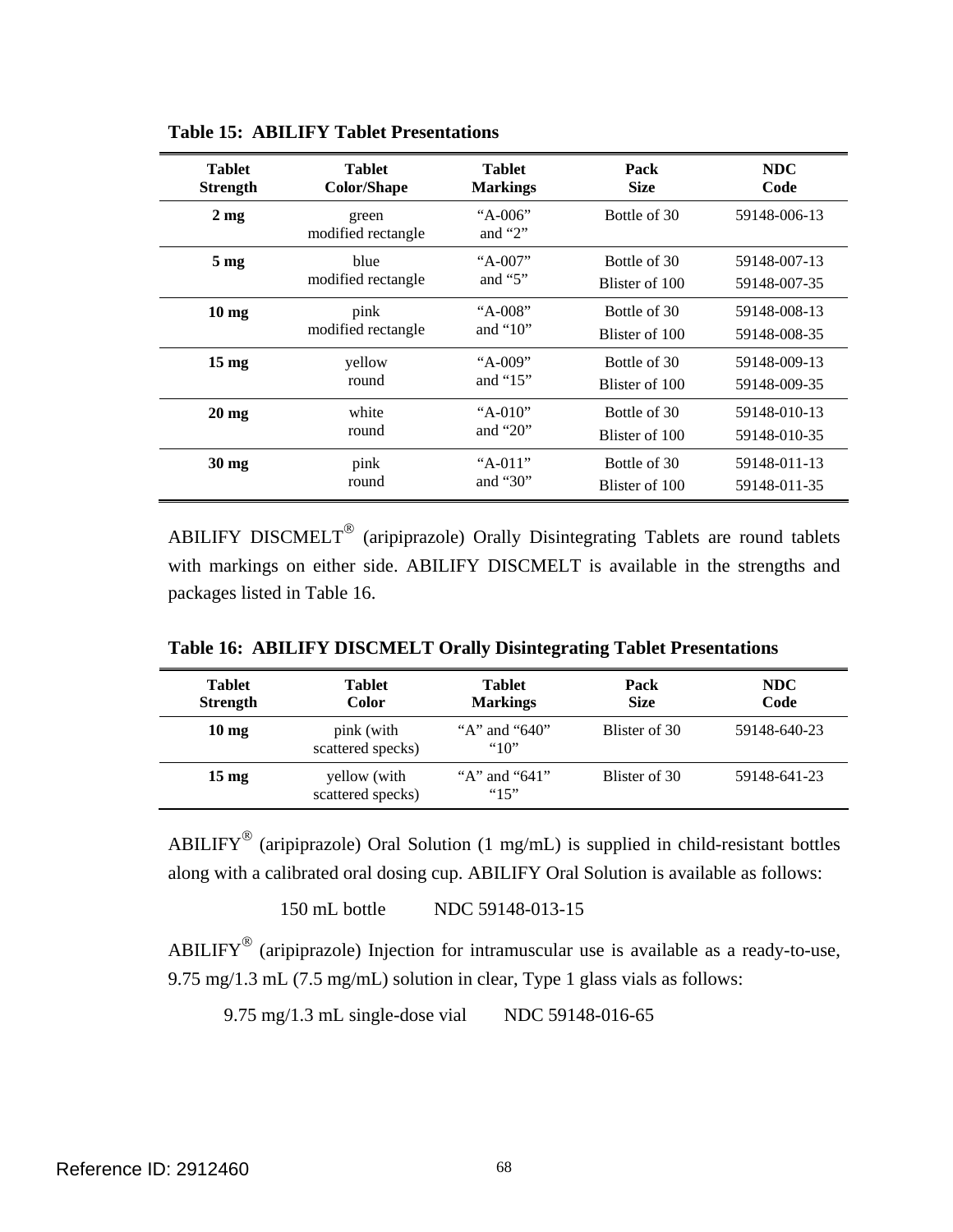# **16.2 Storage**

# **Tablets**

Store at 25 $\degree$ C (77 $\degree$ F); excursions permitted between 15 $\degree$ C to 30 $\degree$ C (59 $\degree$ F to 86 $\degree$ F) [see USP Controlled Room Temperature].

# **Oral Solution**

Store at 25 $\degree$ C (77 $\degree$ F); excursions permitted between 15 $\degree$ C to 30 $\degree$ C (59 $\degree$ F to 86 $\degree$ F) [see USP Controlled Room Temperature]. Opened bottles of ABILIFY Oral Solution can be used for up to 6 months after opening, but not beyond the expiration date on the bottle. The bottle and its contents should be discarded after the expiration date.

# **Injection**

Store at 25<sup>o</sup>C (77<sup>o</sup>F); excursions permitted between 15<sup>o</sup>C to 30<sup>o</sup>C (59<sup>o</sup>F to 86<sup>o</sup>F) [see USP Controlled Room Temperature]. Protect from light by storing in the original container. Retain in carton until time of use.

# **17 PATIENT COUNSELING INFORMATION**

*See Medication Guide* 

# **17.1 Information for Patients**

**Physicians are advised to discuss the following issues with patients for whom they prescribe ABILIFY:** 

# **Increased Mortality in Elderly Patients with Dementia-Related Psychosis**

Patients and caregivers should be advised that elderly patients with dementia-related psychoses treated with antipsychotic drugs are at increased risk of death. ABILIFY is not approved for elderly patients with dementia-related psychosis *[see WARNINGS AND PRECAUTIONS (5.1)]*.

# **Clinical Worsening of Depression and Suicide Risk**

Patients, their families, and their caregivers should be encouraged to be alert to the emergence of anxiety, agitation, panic attacks, insomnia, irritability, hostility, aggressiveness, impulsivity, akathisia (psychomotor restlessness), hypomania, mania, other unusual changes in behavior, worsening of depression, and suicidal ideation, especially early during antidepressant treatment and when the dose is adjusted up or down. Families and caregivers of patients should be advised to look for the emergence of such symptoms on a day-to-day basis, since changes may be abrupt. Such symptoms should be reported to the patient's prescriber or health professional, especially if they are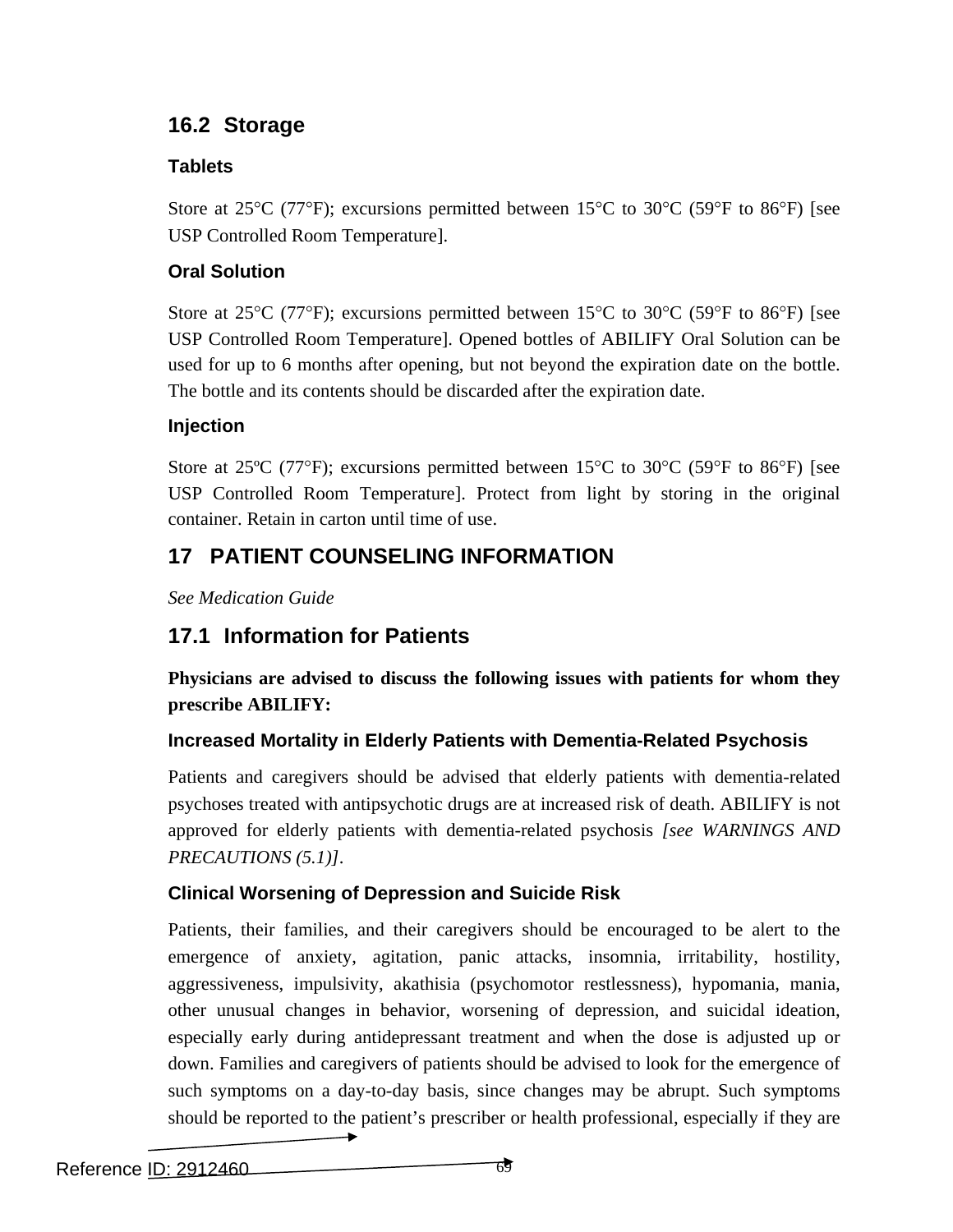severe, abrupt in onset, or were not part of the patient's presenting symptoms. Symptoms such as these may be associated with an increased risk for suicidal thinking and behavior **and indicate a need for very close monitoring and possibly changes in the medication** *[see WARNINGS AND PRECAUTIONS (5.2)].* 

Prescribers or other health professionals should inform patients, their families, and their caregivers about the benefits and risks associated with treatment with ABILIFY and should counsel them in its appropriate use. A patient Medication Guide including information about "Antidepressant Medicines, Depression and other Serious Mental Illness, and Suicidal Thoughts or Actions" is available for ABILIFY. The prescriber or health professional should instruct patients, their families, and their caregivers to read the Medication Guide and should assist them in understanding its contents. Patients should be given the opportunity to discuss the contents of the Medication Guide and to obtain answers to any questions they may have. It should be noted that ABILIFY is not approved as a single agent for treatment of depression and has not been evaluated in pediatric major depressive disorder.

### **Use of Orally Disintegrating Tablet**

Do not open the blister until ready to administer. For single tablet removal, open the package and peel back the foil on the blister to expose the tablet. Do not push the tablet through the foil because this could damage the tablet. Immediately upon opening the blister, using dry hands, remove the tablet and place the entire ABILIFY DISCMELT Orally Disintegrating Tablet on the tongue. Tablet disintegration occurs rapidly in saliva. It is recommended that ABILIFY DISCMELT be taken without liquid. However, if needed, it can be taken with liquid. Do not attempt to split the tablet.

### **Interference with Cognitive and Motor Performance**

Because aripiprazole may have the potential to impair judgment, thinking, or motor skills, patients should be cautioned about operating hazardous machinery, including automobiles, until they are reasonably certain that aripiprazole therapy does not affect them adversely *[see WARNINGS AND PRECAUTIONS (5.9)]*.

### **Pregnancy**

Patients should be advised to notify their physician if they become pregnant or intend to become pregnant during therapy with ABILIFY *[see USE IN SPECIFIC POPULATIONS (8.1)]*.

### **Nursing**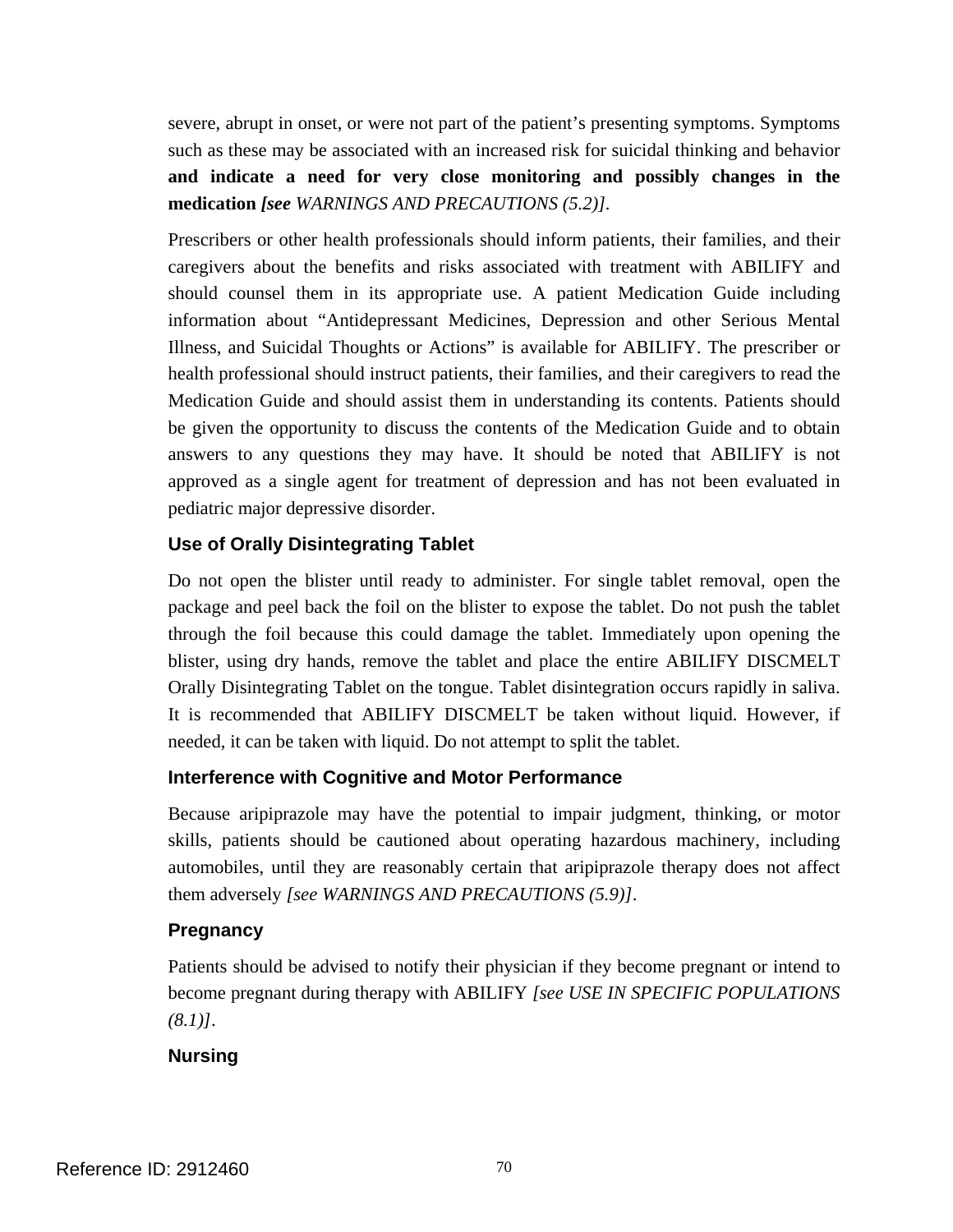Patients should be advised not to breast-feed an infant if they are taking ABILIFY *[see USE IN SPECIFIC POPULATIONS (8.3)]*.

### **Concomitant Medication**

Patients should be advised to inform their physicians if they are taking, or plan to take, any prescription or over-the-counter drugs, since there is a potential for interactions *[see DRUG INTERACTIONS (7)]*.

### **Alcohol**

Patients should be advised to avoid alcohol while taking ABILIFY *[see DRUG INTERACTIONS (7.2)]*.

### **Heat Exposure and Dehydration**

Patients should be advised regarding appropriate care in avoiding overheating and dehydration *[see WARNINGS AND PRECAUTIONS (5.10)]*.

### **Sugar Content**

Patients should be advised that each mL of ABILIFY Oral Solution contains 400 mg of sucrose and 200 mg of fructose.

### **Phenylketonurics**

Phenylalanine is a component of aspartame. Each ABILIFY DISCMELT Orally Disintegrating Tablet contains the following amounts: 10 mg - 1.12 mg phenylalanine and 15 mg - 1.68 mg phenylalanine.

Tablets manufactured by Otsuka Pharmaceutical Co, Ltd, Tokyo, 101-8535 Japan or Bristol-Myers Squibb Company, Princeton, NJ 08543 USA

Orally Disintegrating Tablets, Oral Solution, and Injection manufactured by Bristol-Myers Squibb Company, Princeton, NJ 08543 USA

Distributed and marketed by Otsuka America Pharmaceutical, Inc, Rockville, MD 20850 USA

Marketed by Bristol-Myers Squibb Company, Princeton, NJ 08543 USA

ABILIFY is a trademark of Otsuka Pharmaceutical Company.



Otsuka America Pharmaceutical, Inc.